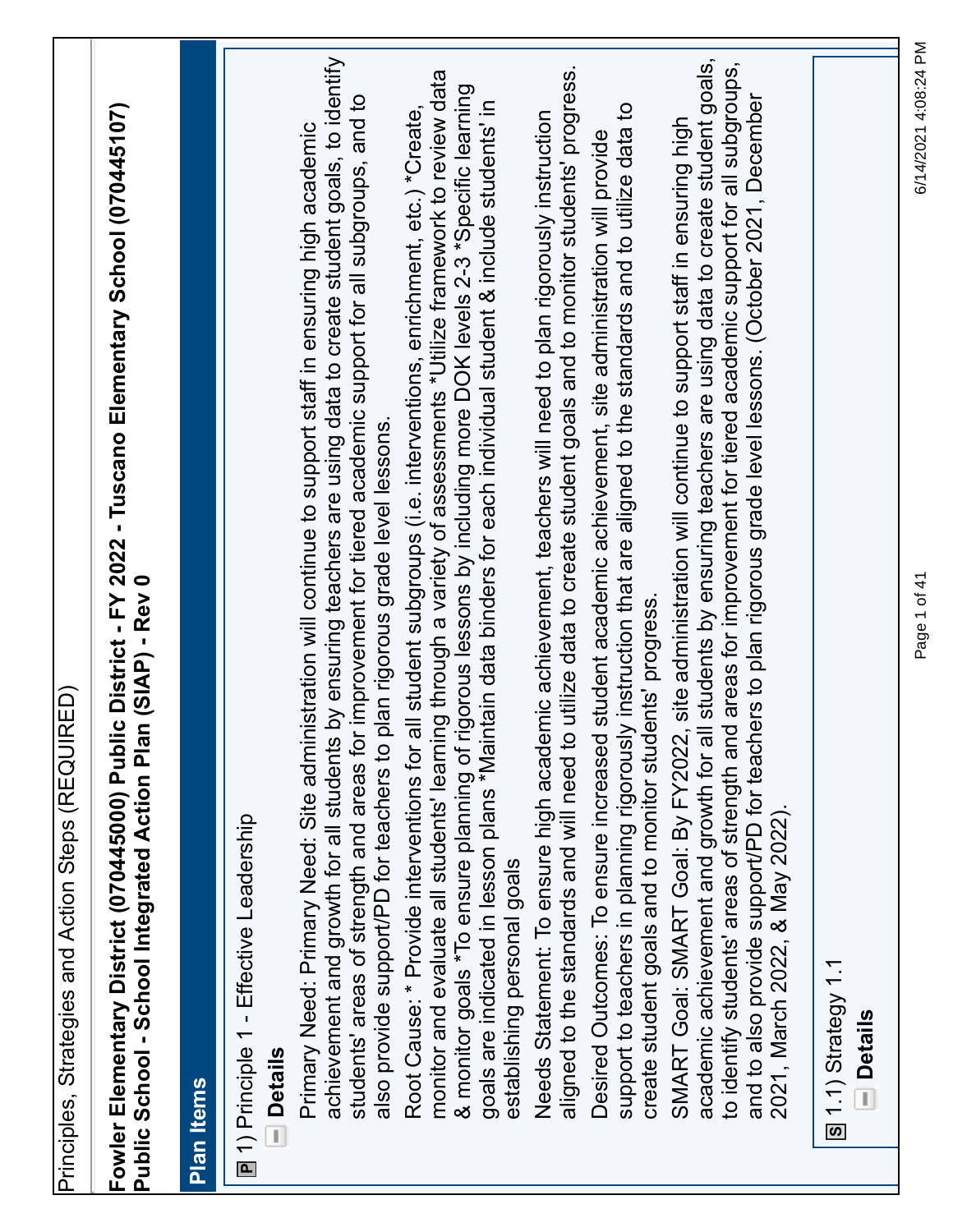| Strategy Description: 1.1 - Our certified staff will be provided with opportunities to participate in at school &<br>Teachers will be empowered to serve on a leadership committees to ensure that we are working towards<br>district committee such as our school climate committee, literacy committee, math lead committee, etc.<br>our goal of improving student achievement.                                                           |
|---------------------------------------------------------------------------------------------------------------------------------------------------------------------------------------------------------------------------------------------------------------------------------------------------------------------------------------------------------------------------------------------------------------------------------------------|
| As 1.1.1) Site Leadership<br>State Improvement<br>TI SW1<br>T <sub>S</sub> I                                                                                                                                                                                                                                                                                                                                                                |
| <b>Details</b>                                                                                                                                                                                                                                                                                                                                                                                                                              |
| evaluate the professional development opportunities provided to staff, to evaluate student programs<br>monthly site leadership meetings, the team will meet to evaluate the<br>progress towards our IAP goals, to review school-wide, grade level and individual teacher data,<br>Action Step Description: At the                                                                                                                           |
| committee and will meet biweekly with their grade level teams to review academic data and progress<br>and to parent involvement opportunities. Grade level lead teachers will participate in the SET<br>towards school wide IAP goals.                                                                                                                                                                                                      |
| Person Responsible for this Action Step: Rebecca Osorio (Organization Role: Principal)<br>Timeline: 7/27/2021 to 6/30/2022                                                                                                                                                                                                                                                                                                                  |
| and an effort to study the effects of the intervention, ideally producing promising evidence or higher,<br>research or an evaluation that suggests how the intervention is likely to improve relevant outcomes<br>a Rationale - A well-specified logic model that is informed by<br>that will happen as part of the intervention or is underway elsewhere<br>ESSA Evidence: Demonstrates                                                    |
| <b>As 1.1.2) Site Council</b><br>TI SW1                                                                                                                                                                                                                                                                                                                                                                                                     |
| <b>Details</b>                                                                                                                                                                                                                                                                                                                                                                                                                              |
| participate in a site council. This council will meet monthly to make decisions about school events &<br>academic focus to increase student achievement based on the results from our school IAP goal.<br>Action Step Description: Parents, certified staff, community members and classified staff will<br>Person Responsible for this Action Step: Rebecca Osorio (Organization Role: Principal)<br>Ž,<br>Timeline: 7/27/2021 to 6/30/202 |

Page 2 of 41 6/14/2021 4:08:24 PM

Page 2 of 41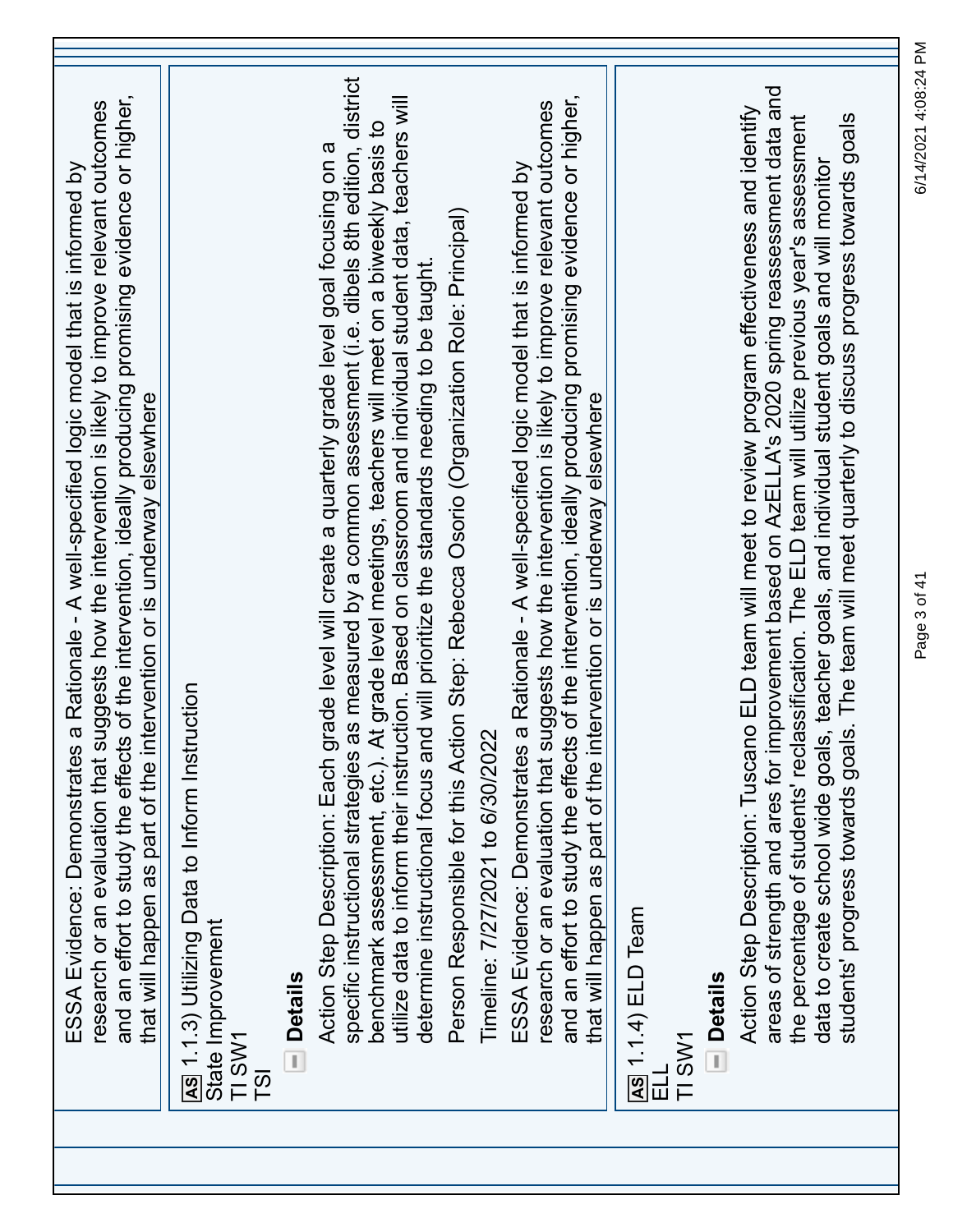| and to ensure implementation of effective instructional practices to increase students' mastery of the<br>English language in each of the domains                                                                                                                                                                 |
|-------------------------------------------------------------------------------------------------------------------------------------------------------------------------------------------------------------------------------------------------------------------------------------------------------------------|
| Person Responsible for this Action Step: Rebecca Osorio (Organization Role: Principal)                                                                                                                                                                                                                            |
| Timeline: 7/27/2021 to 6/30/2022                                                                                                                                                                                                                                                                                  |
| and an effort to study the effects of the intervention, ideally producing promising evidence or higher,<br>iggests how the intervention is likely to improve relevant outcomes<br>ESSA Evidence: Demonstrates a Rationale - A well-specified logic model that is informed by<br>research or an evaluation that su |
| that will happen as part of the intervention or is underway elsewhere                                                                                                                                                                                                                                             |
| As 1.1.5) Applicably Certified Staff<br>TI SW1                                                                                                                                                                                                                                                                    |
| <b>Details</b><br>ij                                                                                                                                                                                                                                                                                              |
| staff is applicably certified. If staff does not meet these requirements, principal will work w/HR Dept.<br>Action Step Description: Collaborate with our Human Resource department to ensure instructional                                                                                                       |
| to develop a corrective action plan (CAP) with set timelines for those staff that do not meet the<br>We will send a 4 week parent notification home with students<br>applicably certified requirement.                                                                                                            |
| indicating that the assigned teacher does not currently meet the requirements as a Title 1 qualified<br>however, they are working towards becoming applicably certified                                                                                                                                           |
| Person Responsible for this Action Step: Rebecca Osorio (Organization Role: Principal)                                                                                                                                                                                                                            |
| Timeline: 7/27/2021 to 6/30/2022                                                                                                                                                                                                                                                                                  |
| research or an evaluation that suggests how the intervention is likely to improve relevant outcomes<br>ESSA Evidence: Demonstrates a Rationale - A well-specified logic model that is informed by                                                                                                                 |
| of the intervention, ideally producing promising evidence or higher,<br>that will happen as part of the intervention or is underway elsewhere<br>and an effort to study the effects                                                                                                                               |
| AS 1.1.6) Review & Complete CNA & IAP<br>TI SW1                                                                                                                                                                                                                                                                   |
| <b>Details</b>                                                                                                                                                                                                                                                                                                    |
| Action Step Description: The leadership team will review & evaluate our progress by reviewing data<br>Needs Assessment to determine strengths and areas for<br>and by performing a Continuous                                                                                                                     |
| uate our progress, set new goals and share all relevant information<br>improvement. The team will eval                                                                                                                                                                                                            |

Page 4 of 41 6/14/2021 4:08:24 PM

Page 4 of 41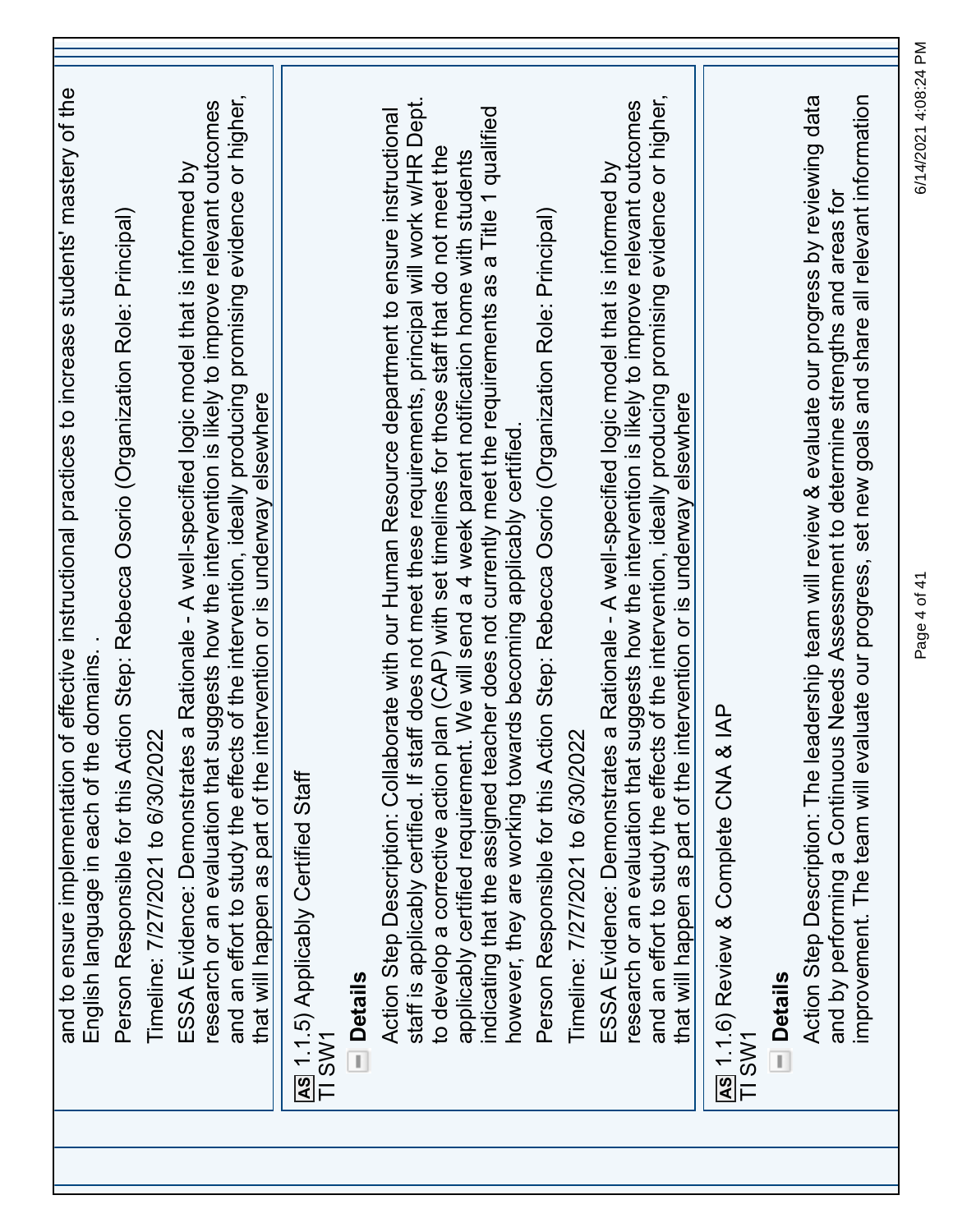| and an effort to study the effects of the intervention, ideally producing promising evidence or higher,<br>research or an evaluation that suggests how the intervention is likely to improve relevant outcomes<br>ESSA Evidence: Demonstrates a Rationale - A well-specified logic model that is informed by<br>Person Responsible for this Action Step: Rebecca Osorio (Organization Role: Principal)<br>that will happen as part of the intervention or is underway elsewhere<br>Timeline: 7/26/2021 to 6/30/2022<br>on a monthly basis. | AS 1.1.7) ELD Summer Planning Team<br><b>Details</b><br>Title III LEP<br>TI SW1 | identify instructional strategies all ELD teachers will focus on for the year to support students' English<br>Reassessment to identify areas of strength and areas of growth. The team will evaluate our ELD<br>program by reviewing overall growth DIBELS data and district benchmark growth. The team will<br>create school wide year long goals and monitor progress progress each quarter. The team will<br>D summer planning team will meet to review AzELLA Spring<br>Action Step Description: The EL<br>language progress. | Person Responsible for this Action Step: Rebecca Osorio (Organization Role: Principal)<br>Timeline: 4/26/2021 to 4/26/2021<br>ESSA Evidence: | Teams & Committees<br>AS 1.1.8) Monitor/Evaluate Leadership<br><b>Details</b><br>TI SW1 | Action Step Description: Tuscano's site leadership team will monitor and evaluate on-going meetings<br>cohorts by reviewing meeting agendas, meeting minutes, and by reviewing follow-through on action<br>in the follow areas: Site Leadership (monthly), ELD (quarterly), School-wide Committees (monthly),<br>items follówing each meeting. Monitoring and evaluating of school meetings will occur quarterly<br>throughout the school year (October 2021, December 2021, March 2022, May 2022).<br>and Grade Level Meetings (bi-weekly). The team will evaluate the effectiveness of all meeting | 6/14/2021 4:08:24 PM<br>Page 5 of 41 |
|--------------------------------------------------------------------------------------------------------------------------------------------------------------------------------------------------------------------------------------------------------------------------------------------------------------------------------------------------------------------------------------------------------------------------------------------------------------------------------------------------------------------------------------------|---------------------------------------------------------------------------------|-----------------------------------------------------------------------------------------------------------------------------------------------------------------------------------------------------------------------------------------------------------------------------------------------------------------------------------------------------------------------------------------------------------------------------------------------------------------------------------------------------------------------------------|----------------------------------------------------------------------------------------------------------------------------------------------|-----------------------------------------------------------------------------------------|------------------------------------------------------------------------------------------------------------------------------------------------------------------------------------------------------------------------------------------------------------------------------------------------------------------------------------------------------------------------------------------------------------------------------------------------------------------------------------------------------------------------------------------------------------------------------------------------------|--------------------------------------|
|                                                                                                                                                                                                                                                                                                                                                                                                                                                                                                                                            |                                                                                 |                                                                                                                                                                                                                                                                                                                                                                                                                                                                                                                                   |                                                                                                                                              |                                                                                         |                                                                                                                                                                                                                                                                                                                                                                                                                                                                                                                                                                                                      |                                      |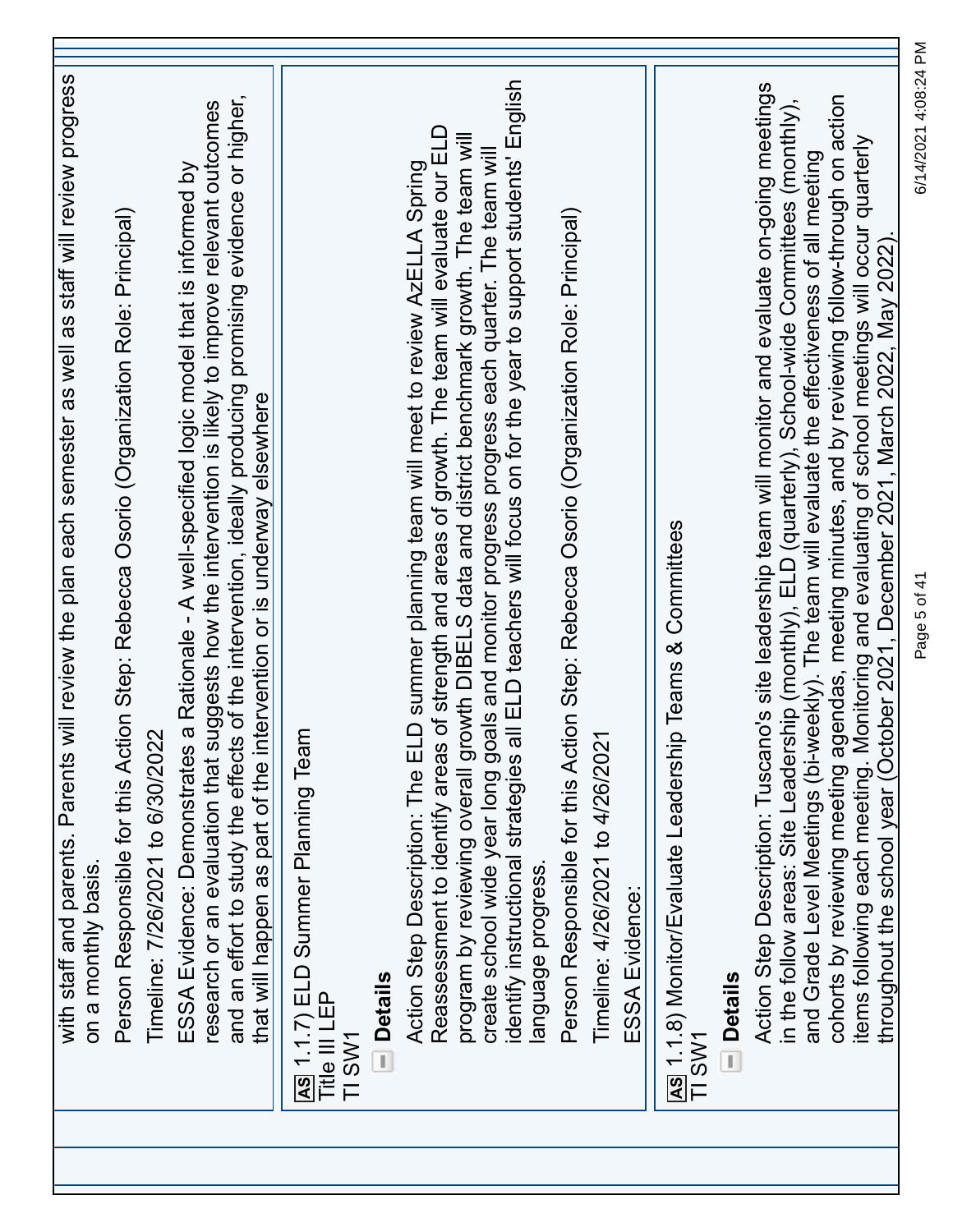| Person Responsible for this Action Step: Rebecca Osorio (Organization Role: Principal)                                                                                                                                                                                                                                                                                                |
|---------------------------------------------------------------------------------------------------------------------------------------------------------------------------------------------------------------------------------------------------------------------------------------------------------------------------------------------------------------------------------------|
| Timeline: 7/27/2021 to 6/30/2022                                                                                                                                                                                                                                                                                                                                                      |
| and an effort to study the effects of the intervention, ideally producing promising evidence or higher,<br>research or an evaluation that suggests how the intervention is likely to improve relevant outcomes<br>ESSA Evidence: Demonstrates a Rationale - A well-specified logic model that is informed by<br>that will happen as part of the intervention or is underway elsewhere |
| AS 1.1.9) Monitor & Evaluate CNA & School IAP process<br>TI SW1                                                                                                                                                                                                                                                                                                                       |
| <b>Details</b>                                                                                                                                                                                                                                                                                                                                                                        |
| Comprehensive Needs Assessment process and the receive input from of all stakeholder groups.<br>Action Step Description: Tuscano's site leadership team will monitor and evaluate the                                                                                                                                                                                                 |
| The team will evaluate the process for scoring all principles, incorporation of all stakeholder groups,                                                                                                                                                                                                                                                                               |
| and identify the greatest need based on the "lowest scored" areas are included in the school's overall<br>plan. The team review the complete CNA tool, identify the root cause, and develop the three                                                                                                                                                                                 |
| "fishbones" to evaluate the effectiveness of the process. Action plans will be developed based on the                                                                                                                                                                                                                                                                                 |
| needs of the CNA. Monitoring and evaluating of the action plans will occur quarterly and the evidence                                                                                                                                                                                                                                                                                 |
| of the progress will be evidence in staff & grade level meeting agendas and notes. (October 2021.<br>December 2021, March 2022, & May 2022). Monitoring and evaluating of the CNA & IAP process will                                                                                                                                                                                  |
| occur at the end of each semester and the evidence of progress will be documented in site                                                                                                                                                                                                                                                                                             |
| leadership meeting agendas and notes (December 2021, May 2022)                                                                                                                                                                                                                                                                                                                        |
| Person Responsible for this Action Step: Rebecca Osorio (Organization Role: Principal)                                                                                                                                                                                                                                                                                                |
| Timeline: 7/27/2021 to 6/30/2022                                                                                                                                                                                                                                                                                                                                                      |
| ESSA Evidence:                                                                                                                                                                                                                                                                                                                                                                        |
| Anicable Highly Applicable<br>TI SW1                                                                                                                                                                                                                                                                                                                                                  |
| <b>Details</b>                                                                                                                                                                                                                                                                                                                                                                        |
| Action Step Description: The school administrator and Human Resources department will monitor                                                                                                                                                                                                                                                                                         |
| and evaluate all teachers to ensure they meet highly applicable requirements. For teachers who do                                                                                                                                                                                                                                                                                     |
| progress on meeting the action steps within the plan. Evidence of<br>not meet these requirements, the principal and the HR Director will meet with the employee at the<br>end of each quarter to measure                                                                                                                                                                              |
|                                                                                                                                                                                                                                                                                                                                                                                       |

Page 6 of 41 6/14/2021 4:08:24 PM

Page 6 of 41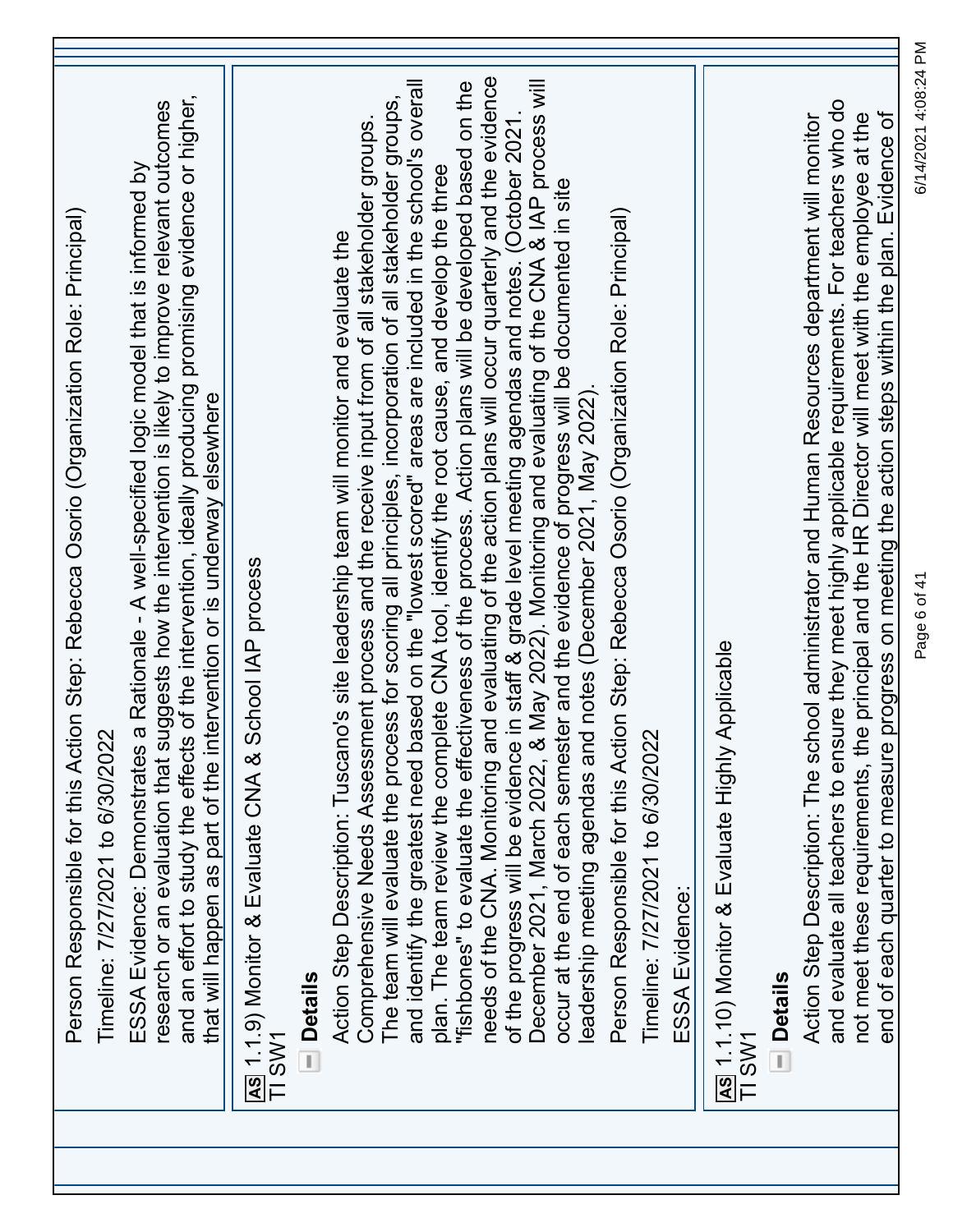| progress on the plan will be noted within the CAP template. Monitoring and evaluating of CAPs will<br>Person Responsible for this Action Step: Rebecca Osorio (Organization Role: Principal)<br>occur quarterly (October 2021, December 2021, March 2022, May 2022).                                                                           |
|------------------------------------------------------------------------------------------------------------------------------------------------------------------------------------------------------------------------------------------------------------------------------------------------------------------------------------------------|
| Timeline: 7/27/2021 to 6/30/2022                                                                                                                                                                                                                                                                                                               |
| of the intervention, ideally producing promising evidence or higher,<br>research or an evaluation that suggests how the intervention is likely to improve relevant outcomes<br>Rationale - A well-specified logic model that is informed by<br>ESSA Evidence: Demonstrates a<br>and an effort to study the effects                             |
| that will happen as part of the intervention or is underway elsewhere                                                                                                                                                                                                                                                                          |
| <b>E</b> 2) Principle 2 - Effective Teachers and Instruction                                                                                                                                                                                                                                                                                   |
| <b>Details</b><br>ī,                                                                                                                                                                                                                                                                                                                           |
| academic, behavioral, an social emotional leaning needs of all learners. Teachers will utilize data to monitor<br>Primary Need: Teachers will plan rigorous instruction aligned to the AzCCR standards that meets the<br>students' progress and make adjustments to their instruction.                                                         |
| Root Cause: *Provide increased rigor (DOK levels of 2 and 3) *How to provide differentiated instruction to the<br>diverse learners *Utilize assessment data (aligned to the AzCCRS) to monitor and adjust instruction *To                                                                                                                      |
| standards *To continue to provide structured social emotional learning opportunities throughout the school day<br>continue to demonstrate understanding of the skills and subskills needed to show understanding of AzCCR                                                                                                                      |
| aligned to the AzCCR standards that meets the academic, behavioral, an social emotional leaning needs of all<br>Needs Statement: To ensure increased student academic achievement, teachers will plan rigorous instruction<br>learners. Teachers will utilize data to monitor students' progress and make adjustments to their instruction     |
| student academic achievement, teachers will plan rigorous instruction<br>aligned to the AzCCR standards that meets the academic, behavioral, an social emotional leaning needs of all<br>learners. Teachers will utilize data to monitor students' progress and make adjustments to their instruction<br>Desired Outcomes: To ensure increased |
| SMART Goal: By October 30 2021, teachers will receive professional development for providing differentiated<br>instruction to meet the diverse learners in their classroom. Teachers will continue to utilize a framework to                                                                                                                   |
| review and analyze data to monitor and adjust instruction to support the learning of all students. Monitoring and<br>ecember 2021, March 2022, & May 2022 via grade level meeting<br>evaluating will occur October 30, 2021, D                                                                                                                 |
| notes & daily lesson plans)                                                                                                                                                                                                                                                                                                                    |
| $\overline{S}$ 2.1) Strategy 2.1                                                                                                                                                                                                                                                                                                               |

Page 7 of 41 6/14/2021 4:08:24 PM

Page 7 of 41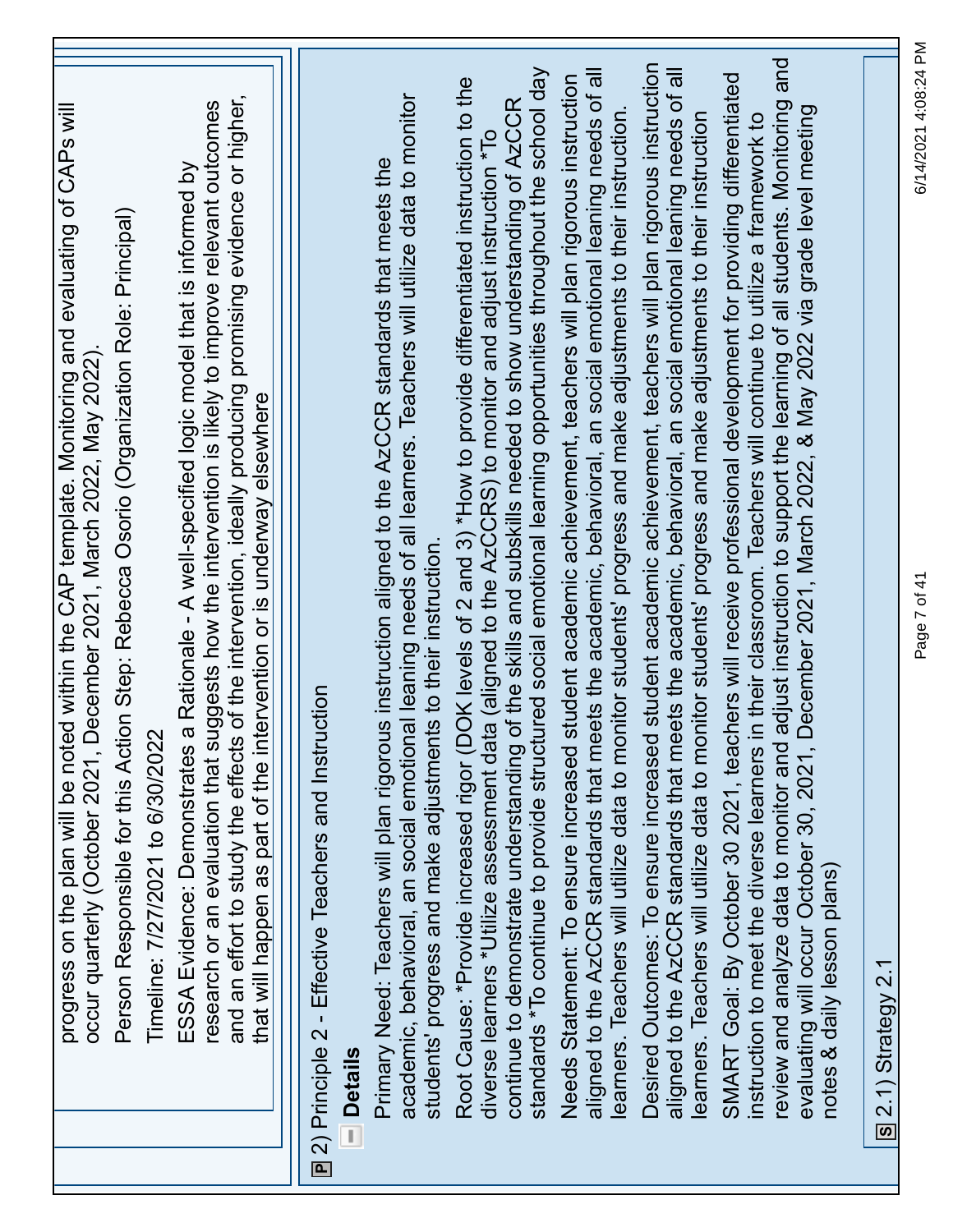| <b>Details</b>                                                                                                                                                                                                                                                                                                                                                                                                                                                                                                                                                                                                                                                                                                                                                                                                                                                                                                      |
|---------------------------------------------------------------------------------------------------------------------------------------------------------------------------------------------------------------------------------------------------------------------------------------------------------------------------------------------------------------------------------------------------------------------------------------------------------------------------------------------------------------------------------------------------------------------------------------------------------------------------------------------------------------------------------------------------------------------------------------------------------------------------------------------------------------------------------------------------------------------------------------------------------------------|
| 2 is an area that we have identified as an area of improvement is to ensure teachers implement evidenced<br>opportunities by increasing their content knowledge in English Language Arts and Mathematics as well as<br>identifying students needing additional interventions through the RTI model. Based on our CNA, principal<br>assessment data to identify areas of strength and areas for improvement. Teachers will also determine<br>trategies. In grade level teams, teachers will utilize a variety of<br>achievement by ensuring teachers and other staff participate in ongoing professional development<br>class and individual students' strengths and areas for growth by identifying standards mastered,<br>Strategy Description: Our primary goal at Tuscano Elementary is to increase student academic<br>ior.<br>to implement effective instructional s<br>base, rigorous, and relevant instructi |
| <b>AS</b> 2.1.1) Continuous Professional Development<br>TI SW1<br>T <sub>S</sub>                                                                                                                                                                                                                                                                                                                                                                                                                                                                                                                                                                                                                                                                                                                                                                                                                                    |
| <b>Details</b>                                                                                                                                                                                                                                                                                                                                                                                                                                                                                                                                                                                                                                                                                                                                                                                                                                                                                                      |
| participating in trainings on a bi-weekly, monthly and quarterly basis as needed based on teacher<br>need and informal and formal observations. Training will be provided by Tuscano lead teachers,<br>Action Step Description: Teachers will participate in ongoing professional development by<br>district staff, and outside consultants.                                                                                                                                                                                                                                                                                                                                                                                                                                                                                                                                                                        |
| Person Responsible for this Action Step: Rebecca Osorio (Organization Role: Principal)<br>Timeline: 7/27/2021 to 6/30/2022                                                                                                                                                                                                                                                                                                                                                                                                                                                                                                                                                                                                                                                                                                                                                                                          |
| and an effort to study the effects of the intervention, ideally producing promising evidence or higher,<br>research or an evaluation that suggests how the intervention is likely to improve relevant outcomes<br>ESSA Evidence: Demonstrates a Rationale - A well-specified logic model that is informed by<br>that will happen as part of the intervention or is underway elsewhere                                                                                                                                                                                                                                                                                                                                                                                                                                                                                                                               |
| AS 2.1.2) DIBELS Training<br>State Improvement<br>TI SW1                                                                                                                                                                                                                                                                                                                                                                                                                                                                                                                                                                                                                                                                                                                                                                                                                                                            |
| <b>Details</b>                                                                                                                                                                                                                                                                                                                                                                                                                                                                                                                                                                                                                                                                                                                                                                                                                                                                                                      |
|                                                                                                                                                                                                                                                                                                                                                                                                                                                                                                                                                                                                                                                                                                                                                                                                                                                                                                                     |

Page 8 of 41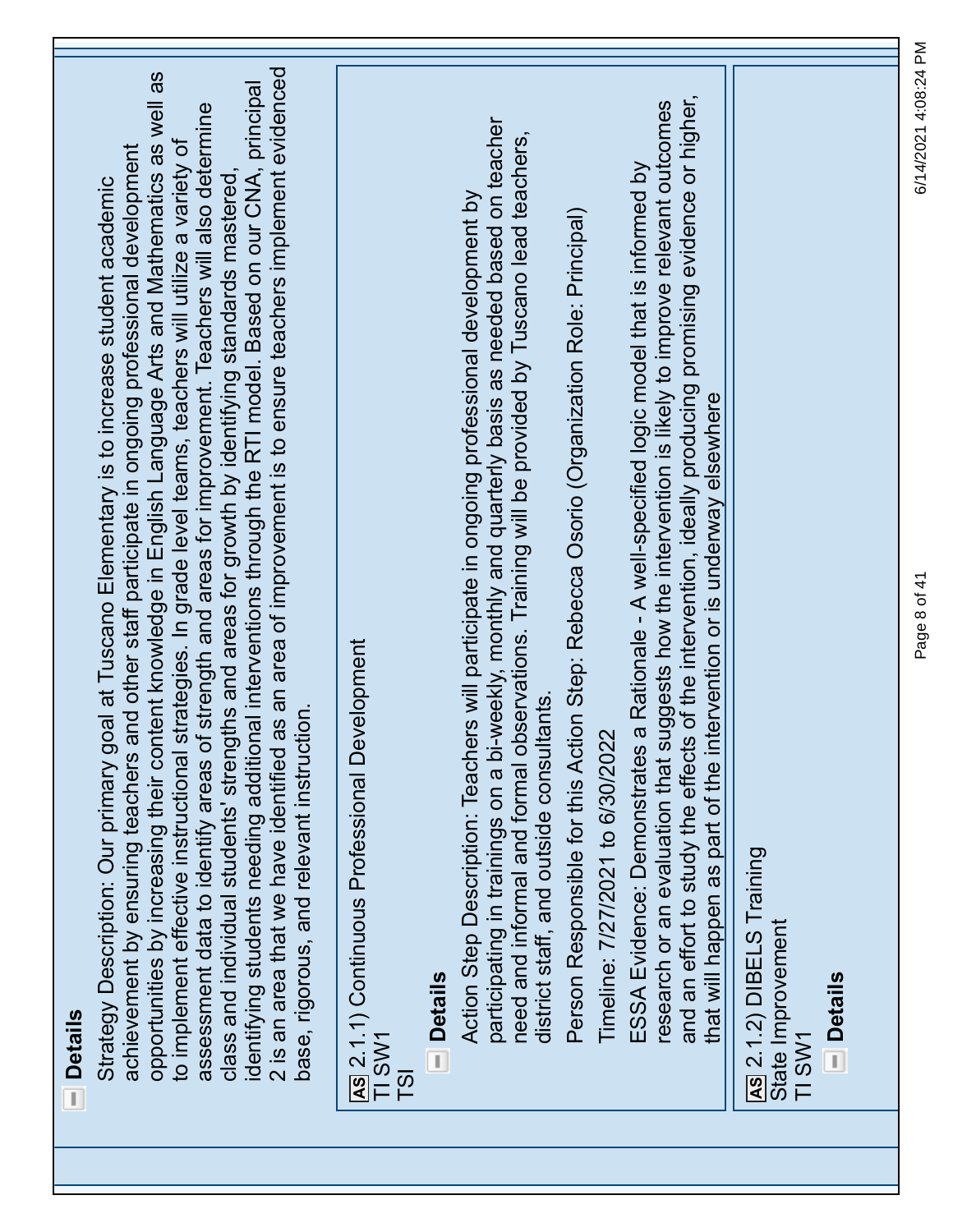| measures to ensure accurate administration of the assessment and progress monitoring to ensure<br>Action Step Description: A DIBELS 8th qualified trainer will conduct training on all DIBELS 8th<br>inter-rater reliability.                                                                                                                                                            |
|------------------------------------------------------------------------------------------------------------------------------------------------------------------------------------------------------------------------------------------------------------------------------------------------------------------------------------------------------------------------------------------|
| Person Responsible for this Action Step: Rebecca Osorio (Organization Role: Principal)<br>Timeline: 7/27/2021 to 6/30/2022                                                                                                                                                                                                                                                               |
| and an effort to study the effects of the intervention, ideally producing promising evidence or higher,<br>research or an evaluation that suggests how the intervention is likely to improve relevant outcomes<br>ESSA Evidence: Demonstrates a Rationale - A well-specified logic model that is informed by<br>that will happen as part of the intervention or is underway elsewhere    |
| AS 2.1.3) Literacy Leads<br>TI SW1                                                                                                                                                                                                                                                                                                                                                       |
| <b>Details</b>                                                                                                                                                                                                                                                                                                                                                                           |
| Leads will then conduct professional development to all teaching staff and will support teachers with<br>Action Step Description: Literacy leads will be trained in best instructional ELA practices. Literacy<br>the implementation of these strategies in their classrooms.                                                                                                            |
| Person Responsible for this Action Step: Rebecca Osorio (Organization Role: Principal)<br>Timeline: 7/27/2021 to 6/30/2022                                                                                                                                                                                                                                                               |
| and an effort to study the effects of the intervention, ideally producing promising evidence or higher,<br>research or an evaluation that suggests how the intervention is likely to improve relevant outcomes<br>a Rationale - A well-specified logic model that is informed by<br>that will happen as part of the intervention or is underway elsewhere<br>ESSA Evidence: Demonstrates |
| <b>AS</b> 2.1.4) LETRS Training<br>State Improvement<br>TI SW1                                                                                                                                                                                                                                                                                                                           |
| strategies. Teachers will receive professional development in the identifying students' deficient skills<br>and in providing support to teachers to fill these gaps to improve students overall reading abilities.<br>Action Step Description: Teachers will be trained in the most recent scientifically based reading<br><b>Details</b>                                                |
| Person Responsible for this Action Step: Rebecca Osorio (Organization Role: Principal)                                                                                                                                                                                                                                                                                                   |

Page 9 of 41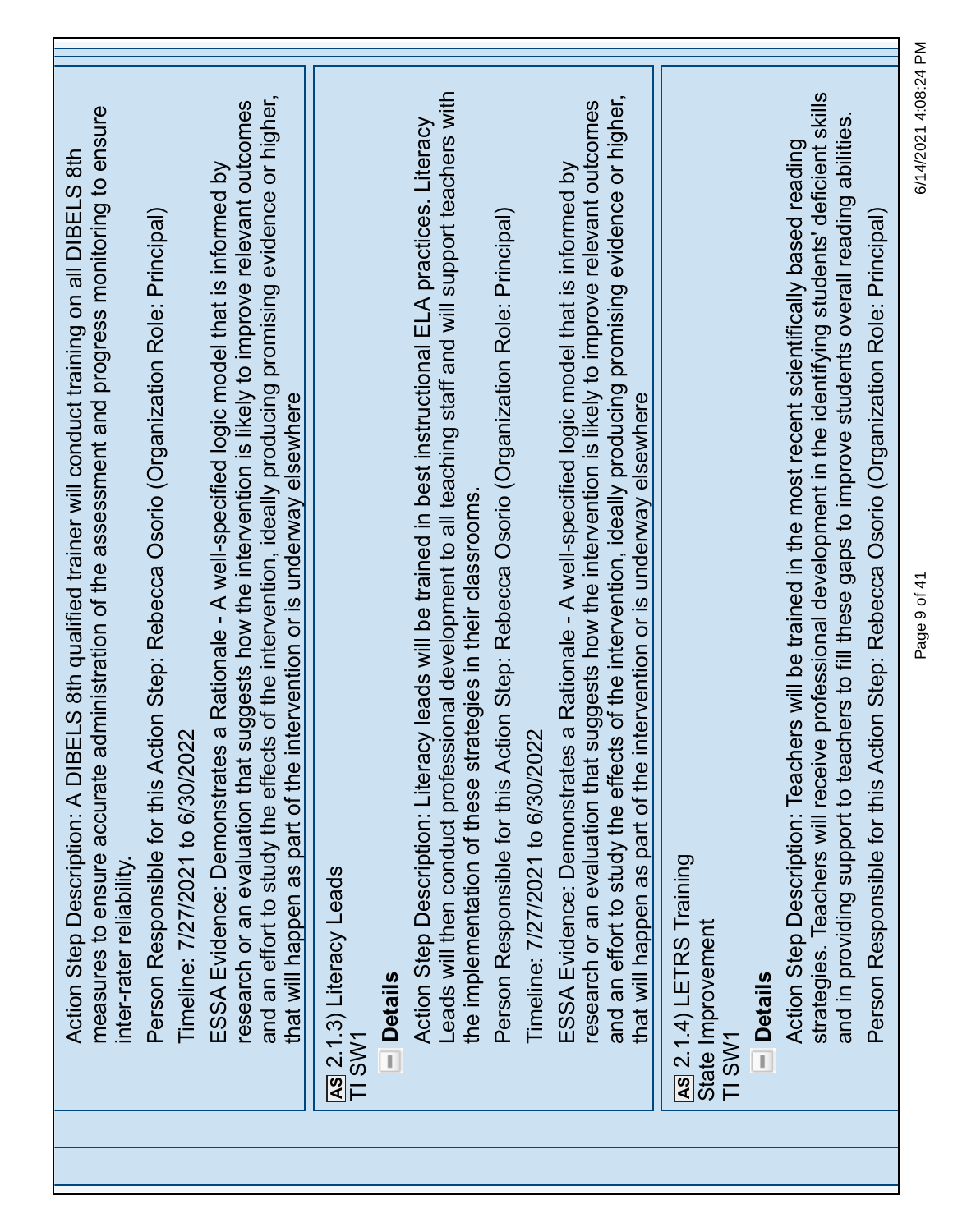| Timeline: 7/27/2021 to 6/30/2022                                                                                                                                                                                                                                                                                                                                                                                                                                                                                                                                                       |
|----------------------------------------------------------------------------------------------------------------------------------------------------------------------------------------------------------------------------------------------------------------------------------------------------------------------------------------------------------------------------------------------------------------------------------------------------------------------------------------------------------------------------------------------------------------------------------------|
| and an effort to study the effects of the intervention, ideally producing promising evidence or higher,<br>research or an evaluation that suggests how the intervention is likely to improve relevant outcomes<br>ESSA Evidence: Demonstrates a Rationale - A well-specified logic model that is informed by<br>that will happen as part of the intervention or is underway elsewhere                                                                                                                                                                                                  |
| AS 2.1.5) Math Consultant<br>State Improvement<br>TI SW1                                                                                                                                                                                                                                                                                                                                                                                                                                                                                                                               |
| <b>Details</b>                                                                                                                                                                                                                                                                                                                                                                                                                                                                                                                                                                         |
| instructional strategies. Through informal and formal observations, admin will provide feedback of the<br>increase their conceptual understanding of the math standards. They will increase their knowledge of<br>best practices in math and will align these practices to the newly adopted math curriculum. Admin will<br>review lesson plans and participate in grade level meetings to ensure effective implementation of<br>Action Step Description: Teachers will receive professional development via a Math consultant to<br>implementation of these instructional strategies. |
| Person Responsible for this Action Step: Rebecca Osorio (Organization Role: Principal)<br>Timeline: 7/27/2021 to 6/30/2022                                                                                                                                                                                                                                                                                                                                                                                                                                                             |
| and an effort to study the effects of the intervention, ideally producing promising evidence or higher,<br>research or an evaluation that suggests how the intervention is likely to improve relevant outcomes<br>ESSA Evidence: Demonstrates a Rationale - A well-specified logic model that is informed by<br>that will happen as part of the intervention or is underway elsewhere                                                                                                                                                                                                  |
| <b>AS</b> 2.1.6) In To Math<br>State Improvement<br>TI SW1                                                                                                                                                                                                                                                                                                                                                                                                                                                                                                                             |
| staff will receive professional development training of math<br>curriculum to ensure fidelity to the program and effective implementation of the program.<br>Person Responsible for this Action Step: Rebecca Osorio (Organization Role: Principal)<br>Timeline: 7/27/2021 to 6/30/2022<br>Action Step Description: All K-5<br><b>Details</b>                                                                                                                                                                                                                                          |

D

Page 10 of 41 6/14/2021 4:08:24 PM

Page 10 of 41

6/14/2021 4:08:24 PM

٦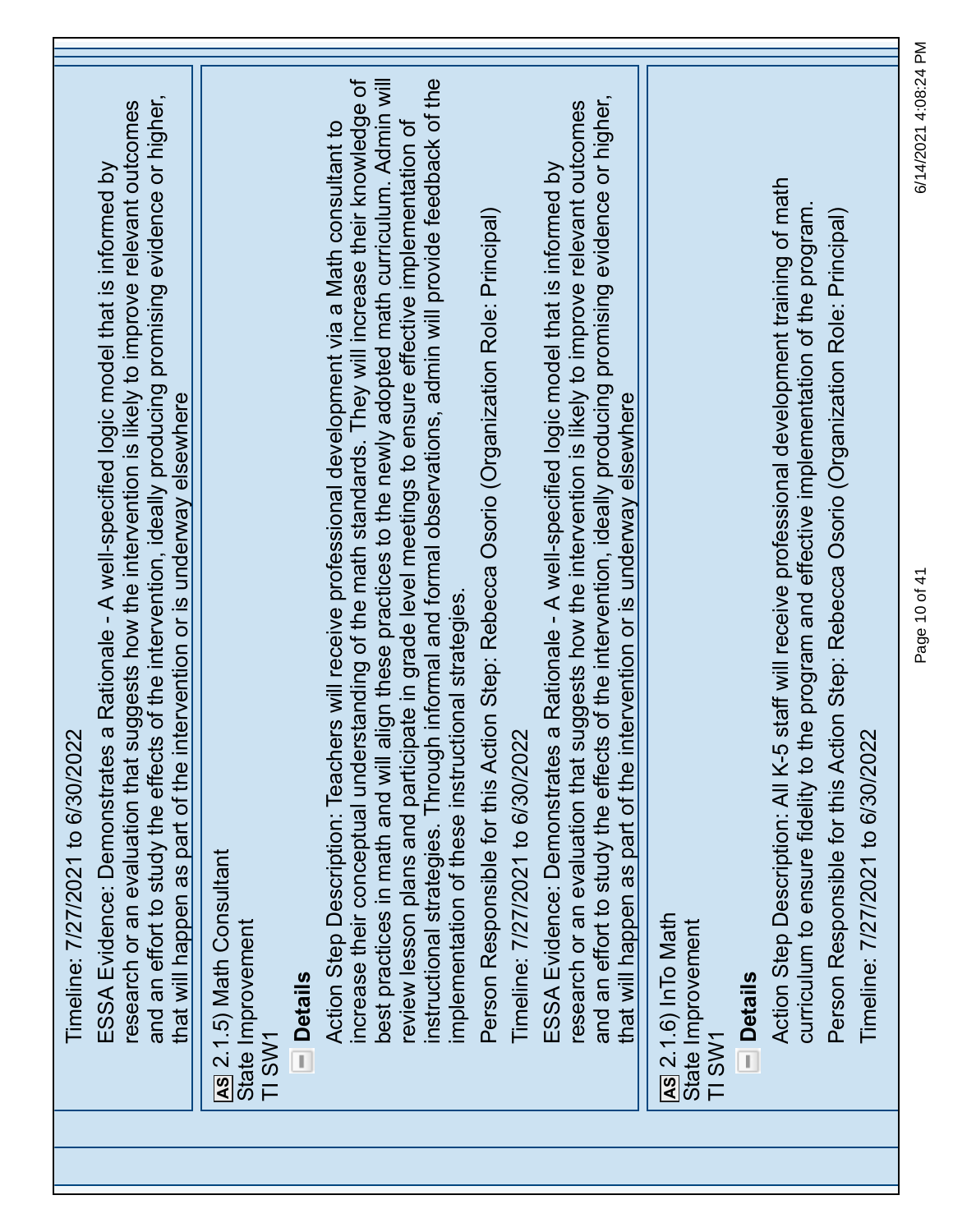| of the intervention, ideally producing promising evidence or higher,<br>research or an evaluation that suggests how the intervention is likely to improve relevant outcomes<br>a Rationale - A well-specified logic model that is informed by<br>that will happen as part of the intervention or is underway elsewhere<br>and an effort to study the effects<br>ESSA Evidence: Demonstrates | <u>As</u> 2.1.7) Math Leads<br>TI SW1 | <b>Details</b> | curriculum including best practices to support all learners. Math leads will conduct professional<br>development to all staff to support the implementation of the math curriculum by observing in<br>ads will receive professional development of the InTo math<br>classrooms and providing feedback.<br>Action Step Description: Math le | Person Responsible for this Action Step: Rebecca Osorio (Organization Role: Principal) | Timeline: 7/27/2021 to 6/30/2022 | of the intervention, ideally producing promising evidence or higher,<br>research or an evaluation that suggests how the intervention is likely to improve relevant outcomes<br>a Rationale - A well-specified logic model that is informed by<br>that will happen as part of the intervention or is underway elsewhere<br>and an effort to study the effects<br>ESSA Evidence: Demonstrates | <b>AS</b> 2.1.8) Differentiated Instruction to support all learners<br>TI SW1<br>$\overline{5}$ | <b>Details</b> | differentiated instruction by designing whole class lessons to effectively support the diverse learners<br>Action Step Description: Teachers will receive professional development in how to provide<br>in the classroom. | Person Responsible for this Action Step: Rebecca Osorio (Organization Role: Principal)<br>Timeline: 7/27/2021 to 6/30/2022 | research or an evaluation that suggests how the intervention is likely to improve relevant outcomes<br>a Rationale - A well-specified logic model that is informed by<br>ESSA Evidence: Demonstrates |
|---------------------------------------------------------------------------------------------------------------------------------------------------------------------------------------------------------------------------------------------------------------------------------------------------------------------------------------------------------------------------------------------|---------------------------------------|----------------|--------------------------------------------------------------------------------------------------------------------------------------------------------------------------------------------------------------------------------------------------------------------------------------------------------------------------------------------|----------------------------------------------------------------------------------------|----------------------------------|---------------------------------------------------------------------------------------------------------------------------------------------------------------------------------------------------------------------------------------------------------------------------------------------------------------------------------------------------------------------------------------------|-------------------------------------------------------------------------------------------------|----------------|---------------------------------------------------------------------------------------------------------------------------------------------------------------------------------------------------------------------------|----------------------------------------------------------------------------------------------------------------------------|------------------------------------------------------------------------------------------------------------------------------------------------------------------------------------------------------|

Page 11 of 41 6/14/2021 4:08:24 PMPage 11 of 41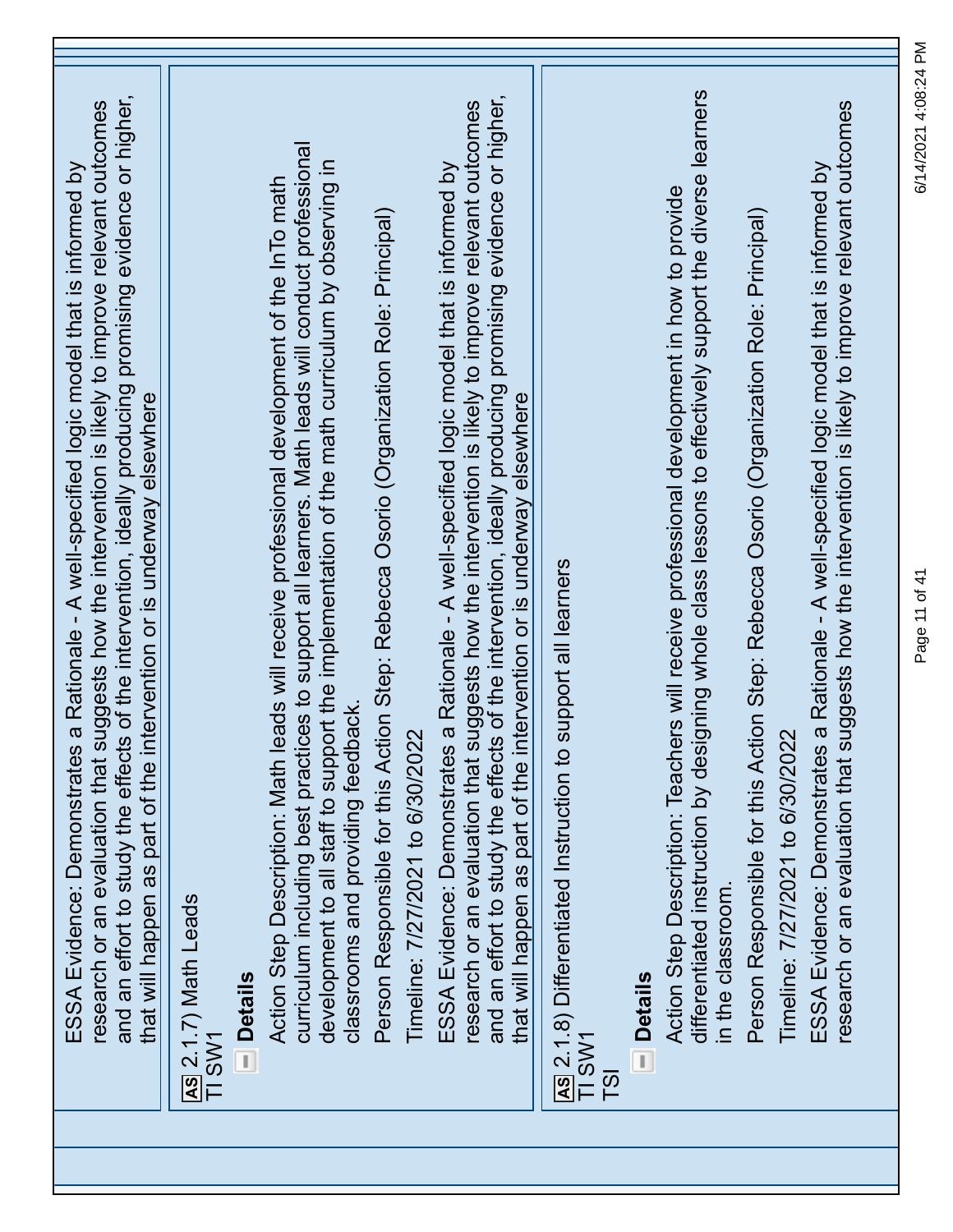| and an effort to study the effects of the intervention, ideally producing promising evidence or higher,<br>that will happen as part of the intervention or is underway elsewhere                                                                                                                                |  |
|-----------------------------------------------------------------------------------------------------------------------------------------------------------------------------------------------------------------------------------------------------------------------------------------------------------------|--|
| AS 2.1.9) Monitor & Evaluate Professional Development<br>TI SW1                                                                                                                                                                                                                                                 |  |
| <b>Details</b>                                                                                                                                                                                                                                                                                                  |  |
| increasing effective instruction and academic achievement in ELA and Math. This will be monitored<br>Action Step Description: Tuscano site leadership team will monitor and evaluate the professional<br>development and the implementation of professional development strategies as they relate to            |  |
| notes, and grade level data trends from informal/formal classrooms observations of implementation of<br>and evaluated through professional development training feedback, grade level meeting agendas &<br>instructional strategies. Monitoring and evaluating of Professional Development plan will occul      |  |
| meeting agendas and notes (October 2021, December 2021, March<br>quarterly during Site leadership<br>2022, May 2022).                                                                                                                                                                                           |  |
| Person Responsible for this Action Step: Rebecca Osorio (Organization Role: Principal)                                                                                                                                                                                                                          |  |
| Timeline: 7/27/2021 to 6/30/2022                                                                                                                                                                                                                                                                                |  |
| and an effort to study the effects of the intervention, ideally producing promising evidence or higher,<br>research or an evaluation that suggests how the intervention is likely to improve relevant outcomes<br>a Rationale - A well-specified logic model that is informed by<br>ESSA Evidence: Demonstrates |  |
| that will happen as part of the intervention or is underway elsewhere                                                                                                                                                                                                                                           |  |
| 8 2.2) Strategy 2.2                                                                                                                                                                                                                                                                                             |  |
| <b>Details</b>                                                                                                                                                                                                                                                                                                  |  |
| Interventions in both reading and math will be a primary focus throughout the school year both during the<br>Strategy Description: Intervention programs will be provided to all students based on students' needs                                                                                              |  |
| school day as well as during after school and intersessions                                                                                                                                                                                                                                                     |  |
| AS 2.2.1) Child Study Team<br>TI SW1                                                                                                                                                                                                                                                                            |  |
| <b>Details</b>                                                                                                                                                                                                                                                                                                  |  |
|                                                                                                                                                                                                                                                                                                                 |  |

Page 12 of 41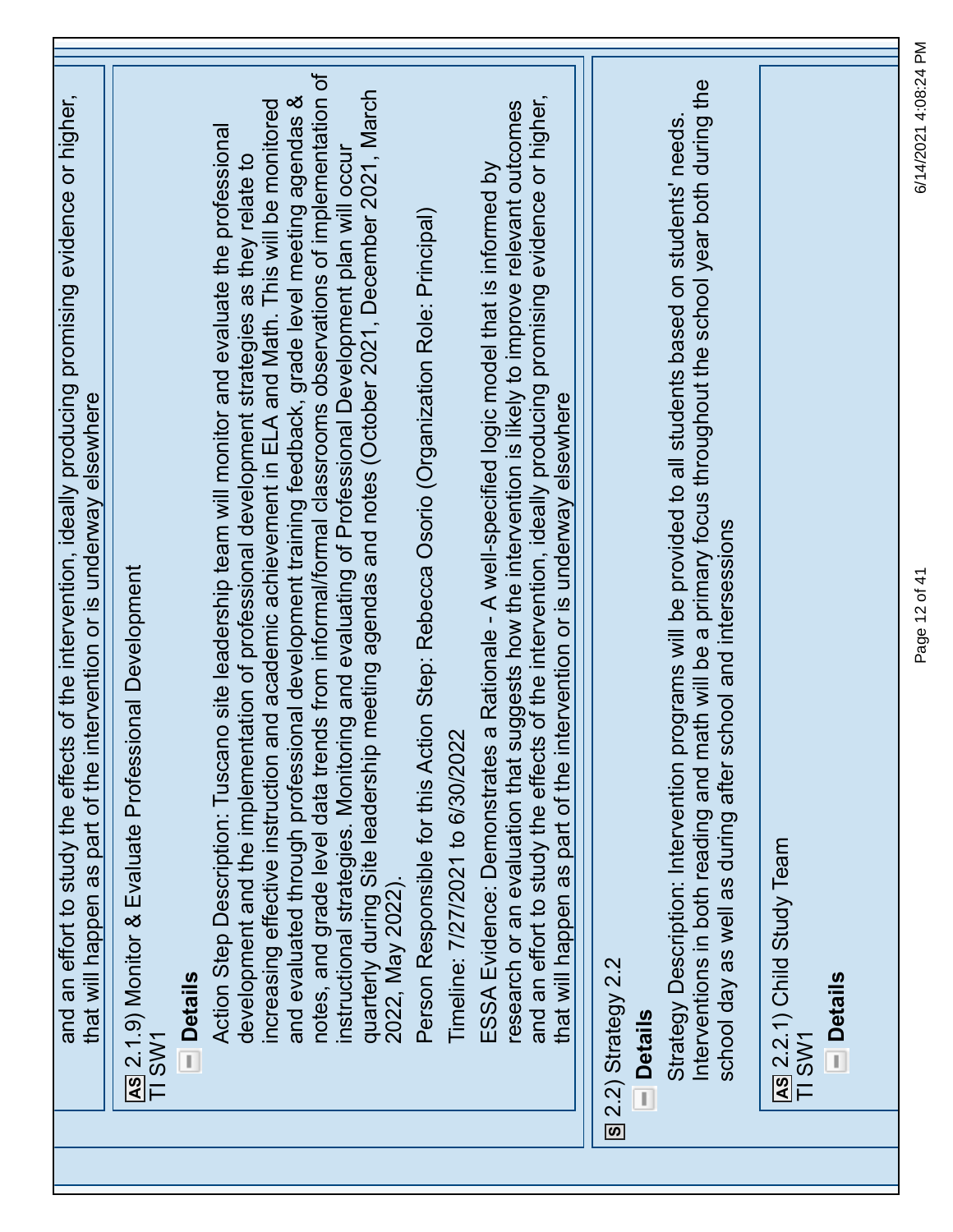| challenges academic, behaviorally, or socially through diagnostic screeners, observations, and<br>Action Step Description: Tuscano staff will work within the CST model to identify students with<br>Person Responsible for this Action Step: Rebecca Osorio (Organization Role: Principal)<br>assessments to provide interventions to students needing additional support                                                |
|---------------------------------------------------------------------------------------------------------------------------------------------------------------------------------------------------------------------------------------------------------------------------------------------------------------------------------------------------------------------------------------------------------------------------|
| and an effort to study the effects of the intervention, ideally producing promising evidence or higher,<br>research or an evaluation that suggests how the intervention is likely to improve relevant outcomes<br>ESSA Evidence: Demonstrates a Rationale - A well-specified logic model that is informed by<br>that will happen as part of the intervention or is underway elsewhere<br>Timeline: 7/27/2021 to 6/30/2022 |
| AS 2.2.2) Math Interventions<br>State Improvement<br>TI SW1<br>T <sub>S</sub> I                                                                                                                                                                                                                                                                                                                                           |
| <b>Details</b>                                                                                                                                                                                                                                                                                                                                                                                                            |
| three times per week on rotating basis. Special Area teachers and classified instructional assistants<br>5th grade classrooms will provide 40 minutes of math intervention<br>are assigned to a 3rd-5th grade teacher to assist with working with small groups of students to<br>provide additional instruction on previously learned concepts or to pre-teach a particular skill.<br>Action Step Description: All 3rd-   |
| Person Responsible for this Action Step: Rebecca Osorio (Organization Role: Principal)<br>Timeline: 7/27/2021 to 6/30/2022                                                                                                                                                                                                                                                                                                |
| and an effort to study the effects of the intervention, ideally producing promising evidence or higher,<br>research or an evaluation that suggests how the intervention is likely to improve relevant outcomes<br>ESSA Evidence: Demonstrates a Rationale - A well-specified logic model that is informed by<br>that will happen as part of the intervention or is underway elsewhere                                     |
| As 2.2.3) Reading Eggs Program<br>TI SW1                                                                                                                                                                                                                                                                                                                                                                                  |
| Action Step Description: Identified K-1 students will utilize the Reading Eggs program to increase<br>their early reading literacy skills<br><b>Details</b>                                                                                                                                                                                                                                                               |

Page 13 of 41 6/14/2021 4:08:24 PM

Page 13 of 41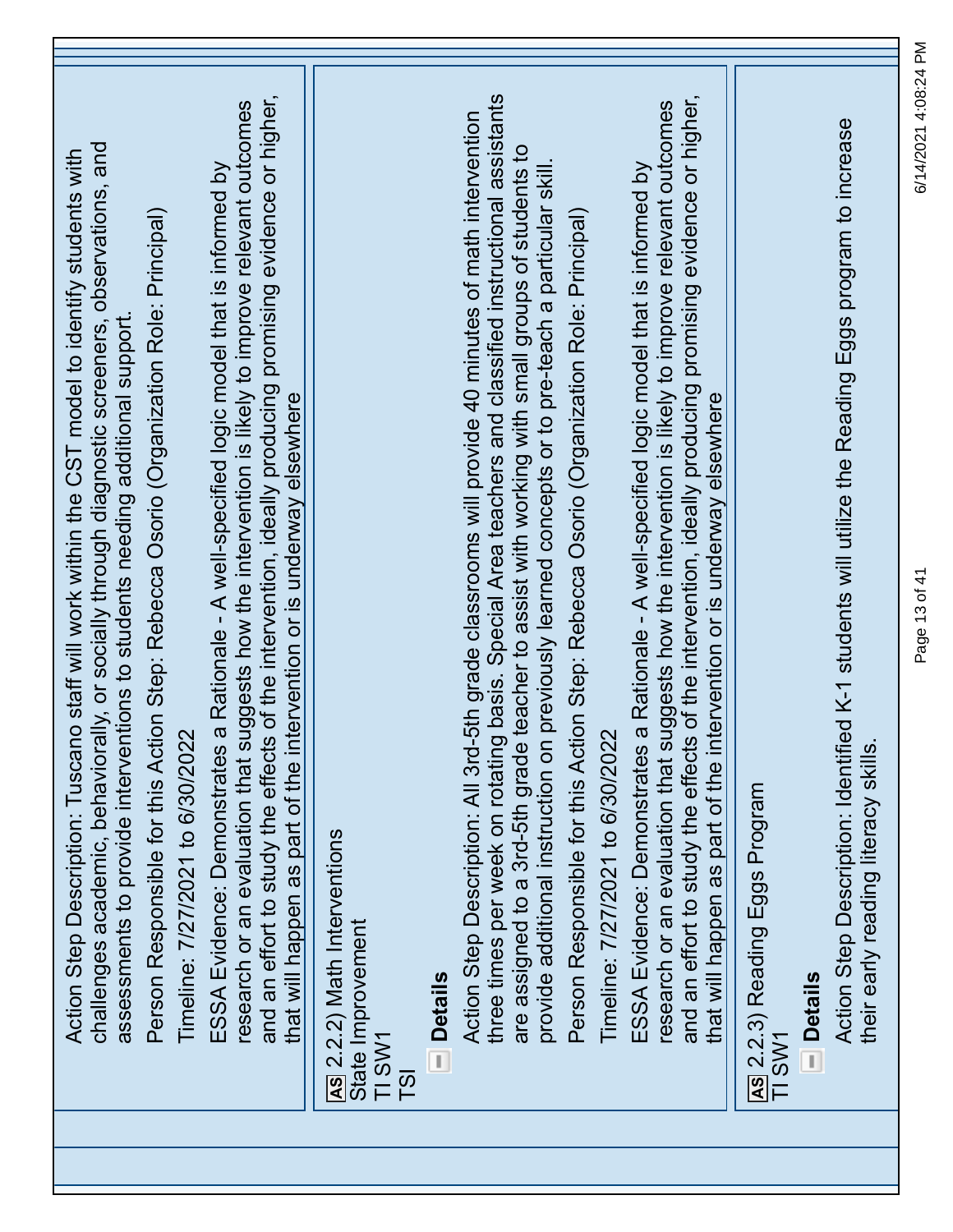| Person Responsible for this Action Step: Rebecca Osorio (Organization Role: Principal)<br>Timeline: 7/27/2021 to 6/30/2022                                                                                                                                                                                                                                                                                                                            |
|-------------------------------------------------------------------------------------------------------------------------------------------------------------------------------------------------------------------------------------------------------------------------------------------------------------------------------------------------------------------------------------------------------------------------------------------------------|
| and an effort to study the effects of the intervention, ideally producing promising evidence or higher,<br>research or an evaluation that suggests how the intervention is likely to improve relevant outcomes<br>a Rationale - A well-specified logic model that is informed by<br>that will happen as part of the intervention or is underway elsewhere<br>ESSA Evidence: Demonstrates                                                              |
| AS 2.2.4) Reading Interventionist (classified)<br><b>Details</b><br>Title I LEA<br>TI SW1                                                                                                                                                                                                                                                                                                                                                             |
| would work with K-5 students five days per week for 7 hours per day. Salary, benefits and medical will<br>supervision of the reading interventionist, to provide reading interventions to homogeneous grouped<br>o will utilize funding to hire 2 paraprofessionals, working under the<br>students. Students are identified based on assessments and diagnostic screeners This position<br>Action Step Description: Tuscan<br>be paid out of Title 1. |
| Person Responsible for this Action Step: Rebecca Osorio (Organization Role: Principal)<br>Timeline: 7/27/2021 to 6/30/2022                                                                                                                                                                                                                                                                                                                            |
| and an effort to study the effects of the intervention, ideally producing promising evidence or higher,<br>research or an evaluation that suggests how the intervention is likely to improve relevant outcomes<br>a Rationale - A well-specified logic model that is informed by<br>that will happen as part of the intervention or is underway elsewhere<br>ESSA Evidence: Demonstrates                                                              |
| AS 2.2.5) Transportation for After School Programs<br>21CCLCCONT2<br><b>Details</b><br>TI SW1                                                                                                                                                                                                                                                                                                                                                         |
| Action Step Description: Transportation will be provided for students participating in the after school<br>Person Responsible for this Action Step: Rebecca Osorio (Organization Role: Principal)<br>Timeline: 7/27/2021 to 6/30/2022<br>program.                                                                                                                                                                                                     |

Page 14 of 41 6/14/2021 4:08:24 PM

Page 14 of 41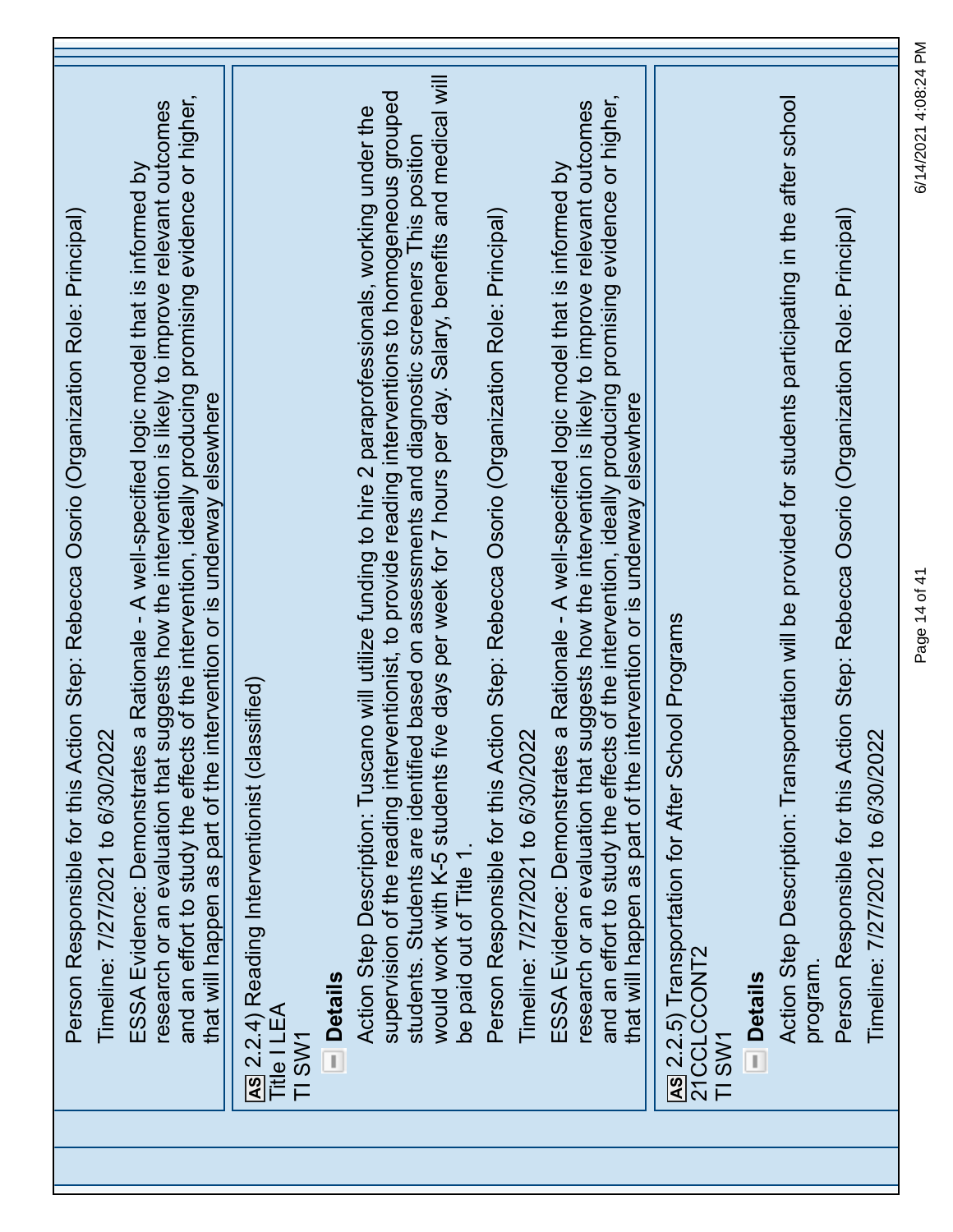|                  | ESSA Evidence:                                                                                                                                                                                                                                                                                                                                                                                                                                                                                                                                                                                                                                                                                                                                                                                                                                                                                                                                                                                                                                                                                                                       |
|------------------|--------------------------------------------------------------------------------------------------------------------------------------------------------------------------------------------------------------------------------------------------------------------------------------------------------------------------------------------------------------------------------------------------------------------------------------------------------------------------------------------------------------------------------------------------------------------------------------------------------------------------------------------------------------------------------------------------------------------------------------------------------------------------------------------------------------------------------------------------------------------------------------------------------------------------------------------------------------------------------------------------------------------------------------------------------------------------------------------------------------------------------------|
| T <sub>S</sub> I | AS 2.2.6) Reading Interventionist (Certified)<br>State Improvement<br>Title I LEA<br>TI SW1                                                                                                                                                                                                                                                                                                                                                                                                                                                                                                                                                                                                                                                                                                                                                                                                                                                                                                                                                                                                                                          |
|                  | Action Step Description: The reading interventionist will provide instructional support to targeted<br>students in a pull out model. The interventionists will provide PD to staff as needed. Salary and<br><b>Details</b>                                                                                                                                                                                                                                                                                                                                                                                                                                                                                                                                                                                                                                                                                                                                                                                                                                                                                                           |
|                  | Person Responsible for this Action Step: Rebecca Osorio (Organization Role: Principal)<br>of Title 1.<br>Timeline: 7/27/2021 to 6/30/2022<br>related benefits will be paid out                                                                                                                                                                                                                                                                                                                                                                                                                                                                                                                                                                                                                                                                                                                                                                                                                                                                                                                                                       |
|                  | and an effort to study the effects of the intervention, ideally producing promising evidence or higher,<br>research or an evaluation that suggests how the intervention is likely to improve relevant outcomes<br>a Rationale - A well-specified logic model that is informed by<br>that will happen as part of the intervention or is underway elsewhere<br>ESSA Evidence: Demonstrates                                                                                                                                                                                                                                                                                                                                                                                                                                                                                                                                                                                                                                                                                                                                             |
|                  | AS 2.2.7) Monitor & Evaluate Instructional Support for All Students<br>- Details<br>TI SW1                                                                                                                                                                                                                                                                                                                                                                                                                                                                                                                                                                                                                                                                                                                                                                                                                                                                                                                                                                                                                                           |
|                  | practices (i.e.academic vocabulary, mathematical practices, Essential Elements of Instruction, etc.).<br>Action Step Description: The site leadership team will monitor and evaluate the effectiveness of the<br>The team will review a variety of data (pre-/post benchmark data, progress monitoring data, etc.) to<br>programs, training agendas for all staff regarding the RTI model of<br>meetings and child student team meetings as documented by meeting agendas and notes and will<br>Monitoring and evaluating of the overall school's instructional program will occur during leadership<br>system, the Child Study Team process, and effective planning for instruction using teaching best<br>instructional supports provided to all students to include our school's Response to Intervention<br>occur at the end of each quarter (October 2021, December 2021, March 2022, and May 2022<br>instruction, the CST agendas and staff handouts, and sample lesson plans from K-5th grades<br>Person Responsible for this Action Step: Rebecca Osorio (Organization Role: Principal)<br>monitor effective of intervention |

Page 15 of 41 6/14/2021 4:08:24 PM

Page 15 of 41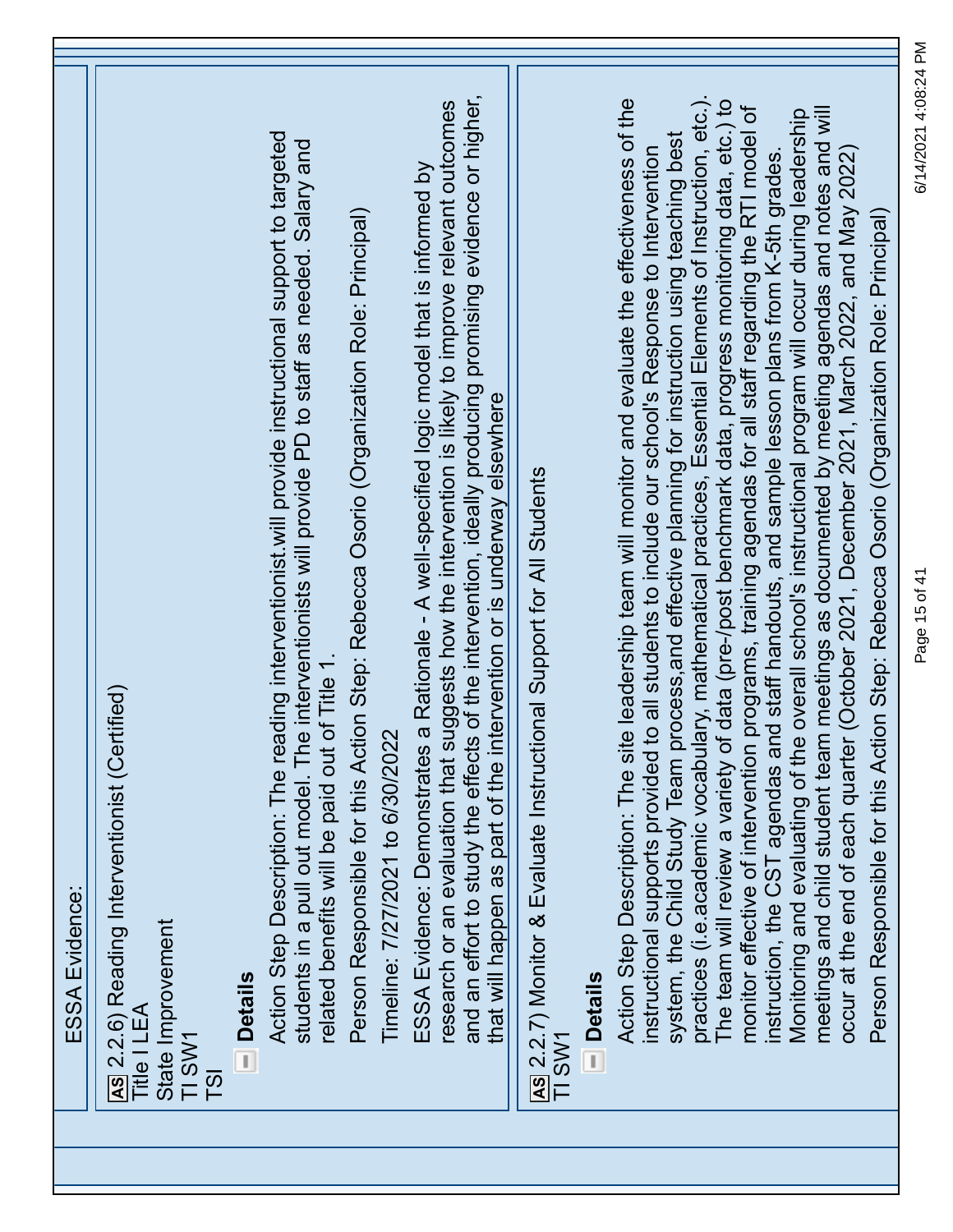| research or an evaluation that suggests how the intervention is likely to improve relevant outcomes<br>a Rationale - A well-specified logic model that is informed by<br>Timeline: 7/27/2021 to 6/30/2022<br>and an effort to study the effects<br>ESSA Evidence: Demonstrates |
|--------------------------------------------------------------------------------------------------------------------------------------------------------------------------------------------------------------------------------------------------------------------------------|
| of the intervention, ideally producing promising evidence or higher,<br>that will happen as part of the intervention or is underway elsewhere<br>$S(2.3)$ Strategy 2.3                                                                                                         |
| <b>Details</b>                                                                                                                                                                                                                                                                 |
| Strategy Description: All certified teachers will be required to develop weekly lesson plans. Teachers will<br>utilize the district curriculum maps, AzCCR standards, and district adopted curriculum to plan their                                                            |
| lessons. Each teacher will have a planbookedu account and will submit their lesson plans by Monday at<br>8:00 a.m                                                                                                                                                              |
| esson Plans<br>AS 2.3.1) Plan & Implement Effective<br>TI SW1                                                                                                                                                                                                                  |
| <b>Details</b>                                                                                                                                                                                                                                                                 |
| adopted curriculum to plan their daily lessons. Each teacher will have a planbookedu account and will<br>Action Step Description: Teachers will utilize the AzCCRS, district curriculum maps, and district                                                                     |
| submit their lesson plans for review by Monday @ 8:00. Admin will monitor lesson plans and provide<br>feedback. Admin will also provide feedback based on informal and formal assessments.                                                                                     |
| Person Responsible for this Action Step: Rebecca Osorio (Organization Role: Principal)<br>Timeline: 7/27/2021 to 6/30/2022                                                                                                                                                     |
| a Rationale - A well-specified logic model that is informed by<br>ESSA Evidence: Demonstrates                                                                                                                                                                                  |
| and an effort to study the effects of the intervention, ideally producing promising evidence or higher,<br>research or an evaluation that suggests how the intervention is likely to improve relevant outcomes                                                                 |
| that will happen as part of the intervention or is underway elsewhere                                                                                                                                                                                                          |
| <b>1&amp; Implementation of Effective Lessons</b><br>As 2.3.2) Monitor & Evaluate Planning<br>TI SW1                                                                                                                                                                           |
| $\blacksquare$ Details                                                                                                                                                                                                                                                         |
|                                                                                                                                                                                                                                                                                |

Page 16 of 41 6/14/2021 4:08:24 PM

Page 16 of 41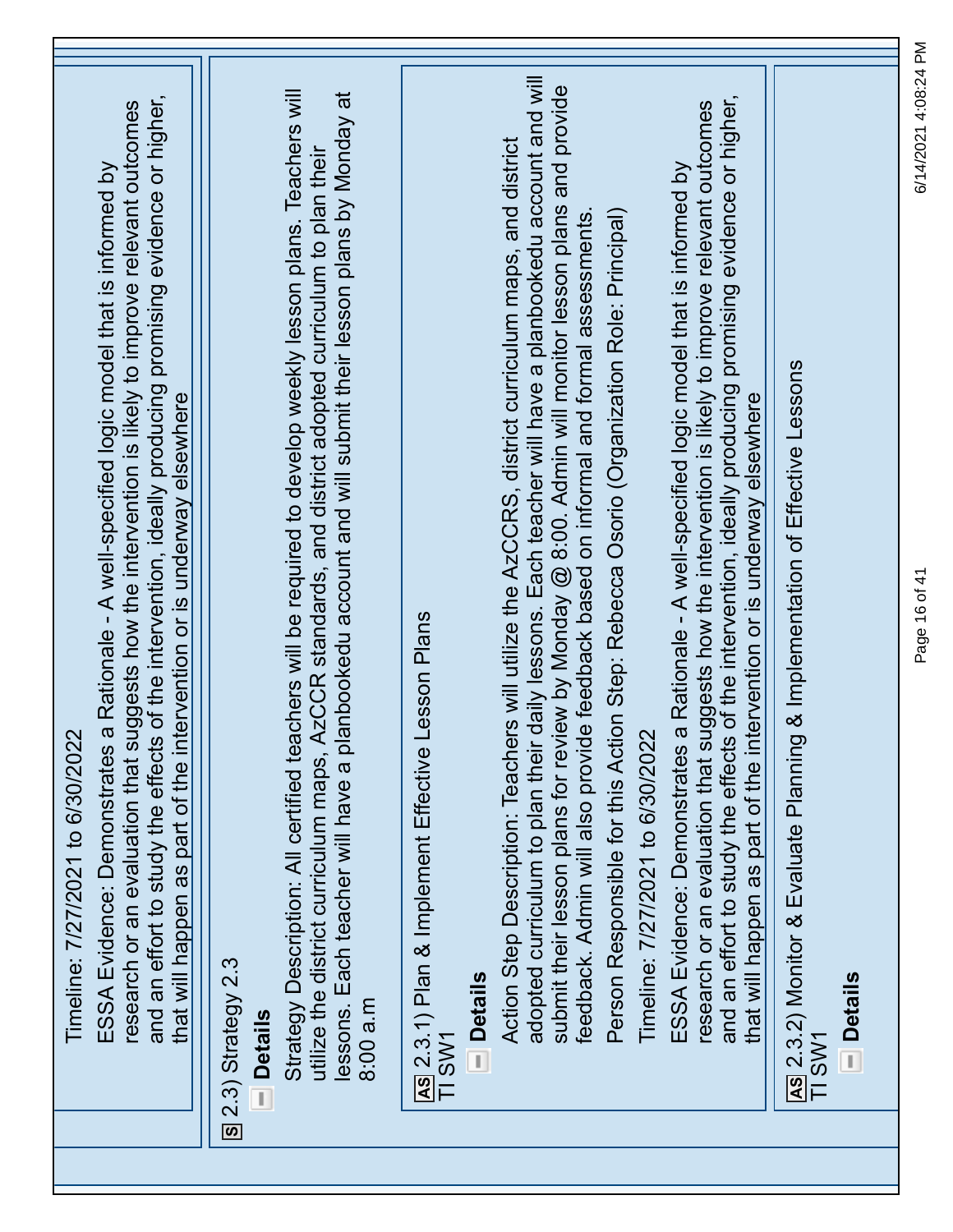| teacher's lessons plans as measured by walk through documentation. Monitoring and evaluating the<br>agenda and notes, biweekly admin feedback of classroom walk-throughs and lesson plan feedback.<br>implementation of effective lessons of all teachers will occur through biweekly grade level meeting<br>Action Step Description: Site leadership will review lesson plans and provide feedback to teachers<br>plan rubric. In addition, admin will conduct informal and formal<br>observations to ensure implementation of instructional strategies from PD opportunities via the<br>Person Responsible for this Action Step: Rebecca Osorio (Organization Role: Principal)<br>Timeline: 7/27/2021 to 6/30/2022<br>biweekly as measured by lesson<br><b>ESSA Evidence:</b> |
|---------------------------------------------------------------------------------------------------------------------------------------------------------------------------------------------------------------------------------------------------------------------------------------------------------------------------------------------------------------------------------------------------------------------------------------------------------------------------------------------------------------------------------------------------------------------------------------------------------------------------------------------------------------------------------------------------------------------------------------------------------------------------------|
| r math and ELA, structured time for data discussions, etc.) as it aligns<br>Primary Need: Site administration will ensure instructional time is maximized by organizing the master<br>$\overline{\mathsf{D}}$<br>■ 3) Principle 3 - Effective Organization of Tim<br>schedule (i.e. scheduled interventions fo<br>$\blacksquare$ Details                                                                                                                                                                                                                                                                                                                                                                                                                                        |
| instructional time (structure extended time for data discussions within<br>rofessional contract day is structured to support professional learning<br>jobembedded PD opportunities *Structured Social emotional learning opportunities scheduled during the<br>Root Cause: *Provide more opportunities for structured peer to peer observations and feedback *More<br>school day *Master schedule maximizes<br>with school vision. We will also ensure p<br>for all teachers and staff.<br>grade levels)                                                                                                                                                                                                                                                                        |
| maximized by organizing the master schedule (i.e. scheduled interventions for math and ELA, structured time<br>ganization of time, site administration will ensure instructional time is<br>th school vision. We will also ensure professional contract day is<br>structured to support professional learning for all teachers and staff (i.e. peer to peer observations,<br>Needs Statement: To ensure effective or<br>for data discussions, etc.) as it aligns wit<br>differentiated PD for staff, etc.)                                                                                                                                                                                                                                                                      |
| Desired Outcomes: To ensure effective organization of time, site administration will ensure instructional time is<br>maximized by organizing the master schedule (i.e. scheduled interventions for math and ELA, structured time<br>for data discussions, etc.) as it aligns with school vision. We will also ensure professional contract day is<br>structured to support professional learning for all teachers and staff (i.e. peer to peer observations,<br>differentiated PD for staff, etc.                                                                                                                                                                                                                                                                               |

∃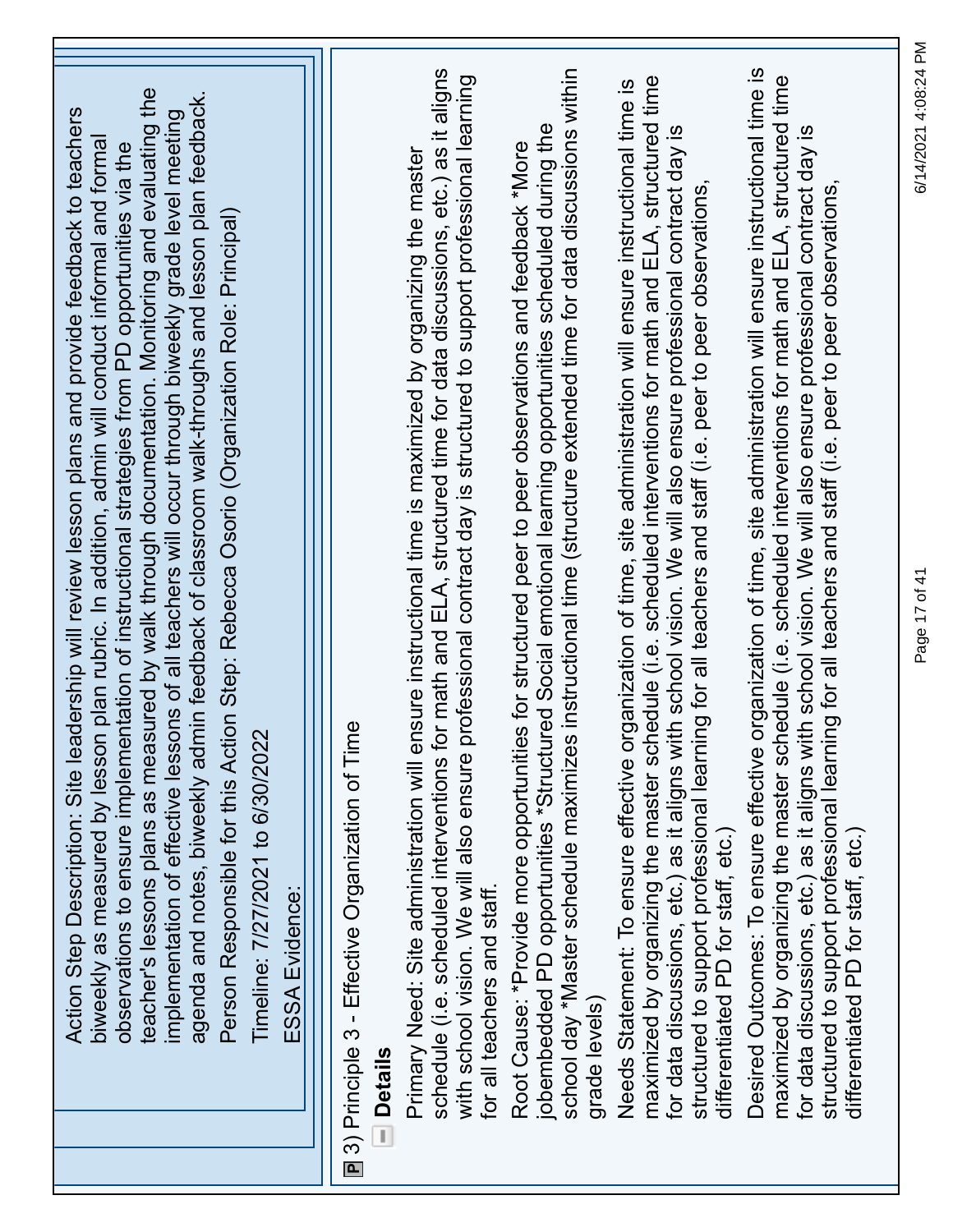| site leadership team will develop a professional development schedule<br>31, 2021, staff will receive professional development training to<br>(i.e. to include job-embedded PD opportunities, Thursday PD schedule, and structured peer to peer<br>provide differentiated instruction to meet the diverse learners in their classroom<br>SMART Goal: By August 31, 20201, the<br>observations and feedback. By October |
|------------------------------------------------------------------------------------------------------------------------------------------------------------------------------------------------------------------------------------------------------------------------------------------------------------------------------------------------------------------------------------------------------------------------|
| $S$ 3.1) Strategy 3.1<br><b>Details</b><br>$\overline{\mathbb{I}}$                                                                                                                                                                                                                                                                                                                                                     |
| instructional time focusing on increasing instructional time for math and reading. The master schedule has<br>Strategy Description: The site leadership team has developed a master schedule that will maximize the<br>also incorporated common time for grade levels to meet to review grade level data, to monitor student<br>growth and plan meaningful and rigorous lessons.                                       |
| As 3.1.1) Daily Common Planning Time<br>TI SW1<br>$\overline{18}$                                                                                                                                                                                                                                                                                                                                                      |
| - Details                                                                                                                                                                                                                                                                                                                                                                                                              |
| Action Step Description: Teachers will have common planning time on a daily basis. This time will be<br>review grade level data, to monitor student growth and plan<br>meaningful and rigorous lessons<br>used for grade levels to meet to                                                                                                                                                                             |
| Person Responsible for this Action Step: Rebecca Osorio (Organization Role: Principal)<br>Timeline: 7/27/2021 to 6/30/2022                                                                                                                                                                                                                                                                                             |
| and an effort to study the effects of the intervention, ideally producing promising evidence or higher,<br>research or an evaluation that suggests how the intervention is likely to improve relevant outcomes<br>ESSA Evidence: Demonstrates a Rationale - A well-specified logic model that is informed by<br>that will happen as part of the intervention or is underway elsewhere                                  |
| As 3.1.2) Early Release Thursday<br>TI SW1                                                                                                                                                                                                                                                                                                                                                                             |
| <b>Details</b>                                                                                                                                                                                                                                                                                                                                                                                                         |
| Action Step Description: Early release Thursdays will be used for professional development training,<br>instructional planning and data review                                                                                                                                                                                                                                                                         |

Page 18 of 41 6/14/2021 4:08:24 PM

Page 18 of 41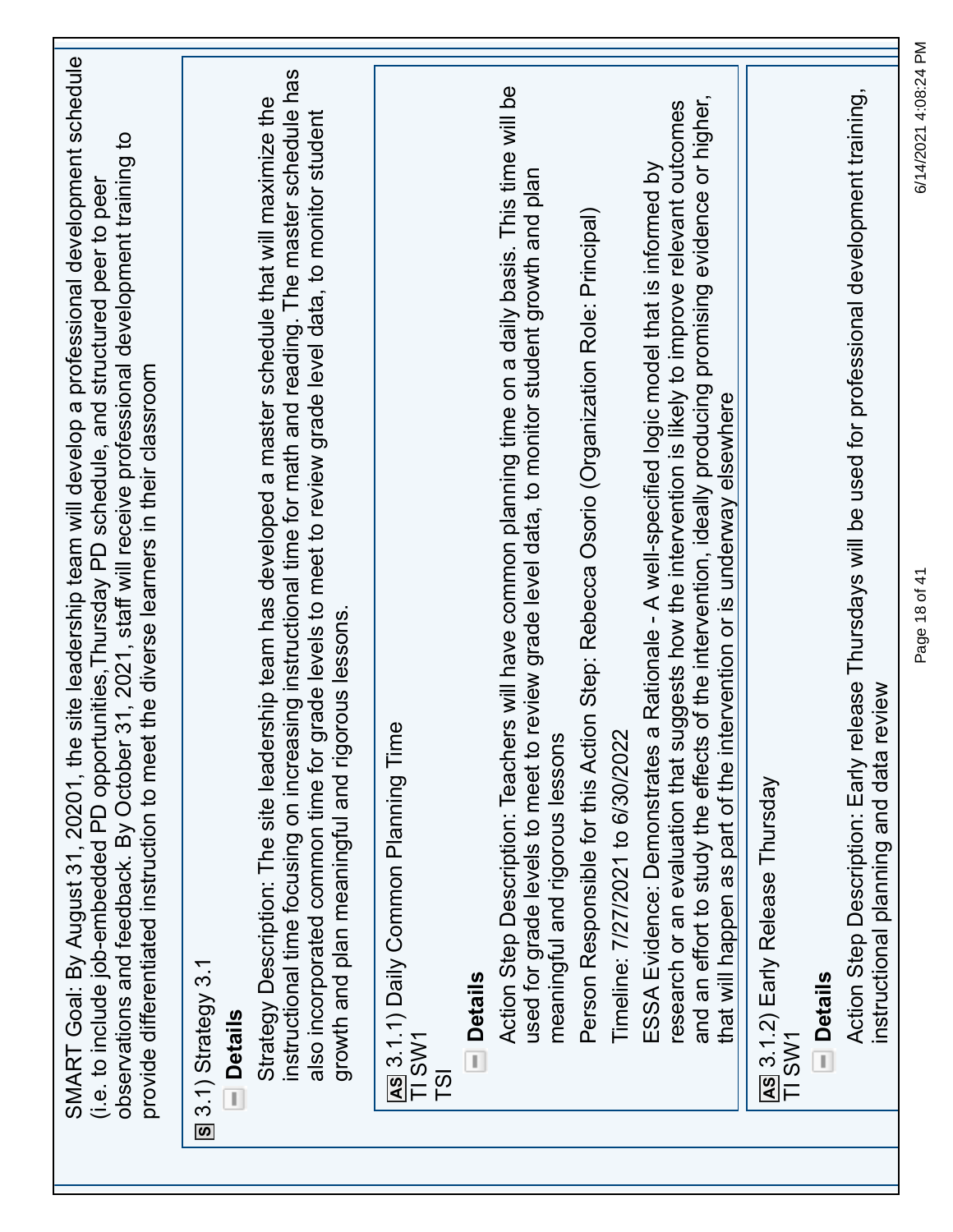| and an effort to study the effects of the intervention, ideally producing promising evidence or higher,<br>research or an evaluation that suggests how the intervention is likely to improve relevant outcomes<br>a Rationale - A well-specified logic model that is informed by<br>Person Responsible for this Action Step: Rebecca Osorio (Organization Role: Principal)<br>that will happen as part of the intervention or is underway elsewhere<br>Timeline: 7/27/2021 to 6/30/2022<br>ESSA Evidence: Demonstrates | AS 3.1.3) District Horizontal Articulation Meetings<br><b>Details</b><br>TI SW1 | Action Step Description: Teachers will participate in monthly articulation meetings to discuss effective<br>teaching strategies and curriculum resources | Person Responsible for this Action Step: Rebecca Osorio (Organization Role: Principal)<br>Timeline: 7/27/2021 to 6/30/2022 | and an effort to study the effects of the intervention, ideally producing promising evidence or higher,<br>research or an evaluation that suggests how the intervention is likely to improve relevant outcomes<br>a Rationale - A well-specified logic model that is informed by<br>that will happen as part of the intervention or is underway elsewhere<br>ESSA Evidence: Demonstrates | AS 3.1.4) Monitor & Evaluate Effective Organization of Time<br>TI SW1 | <b>Details</b> | through the 'Master Schedule' to ensure teams are maximizing instructional time during common<br>Action Step Description: Site leadership team will meet and review effective organization of time<br>increased achievement in ELA and math this will be monitored through meeting agendas and<br>ursdays, and district articulation meetings which will result in<br>planning times, early release Th | meeting notes. Admin will also will conduct informal and formal observations to provide feedback and<br>to ensure grade levels are maximizing the instructional minutes as designated in the master<br>schedule | Person Responsible for this Action Step: Rebecca Osorio (Organization Role: Principal)<br>Timeline: 7/27/2021 to 6/30/2022 |
|------------------------------------------------------------------------------------------------------------------------------------------------------------------------------------------------------------------------------------------------------------------------------------------------------------------------------------------------------------------------------------------------------------------------------------------------------------------------------------------------------------------------|---------------------------------------------------------------------------------|----------------------------------------------------------------------------------------------------------------------------------------------------------|----------------------------------------------------------------------------------------------------------------------------|------------------------------------------------------------------------------------------------------------------------------------------------------------------------------------------------------------------------------------------------------------------------------------------------------------------------------------------------------------------------------------------|-----------------------------------------------------------------------|----------------|--------------------------------------------------------------------------------------------------------------------------------------------------------------------------------------------------------------------------------------------------------------------------------------------------------------------------------------------------------------------------------------------------------|-----------------------------------------------------------------------------------------------------------------------------------------------------------------------------------------------------------------|----------------------------------------------------------------------------------------------------------------------------|
|                                                                                                                                                                                                                                                                                                                                                                                                                                                                                                                        |                                                                                 |                                                                                                                                                          |                                                                                                                            |                                                                                                                                                                                                                                                                                                                                                                                          |                                                                       |                |                                                                                                                                                                                                                                                                                                                                                                                                        |                                                                                                                                                                                                                 |                                                                                                                            |

Page 19 of 41 6/14/2021 4:08:24 PM

Page 19 of 41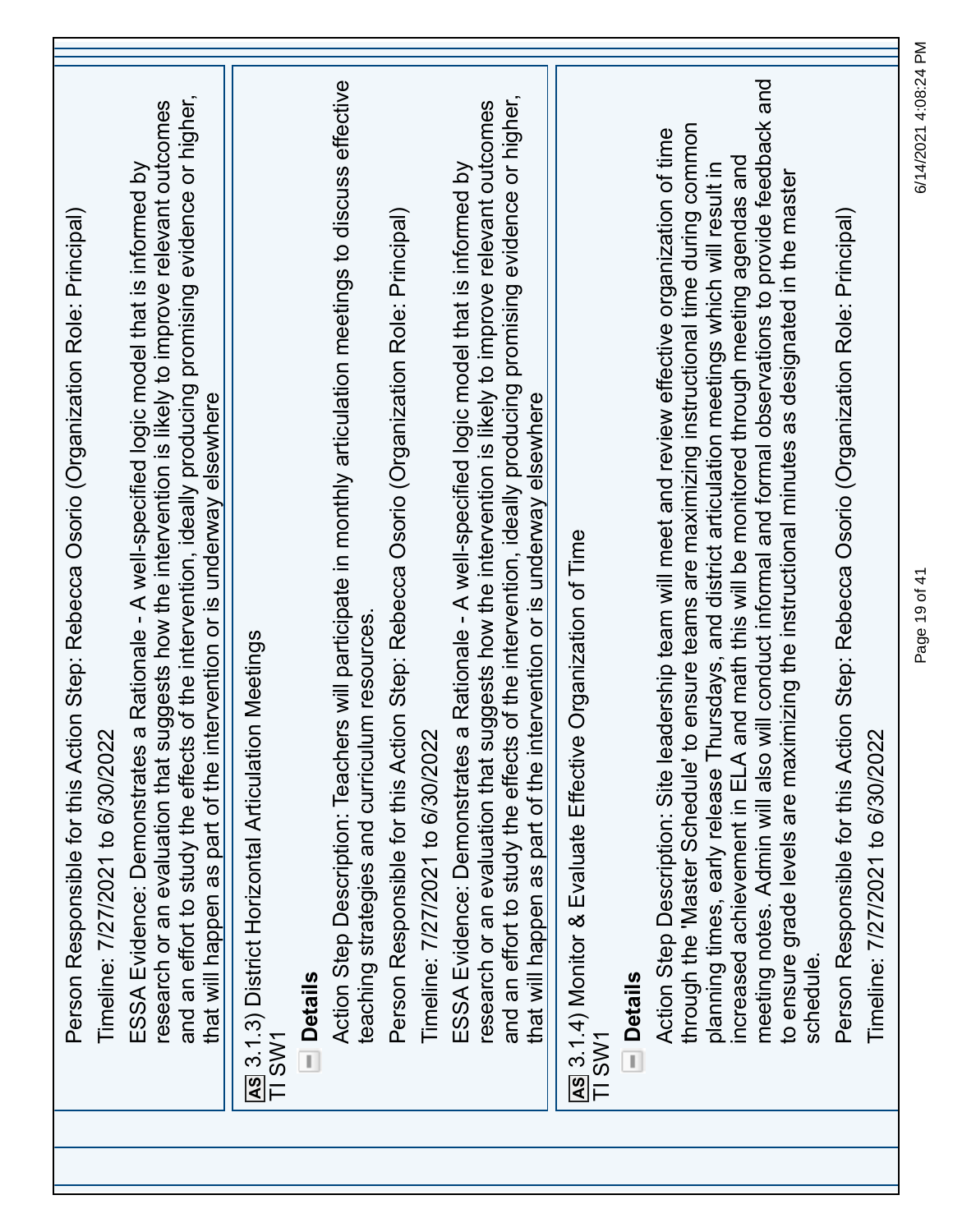| during the summer, intersession, as well as after school. The focus of<br>Action Step Description: Students in grades 3-5 will have the opportunity to participate in after school<br>Action Step Description: Students in grades 1-5 will be selected to participate in after school tutoring<br>and an effort to study the effects of the intervention, ideally producing promising evidence or higher,<br>and an effort to study the effects of the intervention, ideally producing promising evidence or higher,<br>participate in enrichment clubs one day per week for a 75- minute session. Students will participate<br>research or an evaluation that suggests how the intervention is likely to improve relevant outcomes<br>research or an evaluation that suggests how the intervention is likely to improve relevant outcomes<br>Strategy Description: Students in grades 1st-5th grades will have opportunities to participate in both<br>based on academic performance. Students will participate in tutoring 3 times per week for a 75<br>after school tutoring for academic support will have priority to<br>a Rationale - A well-specified logic model that is informed by<br>a Rationale - A well-specified logic model that is informed by<br>cademic learning that occurs throughout the school year.<br>Person Responsible for this Action Step: Rebecca Osorio (Organization Role: Principal)<br>that will happen as part of the intervention or is underway elsewhere<br>that will happen as part of the intervention or is underway elsewhere<br>Timeline: 7/27/2021 to 6/30/2022<br>the programming is to extend the ac<br>minute session is ELA and Math<br>academic and enrichment activities<br>ESSA Evidence: Demonstrates<br>enrichment. Students attending<br>ESSA Evidence: Demonstrates<br>AS 3.2.2) After School Enrichment<br>AS 3.2.1) After School Tutoring |
|---------------------------------------------------------------------------------------------------------------------------------------------------------------------------------------------------------------------------------------------------------------------------------------------------------------------------------------------------------------------------------------------------------------------------------------------------------------------------------------------------------------------------------------------------------------------------------------------------------------------------------------------------------------------------------------------------------------------------------------------------------------------------------------------------------------------------------------------------------------------------------------------------------------------------------------------------------------------------------------------------------------------------------------------------------------------------------------------------------------------------------------------------------------------------------------------------------------------------------------------------------------------------------------------------------------------------------------------------------------------------------------------------------------------------------------------------------------------------------------------------------------------------------------------------------------------------------------------------------------------------------------------------------------------------------------------------------------------------------------------------------------------------------------------------------------------------------------------------------------------------------------------------|
| S 3.2) Strategy 3.2<br>- Details<br>- Details<br>- Details<br>TI SW1<br>TI SW1<br>T <sub>S</sub> I                                                                                                                                                                                                                                                                                                                                                                                                                                                                                                                                                                                                                                                                                                                                                                                                                                                                                                                                                                                                                                                                                                                                                                                                                                                                                                                                                                                                                                                                                                                                                                                                                                                                                                                                                                                                |

Page 20 of 41 6/14/2021 4:08:24 PM

Page 20 of 41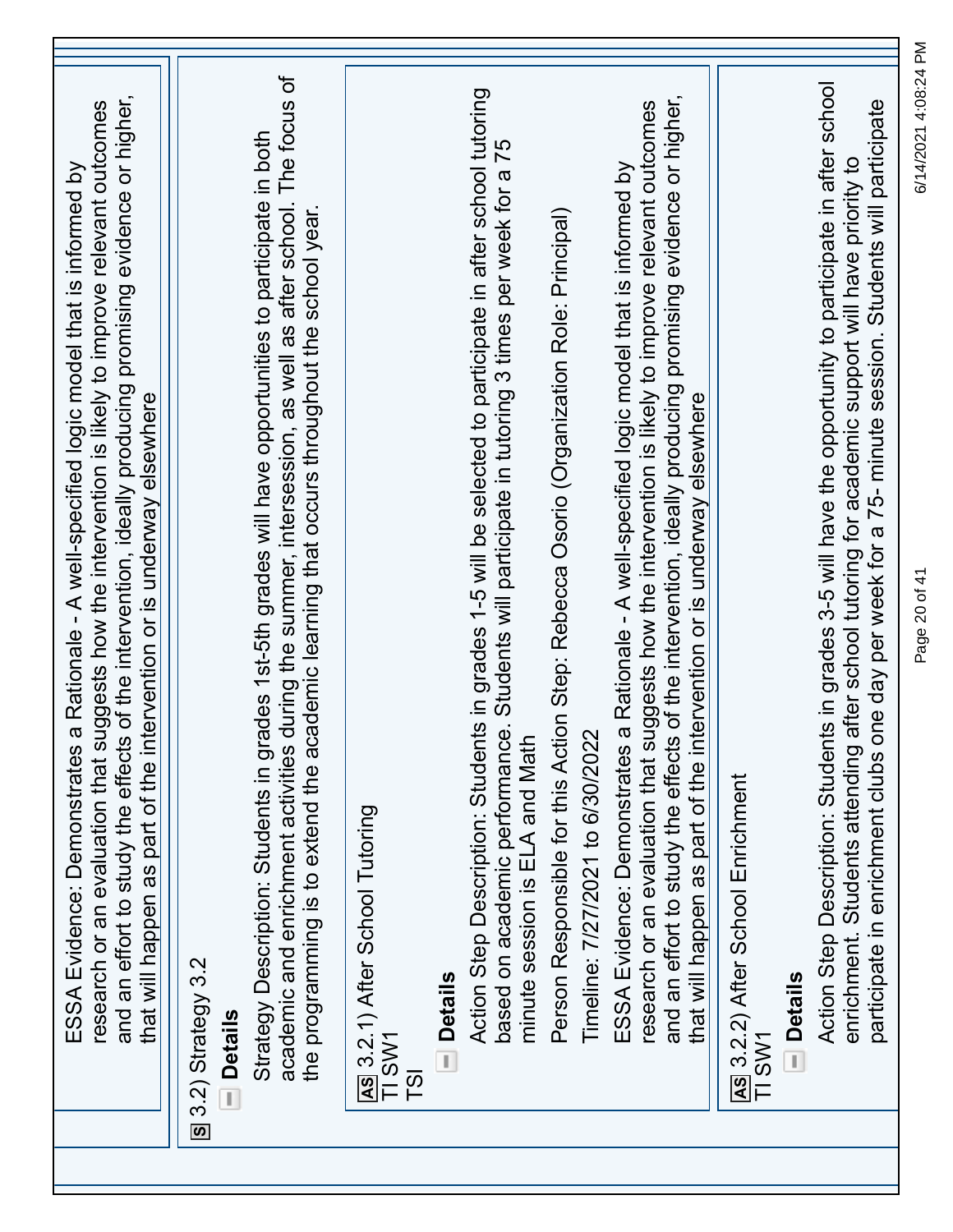| programs such as: Journalism, Art, Technology club, STEM Club, Special Olympic, Math Enrichment,<br>Choir, etc                                                                                                                                                                                                                                                                           |
|------------------------------------------------------------------------------------------------------------------------------------------------------------------------------------------------------------------------------------------------------------------------------------------------------------------------------------------------------------------------------------------|
| Person Responsible for this Action Step: Rebecca Osorio (Organization Role: Principal)<br>Timeline: 7/27/2021 to 6/30/2022                                                                                                                                                                                                                                                               |
| and an effort to study the effects of the intervention, ideally producing promising evidence or higher,<br>research or an evaluation that suggests how the intervention is likely to improve relevant outcomes<br>a Rationale - A well-specified logic model that is informed by<br>that will happen as part of the intervention or is underway elsewhere<br>ESSA Evidence: Demonstrates |
| AS 3.2.3) Jump Start Summer Progran<br>TI SW1                                                                                                                                                                                                                                                                                                                                            |
| summer program "Jump Start" for incoming 2nd - 5th grade students. Students will focus on ELA and<br>Action Step Description: Students will be selected based on academic needs to participate in a<br>math to give them a jump start on the upcoming school year's grade level academic standards<br><b>Details</b>                                                                     |
| Person Responsible for this Action Step: Rebecca Osorio (Organization Role: Principal)<br>Timeline: 7/27/2021 to 6/30/2022                                                                                                                                                                                                                                                               |
| and an effort to study the effects of the intervention, ideally producing promising evidence or higher,<br>research or an evaluation that suggests how the intervention is likely to improve relevant outcomes<br>ESSA Evidence: Demonstrates a Rationale - A well-specified logic model that is informed by<br>that will happen as part of the intervention or is underway elsewhere    |
| As 3.2.4) After School ELD Tutoring<br>Title III LEP<br>TI SW1                                                                                                                                                                                                                                                                                                                           |
| - Details                                                                                                                                                                                                                                                                                                                                                                                |
| Action Step Description: Students in grades 1-5 that are in ELD sections will have the opportunity to<br>participate in after school tutoring. Students will be selected based on academic performance and<br>participate three times per week for a 75-minute session.                                                                                                                  |
| Person Responsible for this Action Step: Rebecca Osorio (Organization Role: Principal)<br>Timeline: 7/27/2021 to 6/30/2022                                                                                                                                                                                                                                                               |

Page 21 of 41 6/14/2021 4:08:24 PM

Page 21 of 41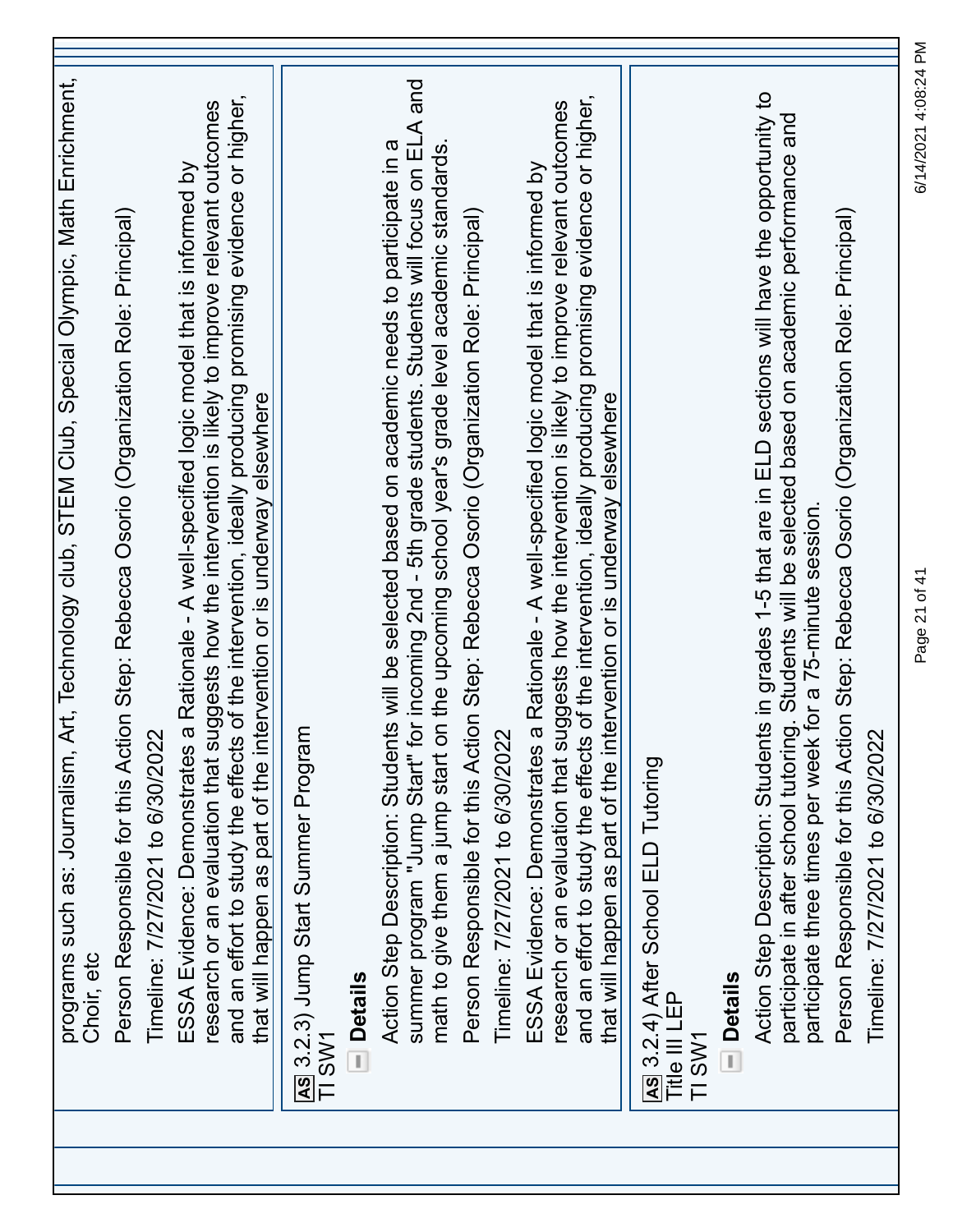| and an effort to study the effects of the intervention, ideally producing promising evidence or higher,<br>research or an evaluation that suggests how the intervention is likely to improve relevant outcomes<br>a Rationale - A well-specified logic model that is informed by<br>that will happen as part of the intervention or is underway elsewhere<br>ESSA Evidence: Demonstrates | AS 3.2.5) Spring A2M2 Intersession<br>21CCLCCONT2<br>TI SW1 | <b>Details</b> | three days from 8:00-12:00 each day. Students will work in small groups to prepare for the upcoming<br>performance to participate in an intersession A2M2 test prep boot camp. Students will participate for<br>Action Step Description: Students in 3rd grade - 5th grade will be selected based on academic<br>A2M2 state assessment. | Person Responsible for this Action Step: Rebecca Osorio (Organization Role: Principal)<br>Timeline: 7/27/2021 to 6/30/2022 | of the intervention, ideally producing promising evidence or higher,<br>research or an evaluation that suggests how the intervention is likely to improve relevant outcomes<br>a Rationale - A well-specified logic model that is informed by<br>that will happen as part of the intervention or is underway elsewhere<br>and an effort to study the effects<br>ESSA Evidence: Demonstrates | As 3.2.6) Math Interventions<br>State Improvement<br>TI SW1<br>$\overline{5}$ | <b>Details</b> | three times per week on rotating basis. Special Area teachers and classified instructional assistants<br>Action Step Description: All 3rd-5th grade classrooms will provide 40 minutes of math intervention<br>teacher to assist with working with small groups of students to<br>previously learned concepts or to preteach a particular skill<br>Person Responsible for this Action Step: Rebecca Osorio (Organization Role: Principal)<br>Timeline: 7/27/2021 to 6/30/2022<br>provide additional instruction on<br>are assigned to a 3rd-5th grade |
|------------------------------------------------------------------------------------------------------------------------------------------------------------------------------------------------------------------------------------------------------------------------------------------------------------------------------------------------------------------------------------------|-------------------------------------------------------------|----------------|-----------------------------------------------------------------------------------------------------------------------------------------------------------------------------------------------------------------------------------------------------------------------------------------------------------------------------------------|----------------------------------------------------------------------------------------------------------------------------|---------------------------------------------------------------------------------------------------------------------------------------------------------------------------------------------------------------------------------------------------------------------------------------------------------------------------------------------------------------------------------------------|-------------------------------------------------------------------------------|----------------|-------------------------------------------------------------------------------------------------------------------------------------------------------------------------------------------------------------------------------------------------------------------------------------------------------------------------------------------------------------------------------------------------------------------------------------------------------------------------------------------------------------------------------------------------------|

Page 22 of 41 6/14/2021 4:08:24 PM

Page 22 of 41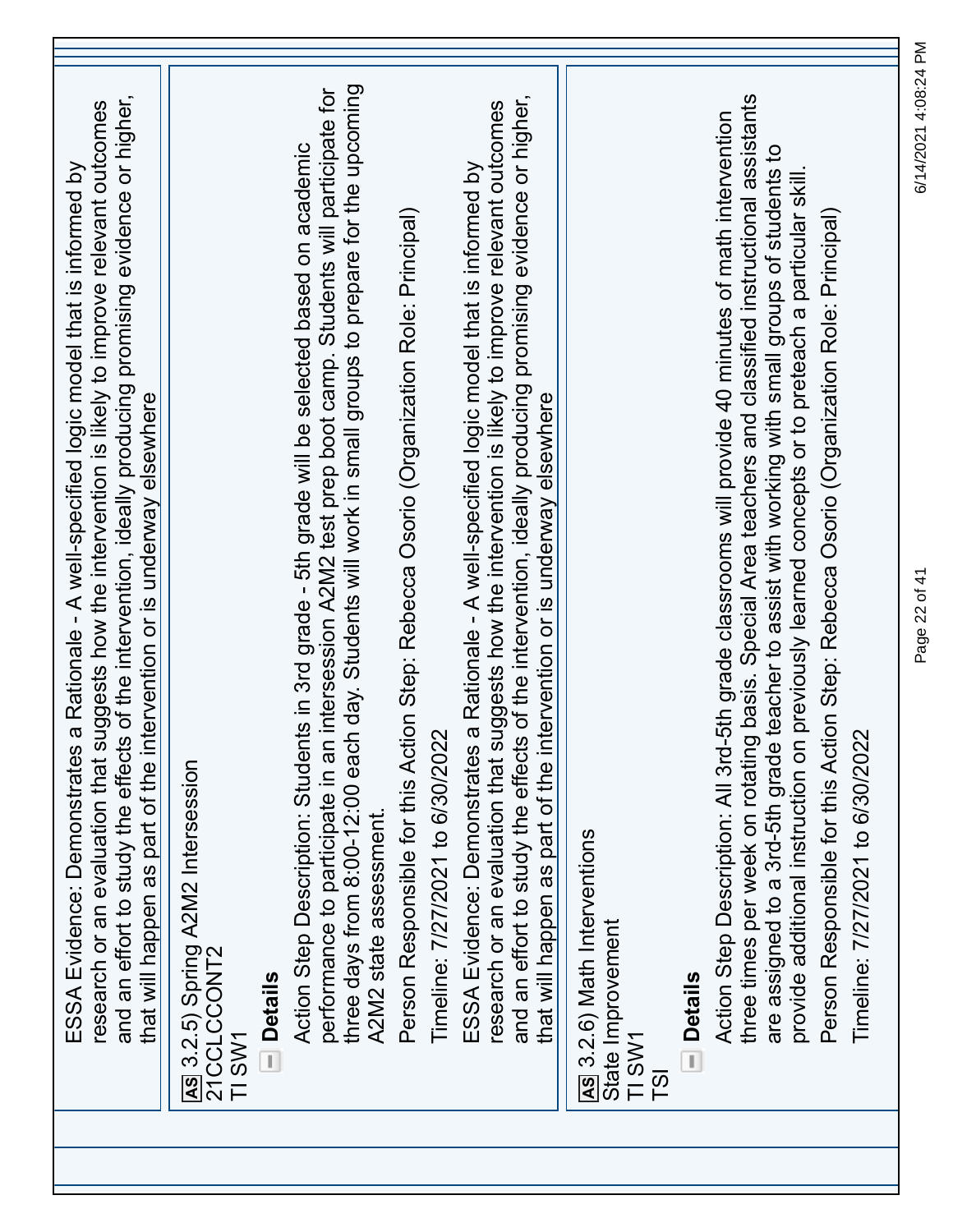| and an effort to study the effects of the intervention, ideally producing promising evidence or higher,<br>research or an evaluation that suggests how the intervention is likely to improve relevant outcomes<br>a Rationale - A well-specified logic model that is informed by<br>that will happen as part of the intervention or is underway elsewhere<br>ESSA Evidence: Demonstrates |  |
|------------------------------------------------------------------------------------------------------------------------------------------------------------------------------------------------------------------------------------------------------------------------------------------------------------------------------------------------------------------------------------------|--|
| AS 3.2.7) Monitor & Evaluate Instructional Support for All Students<br>TI SW1                                                                                                                                                                                                                                                                                                            |  |
| <b>Details</b>                                                                                                                                                                                                                                                                                                                                                                           |  |
| Action Step Description: The site leadership team will monitor and evaluate the effectiveness of the<br>to all students during after school tutoring and enrichment<br>instructional supports provided                                                                                                                                                                                   |  |
| programming, intersessions, and summer school. The team will review a variety of data (pre-/post<br>benchmark data, progress monitoring data, etc.) to monitor effective of support programs, training                                                                                                                                                                                   |  |
| agendas for all staff regarding the program agendas & notes and staff handouts, and sample lesson                                                                                                                                                                                                                                                                                        |  |
| evaluating of the overall school's instructional program will occur during leadership meetings as<br>plans from after school programming, intersession, and summer programming. Monitoring and                                                                                                                                                                                           |  |
| documented by meeting agendas and notes and will occur at the end of each quarter (October 2021,<br>December 2021, March 2022, and May 2022)                                                                                                                                                                                                                                             |  |
| Person Responsible for this Action Step: Rebecca Osorio (Organization Role: Principal)                                                                                                                                                                                                                                                                                                   |  |
| Timeline: 7/27/2021 to 6/30/2022                                                                                                                                                                                                                                                                                                                                                         |  |
| a Rationale - A well-specified logic model that is informed by<br>ESSA Evidence: Demonstrates                                                                                                                                                                                                                                                                                            |  |
| and an effort to study the effects of the intervention, ideally producing promising evidence or higher,<br>research or an evaluation that suggests how the intervention is likely to improve relevant outcomes                                                                                                                                                                           |  |
| that will happen as part of the intervention or is underway elsewhere                                                                                                                                                                                                                                                                                                                    |  |
| achers<br>AS 3.2.8) Kindergarten Enrichment Te<br>Title I LEA                                                                                                                                                                                                                                                                                                                            |  |
| TI SW1                                                                                                                                                                                                                                                                                                                                                                                   |  |
| <b>Details</b>                                                                                                                                                                                                                                                                                                                                                                           |  |
| Action Step Description: FESD will hire 4 applicably certified teachers to provide daily half day<br>afternoon kindergarten enrichment. Salary and related benefits to be paid out of Title 1.                                                                                                                                                                                           |  |
| Person Responsible for this Action Step: Rebecca Osorio (Organization Role: Principal)                                                                                                                                                                                                                                                                                                   |  |
| Timeline: 7/27/2021 to 6/30/2022                                                                                                                                                                                                                                                                                                                                                         |  |

6/14/2021 4:08:24 PM Page 23 of 41 6/14/2021 4:08:24 PM

Page 23 of 41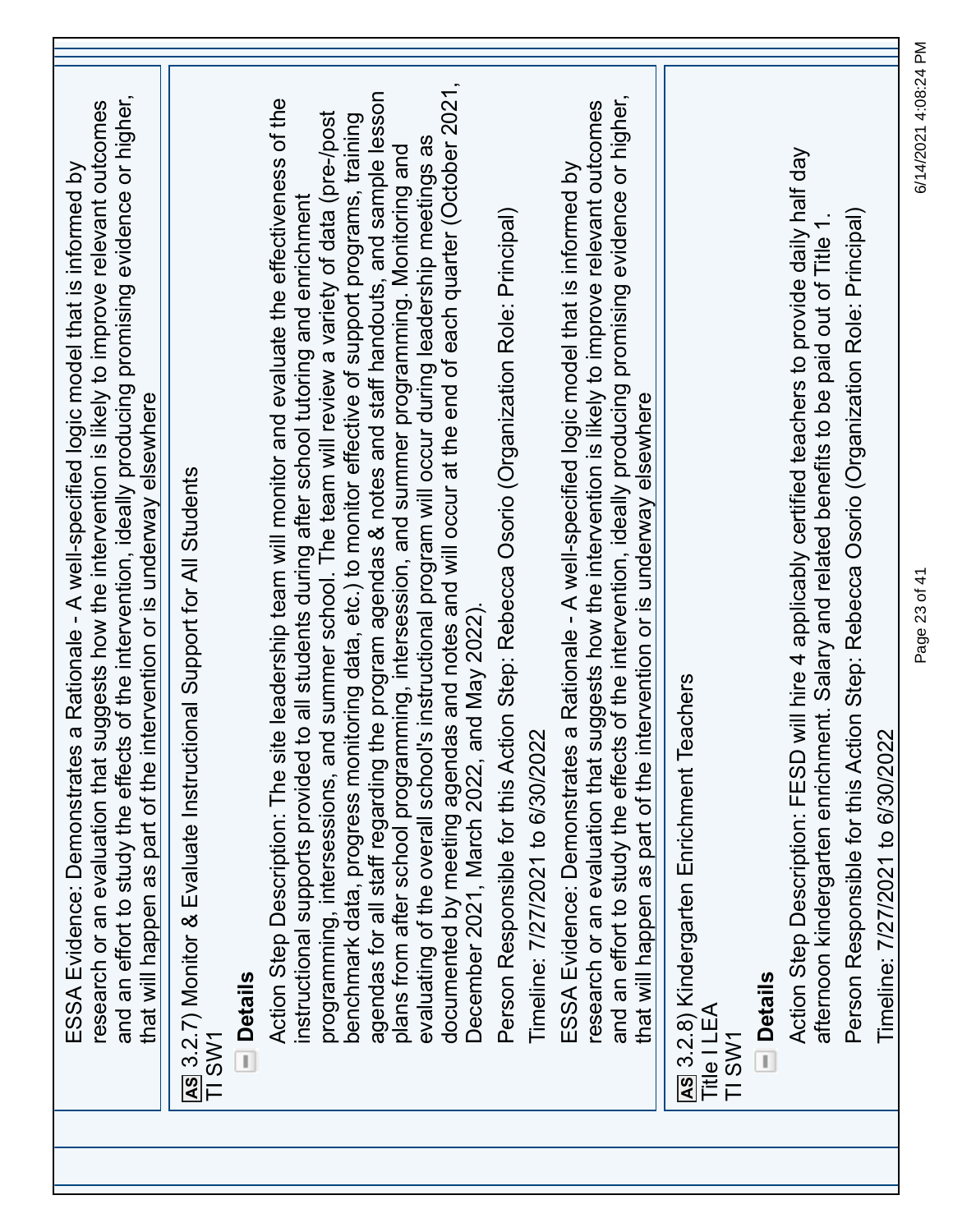| ESSA Evidence: Demonstrates a<br>and an effort to study the effects             | of the intervention, ideally producing promising evidence or higher,<br>research or an evaluation that suggests how the intervention is likely to improve relevant outcomes<br>Rationale - A well-specified logic model that is informed by<br>that will happen as part of the intervention or is underway elsewhere                                                                                                                                                                  |
|---------------------------------------------------------------------------------|---------------------------------------------------------------------------------------------------------------------------------------------------------------------------------------------------------------------------------------------------------------------------------------------------------------------------------------------------------------------------------------------------------------------------------------------------------------------------------------|
| AS 3.2.9) Monitor & Evaluate Kindergarten teachers                              |                                                                                                                                                                                                                                                                                                                                                                                                                                                                                       |
| <b>Details</b><br>T,                                                            |                                                                                                                                                                                                                                                                                                                                                                                                                                                                                       |
| Action Step Description: The site                                               | they provide daily half day afternoon kindergarten enrichment opportunities to all students. Evidence<br>weekly lessons plans, and weekly informal walk throughs. Monitoring and evaluating of enrichment<br>opportunities provided to all Kindergarten students will occur monthly during grade level meetings.<br>admin team will monitor 5 applicably certified Kinder teachers as<br>will be documented through grade level meeting agendas and notes bi-weekly, through feedback |
|                                                                                 | Person Responsible for this Action Step: Rebecca Osorio (Organization Role: Principal)                                                                                                                                                                                                                                                                                                                                                                                                |
| Timeline: 7/27/2021 to 6/30/2022                                                |                                                                                                                                                                                                                                                                                                                                                                                                                                                                                       |
| ESSA Evidence:                                                                  |                                                                                                                                                                                                                                                                                                                                                                                                                                                                                       |
|                                                                                 |                                                                                                                                                                                                                                                                                                                                                                                                                                                                                       |
| $\boxed{P}$ 4) Principle 4 - Effective Curriculum                               |                                                                                                                                                                                                                                                                                                                                                                                                                                                                                       |
| <b>Details</b><br>I,                                                            |                                                                                                                                                                                                                                                                                                                                                                                                                                                                                       |
|                                                                                 | Primary Need: Implement district adopted curriculum with fidelity, providing professional development to<br>support effective implementation, and ensuring systematic monitoring of program effectiveness                                                                                                                                                                                                                                                                             |
| (documented in lesson plans) *Increased                                         | Root Cause: *Lack of training to fully implement newly adopted curriculum *Sufficient copies for each student<br>to have their own textbooks *Differentiated instruction - Utilizing curriculum to meet the needs of all learners<br>I levels of rigor (move towards more DOK levels 2-3)                                                                                                                                                                                             |
| adopted curriculum is implemented with                                          | Needs Statement: To ensure increased students' academic achievement, site leadership will ensure district<br>fidelity, will provide professional development to support teachers                                                                                                                                                                                                                                                                                                      |
| their classroom                                                                 | implementation of curriculum, and will systematically monitor program effectiveness. Teachers' lesson plans<br>will reflect increased rigor and differentiated instruction opportunities to meet the needs of all the learners in                                                                                                                                                                                                                                                     |
| adopted curriculum is implemented with<br>Desired Outcomes: To ensure increased | students' academic achievement, site leadership will ensure district<br>fidelity, will provide professional development to support teachers                                                                                                                                                                                                                                                                                                                                           |

Page 24 of 41 6/14/2021 4:08:24 PM

Page 24 of 41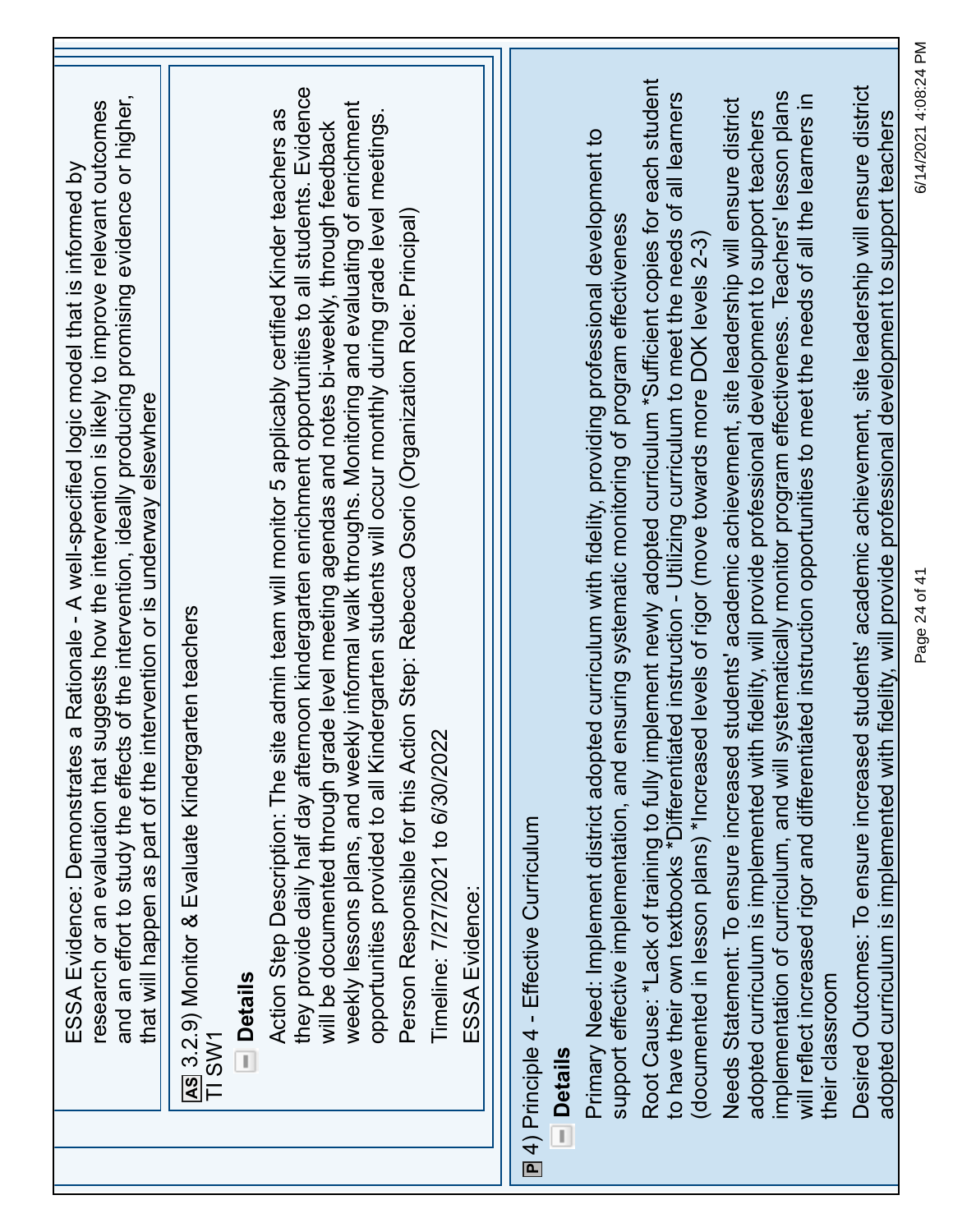| SMART Goal: By August 31, 2021, the site leadership team will develop a professional development schedule<br>implementation of curriculum, and will systematically monitor program effectiveness. Teachers' lesson plans<br>will reflect increased rigor and differentiated instruction opportunities to meet the needs of all the learners in<br>observations and feedback). By December 18, 2021, out site leadership team will provide a framework to<br>(i.e. to include job-embedded PD opportunities, Thursday PD schedule, and structured peer to peer<br>monitor, review and evaluate, the effectiveness of district adopted curriculum.<br>their classroom | guides to monitor and assess the standards being taught each quarter. Teachers will monitor students'<br>adopted curriculum on a daily basis with fidelity. Each grade level team will develop grade level pacing<br>curriculum to assist them in planning and guiding their daily instruction. Teachers will utilize the district<br>utilize the AzCCR standards, district created curriculum maps, and<br>progress to ensure student academic growth<br>Strategy Description: Teachers will<br>$\overline{S}$ 4.1) Strategy 4.1<br><b>Details</b> | as needed following district policies, procedures and guidelines.<br>Action Step Description: Teachers will fully implement all SRBC district adopted curriculum.<br>Person Responsible for this Action Step: Rebecca Osorio (Organization Role: Principal)<br>AS 4.1.1) Scientifically Researched Based Curriculum<br>TI SW1<br>Timeline: 7/27/2021 to 6/30/2022<br>Curriculum adoptions will occur<br><b>Details</b> | and an effort to study the effects of the intervention, ideally producing promising evidence or higher,<br>research or an evaluation that suggests how the intervention is likely to improve relevant outcomes<br>ESSA Evidence: Demonstrates a Rationale - A well-specified logic model that is informed by<br>that will happen as part of the intervention or is underway elsewhere<br>AS 4.1.2) District Curriculum Maps<br><b>Details</b><br>TI SW1 |
|---------------------------------------------------------------------------------------------------------------------------------------------------------------------------------------------------------------------------------------------------------------------------------------------------------------------------------------------------------------------------------------------------------------------------------------------------------------------------------------------------------------------------------------------------------------------------------------------------------------------------------------------------------------------|-----------------------------------------------------------------------------------------------------------------------------------------------------------------------------------------------------------------------------------------------------------------------------------------------------------------------------------------------------------------------------------------------------------------------------------------------------------------------------------------------------------------------------------------------------|------------------------------------------------------------------------------------------------------------------------------------------------------------------------------------------------------------------------------------------------------------------------------------------------------------------------------------------------------------------------------------------------------------------------|---------------------------------------------------------------------------------------------------------------------------------------------------------------------------------------------------------------------------------------------------------------------------------------------------------------------------------------------------------------------------------------------------------------------------------------------------------|

Page 25 of 41 6/14/2021 4:08:24 PM

Page 25 of 41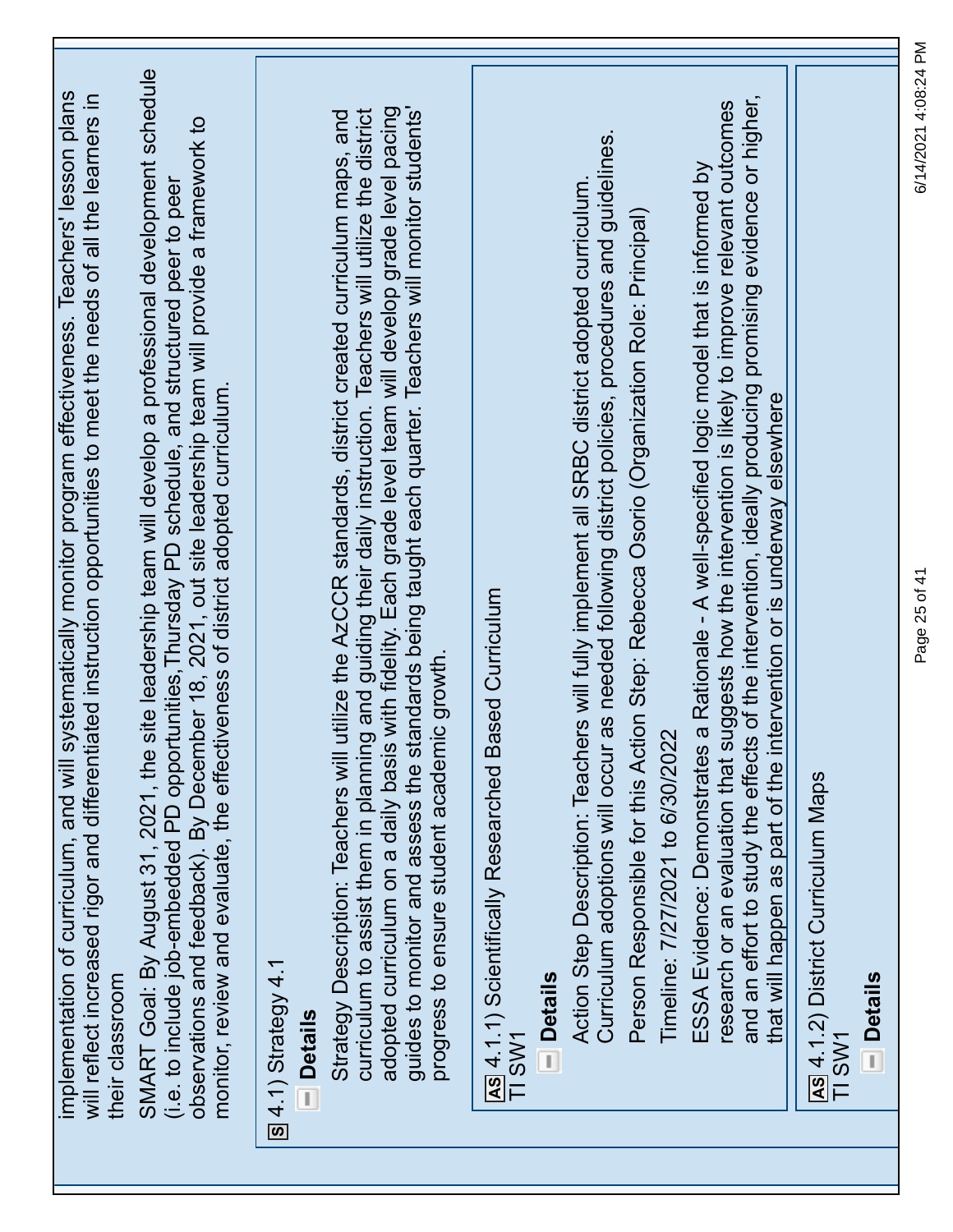| curriculum maps in each of the content areas. Each grade level team utilizes the maps to assist with<br>and an effort to study the effects of the intervention, ideally producing promising evidence or higher,<br>research or an evaluation that suggests how the intervention is likely to improve relevant outcomes<br>Action Step Description: Teachers district wide meet annually to update and revise our district<br>a Rationale - A well-specified logic model that is informed by<br>Person Responsible for this Action Step: Rebecca Osorio (Organization Role: Principal)<br>creating a pacing calendar the planning and implementation of their daily lessons<br>that will happen as part of the intervention or is underway elsewhere<br>Timeline: 7/27/2021 to 6/30/2022<br>ESSA Evidence: Demonstrates | Strategy Description: Teachers have identified gaps within the curriculum. Supplemental resources will<br>meet the needs of all students including all sub groups.<br>enrich and support the curriculum to<br>$\boxed{S}$ 4.2) Strategy 4.2<br><b>Details</b> | Action Step Description: Math Leads have created supplemental math booklets based on the district<br>curriculum maps. Each 1st grade-5th grade student will receive a new math booklet each quarter to<br>Person Responsible for this Action Step: Rebecca Osorio (Organization Role: Principal)<br>be used to supplement our district math curriculum.<br>Timeline: 7/27/2021 to 6/30/2022<br>AS 4.2.1) District Math Booklets<br><b>Details</b><br>TI SW1 | and an effort to study the effects of the intervention, ideally producing promising evidence or higher,<br>research or an evaluation that suggests how the intervention is likely to improve relevant outcomes<br>a Rationale - A well-specified logic model that is informed by<br>that will happen as part of the intervention or is underway elsewhere<br>As 4.2.2) School-wide Academic Vocabulary<br>ESSA Evidence: Demonstrates<br>TI SW1 |
|------------------------------------------------------------------------------------------------------------------------------------------------------------------------------------------------------------------------------------------------------------------------------------------------------------------------------------------------------------------------------------------------------------------------------------------------------------------------------------------------------------------------------------------------------------------------------------------------------------------------------------------------------------------------------------------------------------------------------------------------------------------------------------------------------------------------|---------------------------------------------------------------------------------------------------------------------------------------------------------------------------------------------------------------------------------------------------------------|-------------------------------------------------------------------------------------------------------------------------------------------------------------------------------------------------------------------------------------------------------------------------------------------------------------------------------------------------------------------------------------------------------------------------------------------------------------|-------------------------------------------------------------------------------------------------------------------------------------------------------------------------------------------------------------------------------------------------------------------------------------------------------------------------------------------------------------------------------------------------------------------------------------------------|

Page 26 of 41 6/14/2021 4:08:24 PM

Page 26 of 41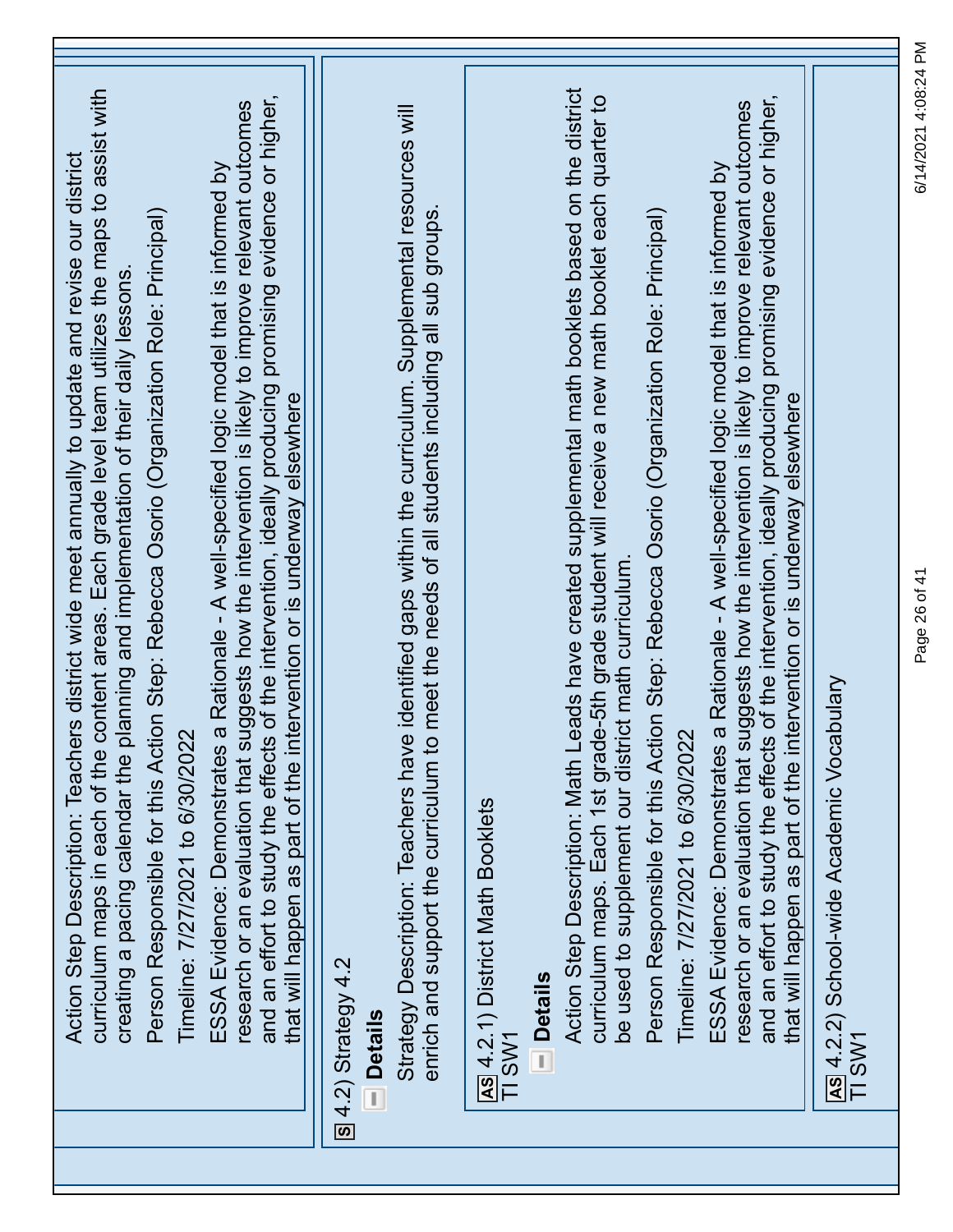| <b>Details</b><br>$\overline{1}$                                                                                                                                                                                                                                                                                                                                                                  |
|---------------------------------------------------------------------------------------------------------------------------------------------------------------------------------------------------------------------------------------------------------------------------------------------------------------------------------------------------------------------------------------------------|
| by recognizing students who know the words and/or can use it in a sentence. By improving their word<br>academic words for all K-5 students by providing the definition, use of the words in a sentence, and<br>Action Step Description: Tuscano Elementary will focus on the implementation of high utility<br>positive impact on their reading comprehension.<br>consciousness, this will have a |
| Person Responsible for this Action Step: Rebecca Osorio (Organization Role: Principal)<br>Timeline: 7/27/2021 to 6/30/2022                                                                                                                                                                                                                                                                        |
| and an effort to study the effects of the intervention, ideally producing promising evidence or higher,<br>research or an evaluation that suggests how the intervention is likely to improve relevant outcomes<br>ESSA Evidence: Demonstrates a Rationale - A well-specified logic model that is informed by<br>that will happen as part of the intervention or is underway elsewhere             |
| esources<br>AS 4.2.3) Interventions Programs & R<br>TI SW1<br>$\overline{5}$                                                                                                                                                                                                                                                                                                                      |
| <b>Details</b>                                                                                                                                                                                                                                                                                                                                                                                    |
| Action Step Description: Students needing academic support, as determined by the data, will be<br>students' academic gaps (Funemics, SIPPS, Heggerty Phonemic Awareness curriculum, Read<br>t through a variety of programs and resources to address the<br>provided with additional support<br>Naturally, 95% Group, etc.)                                                                       |
| Person Responsible for this Action Step: Rebecca Osorio (Organization Role: Principal)<br>Timeline: 7/27/2021 to 6/30/2022                                                                                                                                                                                                                                                                        |
| and an effort to study the effects of the intervention, ideally producing promising evidence or higher,<br>research or an evaluation that suggests how the intervention is likely to improve relevant outcomes<br>ESSA Evidence: Demonstrates a Rationale - A well-specified logic model that is informed by<br>that will happen as part of the intervention or is underway elsewhere             |
| s & Resources<br>As 4.2.4) ELD Supplemental Material<br>TI SW1                                                                                                                                                                                                                                                                                                                                    |
| <b>Details</b>                                                                                                                                                                                                                                                                                                                                                                                    |

Page 27 of 41 6/14/2021 4:08:24 PM

Page 27 of 41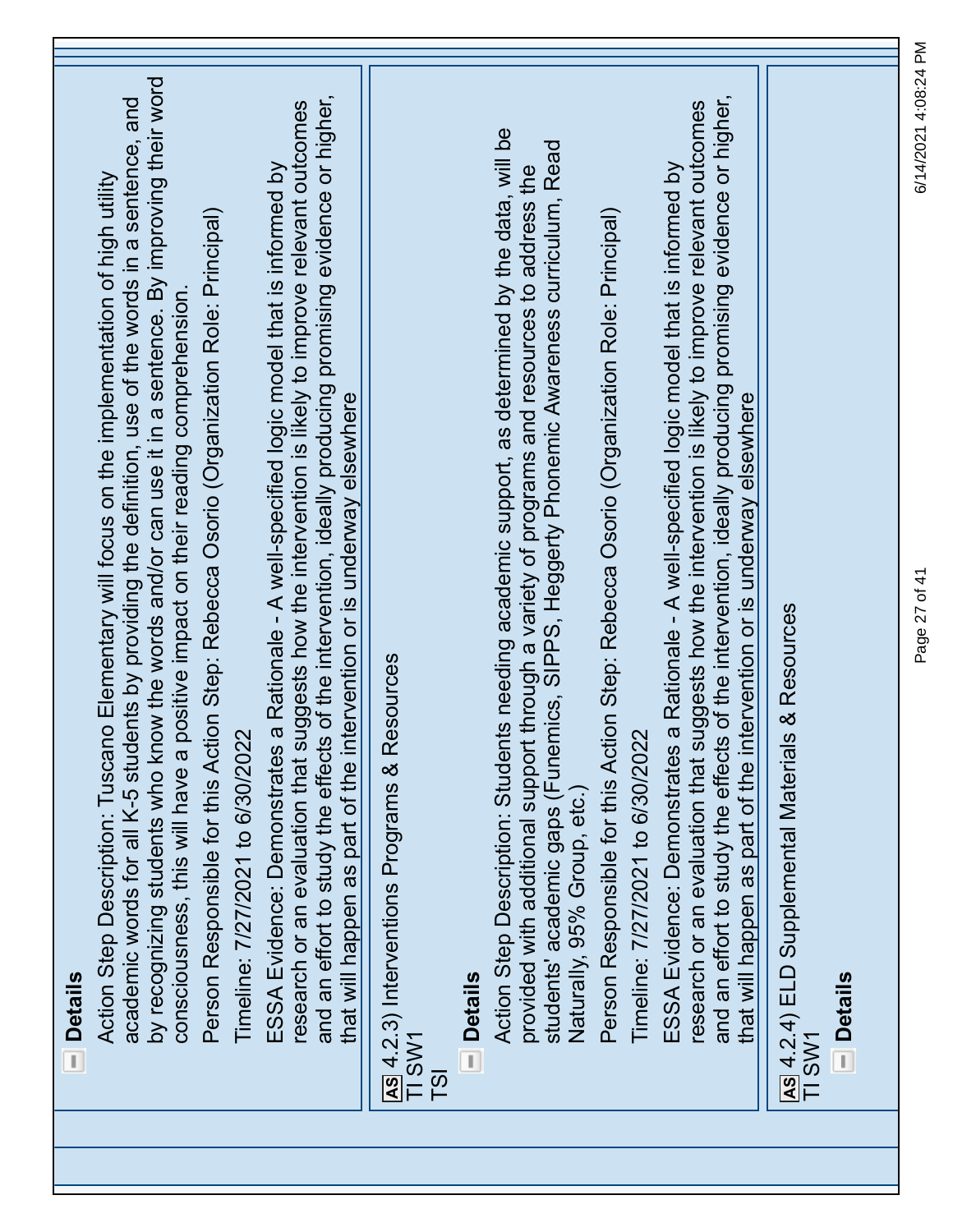| building, magnetic response boards, phonemic awareness stamps, vocabulary cards etc. to assist<br>achers will be provide with materials such as letter tiles for word<br>Person Responsible for this Action Step: Rebecca Osorio (Organization Role: Principal)<br>them with manipulatives & visual aides to enrich their students' learning opportunities<br>Timeline: 7/27/2021 to 6/30/2022<br>Action Step Description: ELD te |
|-----------------------------------------------------------------------------------------------------------------------------------------------------------------------------------------------------------------------------------------------------------------------------------------------------------------------------------------------------------------------------------------------------------------------------------|
| and an effort to study the effects of the intervention, ideally producing promising evidence or higher,<br>research or an evaluation that suggests how the intervention is likely to improve relevant outcomes<br>ESSA Evidence: Demonstrates a Rationale - A well-specified logic model that is informed by<br>that will happen as part of the intervention or is underway elsewhere                                             |
| AS 4.2.5) Students with disabilities support materials & resources<br>TI SW1<br>$\overline{15}$                                                                                                                                                                                                                                                                                                                                   |
| <b>Details</b>                                                                                                                                                                                                                                                                                                                                                                                                                    |
| needs of students with disabilities, including but not limited to Wonder Works, Into Math, AZ-MERIT<br>Action Step Description: Teachers will utilize supplemental materials & resources to support the<br>other research-based supplemental resources to assist them<br>improving their academic skills and assist them with accessing the general curriculum.<br>ELA & Math Coach books, and                                    |
| Person Responsible for this Action Step: Rebecca Osorio (Organization Role: Principal)<br>Timeline: 7/27/2021 to 6/30/2022                                                                                                                                                                                                                                                                                                        |
| ESSA Evidence:                                                                                                                                                                                                                                                                                                                                                                                                                    |
| AS 4.2.6) Supplemental reading & math resources & supplies<br>Title I LEA<br>TI SW1                                                                                                                                                                                                                                                                                                                                               |
| - Details                                                                                                                                                                                                                                                                                                                                                                                                                         |
| Action Step Description: Supplemental reading supplies such as SIPPS, Coach Performance Books<br>purchased to support the curriculum to meet the needs of the<br>students needing extra support including all sub groups.<br>and math manipulatives will be                                                                                                                                                                       |
| Person Responsible for this Action Step: Rebecca Osorio (Organization Role: Principal)                                                                                                                                                                                                                                                                                                                                            |
| Timeline: 7/27/2021 to 6/30/2022                                                                                                                                                                                                                                                                                                                                                                                                  |

Page 28 of 41 6/14/2021 4:08:24 PM

Page 28 of 41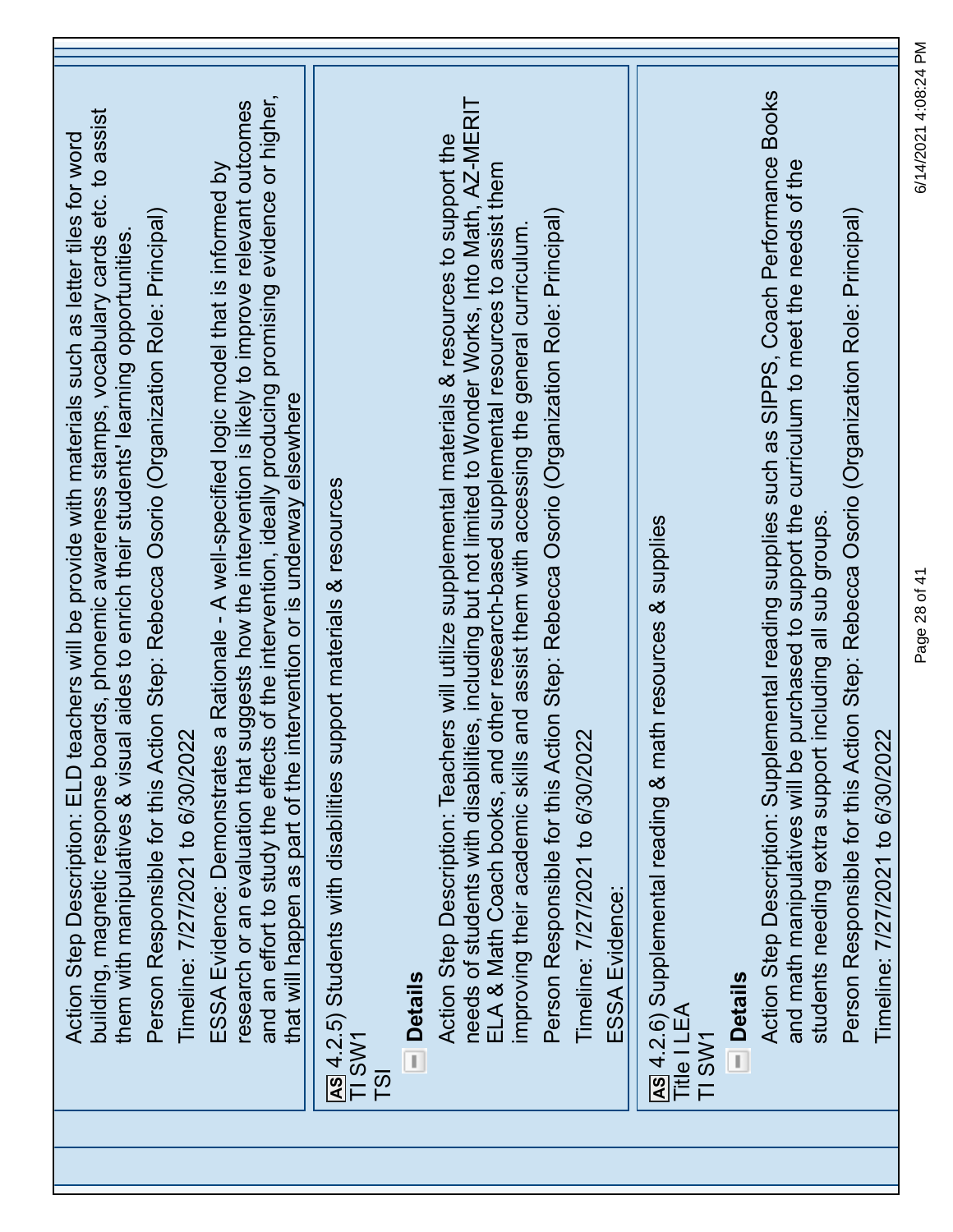| and an effort to study the effects of the intervention, ideally producing promising evidence or higher,<br>research or an evaluation that suggests how the intervention is likely to improve relevant outcomes<br>a Rationale - A well-specified logic model that is informed by<br>that will happen as part of the intervention or is underway elsewhere<br>ESSA Evidence: Demonstrates |  |
|------------------------------------------------------------------------------------------------------------------------------------------------------------------------------------------------------------------------------------------------------------------------------------------------------------------------------------------------------------------------------------------|--|
| AS 4.2.7) HeLP - High educational Leverage Practice to support Wonders Reading program<br>State Improvement<br>TI SW1                                                                                                                                                                                                                                                                    |  |
| <b>Details</b>                                                                                                                                                                                                                                                                                                                                                                           |  |
| Action Step Description: K-2 Teachers will utilize HeLP instructional routines to teach early reading<br>skills (phonemic awareness, phonics) to mastery                                                                                                                                                                                                                                 |  |
| Person Responsible for this Action Step: Rebecca Osorio (Organization Role: Principal)                                                                                                                                                                                                                                                                                                   |  |
| Timeline: 7/27/2021 to 6/30/2022                                                                                                                                                                                                                                                                                                                                                         |  |
| a Rationale - A well-specified logic model that is informed by<br>ESSA Evidence: Demonstrates                                                                                                                                                                                                                                                                                            |  |
| and an effort to study the effects of the intervention, ideally producing promising evidence or higher,<br>research or an evaluation that suggests how the intervention is likely to improve relevant outcomes                                                                                                                                                                           |  |
| that will happen as part of the intervention or is underway elsewhere                                                                                                                                                                                                                                                                                                                    |  |
| AS 4.2.8) Monitor & Evaluate Instructional Support for All Students<br>TI SW1                                                                                                                                                                                                                                                                                                            |  |
| <b>Details</b>                                                                                                                                                                                                                                                                                                                                                                           |  |
| instructional supports provided to all students during the school day. The team will review a variety of<br>Action Step Description: The site leadership team will monitor and evaluate the effectiveness of the                                                                                                                                                                         |  |
| progress monitoring data, etc.) to monitor effective of support<br>data (pre-/post benchmark data,                                                                                                                                                                                                                                                                                       |  |
| programs, training agendas for all staff regarding the program agendas & notes and staff handouts,<br>and sample lesson plans from K-5 grades. This will include monitoring our ELD and students with                                                                                                                                                                                    |  |
| disabilities sub groups to ensure they are making adequate progress. Monitoring and evaluating of                                                                                                                                                                                                                                                                                        |  |
| program will occur during leadership meetings as documented by<br>the overall school's instructional                                                                                                                                                                                                                                                                                     |  |
| will occur at the end of each quarter (October 2021, December<br>2021, March 2022, and May 2022)<br>meeting agendas and notes and                                                                                                                                                                                                                                                        |  |
| Person Responsible for this Action Step: Rebecca Osorio (Organization Role: Principal)                                                                                                                                                                                                                                                                                                   |  |
| Timeline: 7/27/2021 to 6/30/2022                                                                                                                                                                                                                                                                                                                                                         |  |

Page 29 of 41 6/14/2021 4:08:24 PM

Page 29 of 41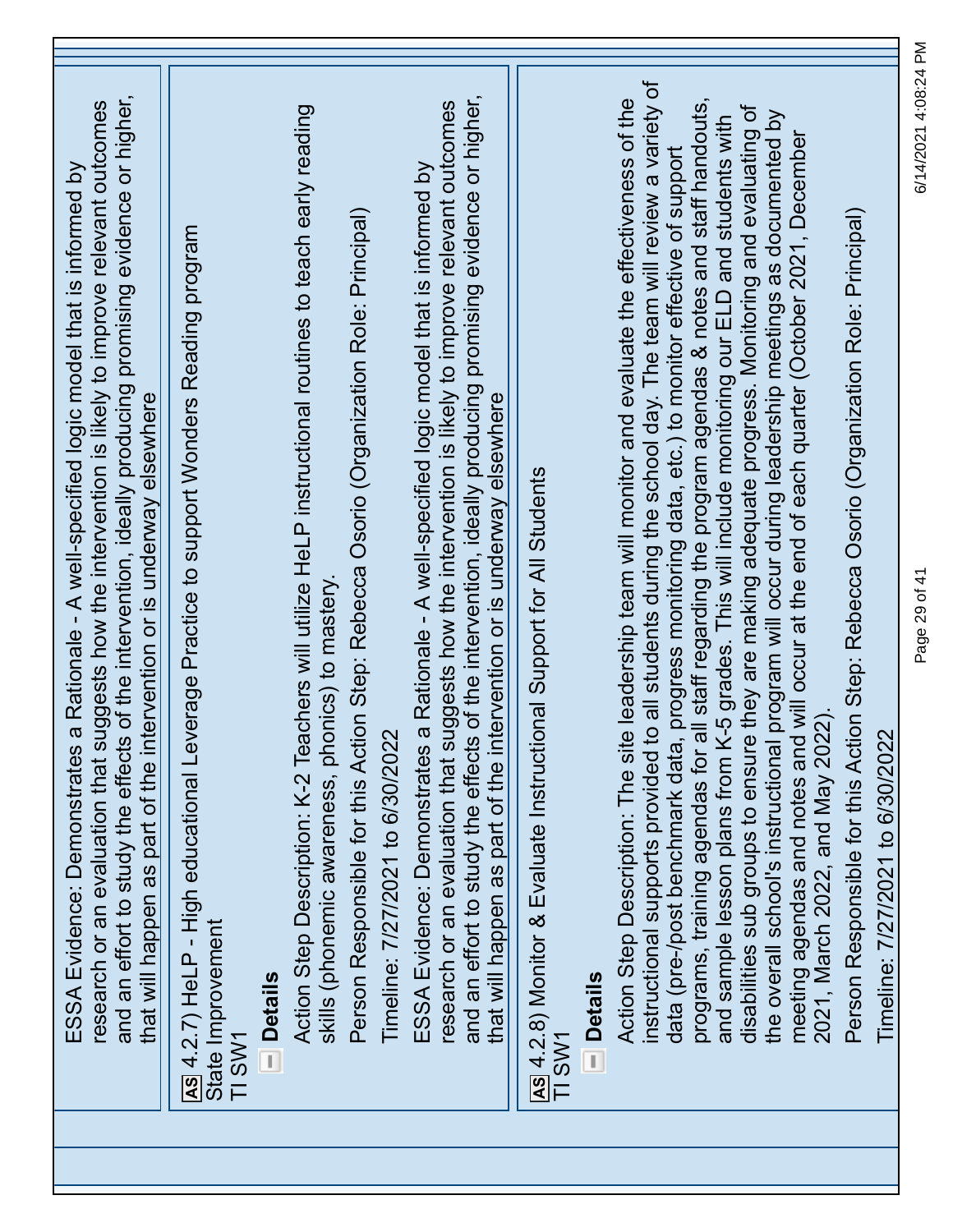| and an effort to study the effects of the intervention, ideally producing promising evidence or higher,<br>research or an evaluation that suggests how the intervention is likely to improve relevant outcomes<br>a Rationale - A well-specified logic model that is informed by<br>that will happen as part of the intervention or is underway elsewhere<br>ESSA Evidence: Demonstrates               |  |
|--------------------------------------------------------------------------------------------------------------------------------------------------------------------------------------------------------------------------------------------------------------------------------------------------------------------------------------------------------------------------------------------------------|--|
| ■ 5) Principle 5 - Conditions, Climate & Culture<br><b>Details</b>                                                                                                                                                                                                                                                                                                                                     |  |
| social emotional learning by providing students with self-regulation skills<br>for meeting the needs of our students.<br>and by having a school-wide approach<br>Primary Need: To support all students'                                                                                                                                                                                                |  |
| support students in regulating their emotions and problem solving skills.<br>Root Cause: *Students lack social emotional learning skills caused students to miss valuable instructional time<br>ensure SEL skills are being taught *Staff lacks skills to support<br>(i.e. buddy room, office referral, etc.) to<br>*Protected time within the school day to<br>students' social emotional development |  |
| Needs Statement: To support all students' social emotional learning by providing students with self-regulation<br>skills and by having a school-wide approach for meeting the needs of our students.                                                                                                                                                                                                   |  |
| Desired Outcomes: To support all students' social emotional learning by providing students with self-regulation<br>skills and by having a school-wide approach for meeting the needs of our students                                                                                                                                                                                                   |  |
| SMART Goal: By October 31, 2021, Tuscano leadership will develop a comprehensive plan to support all<br>students' social emotional learning                                                                                                                                                                                                                                                            |  |
| S 5.1) Strategy 5.1<br><b>Details</b><br>ij                                                                                                                                                                                                                                                                                                                                                            |  |
| Strategy Description: Our site leadership team reviewed our school conditions, climate, and culture data to<br>promoting a safe and nurturing learning environment by focusing on student discipline and safety, student<br>identify strengths and areas for improvement. Our school climate committee focuses specifically on<br>recognition and staff incentives through the school year.            |  |
| AS 5.1.1) Student Recognition<br><b>Details</b><br>TI SW1                                                                                                                                                                                                                                                                                                                                              |  |

Page 30 of 41 6/14/2021 4:08:24 PM

Page 30 of 41

6/14/2021 4:08:24 PM

٦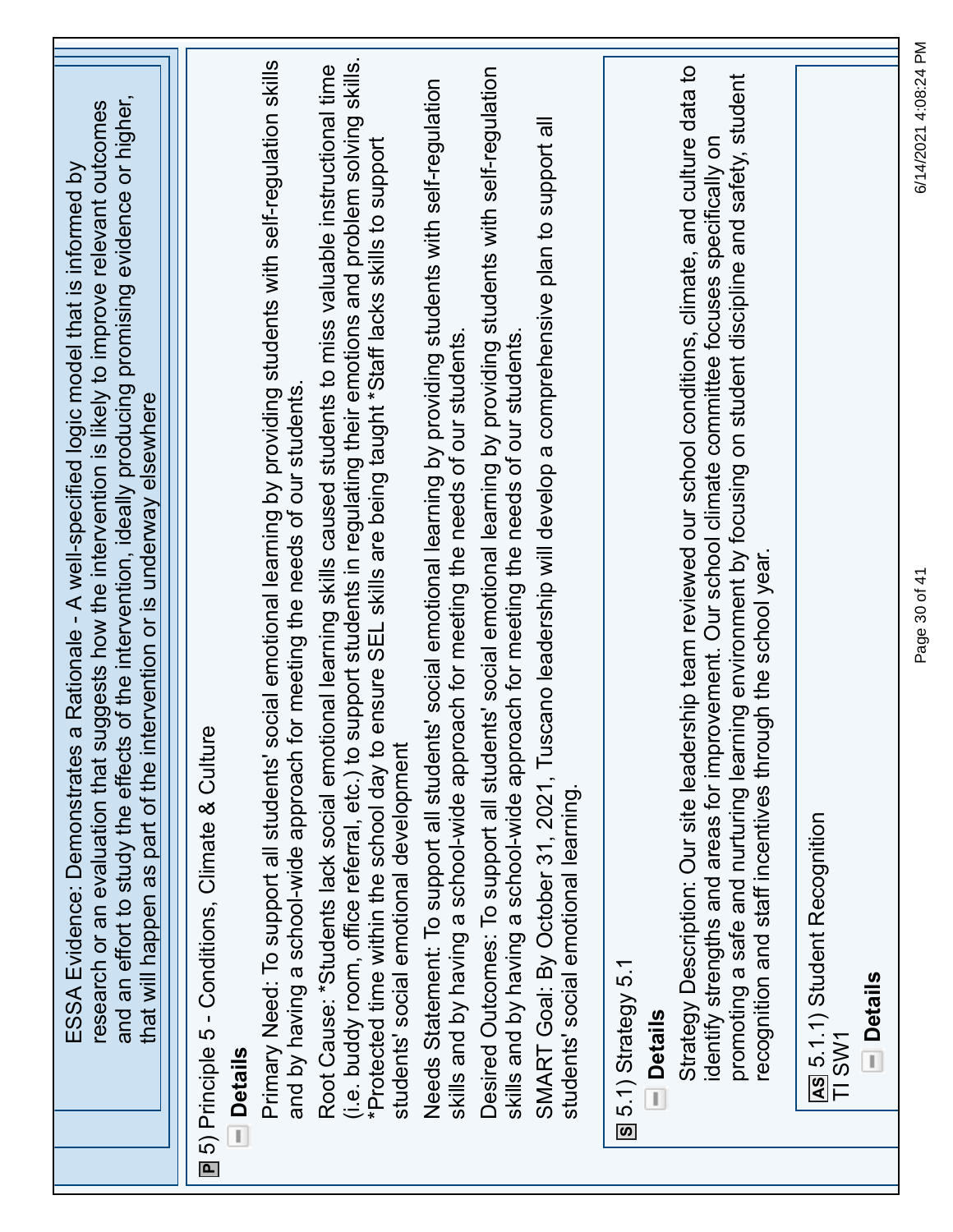| through monthly student of the month assemblies, quarterly awards, kids at hope assemblies, PBIS<br>Action Step Description: Students are recognized in a variety of ways throughout the school year<br>tag by a jag tickets, student raffles, etc                                                                                                                                       |
|------------------------------------------------------------------------------------------------------------------------------------------------------------------------------------------------------------------------------------------------------------------------------------------------------------------------------------------------------------------------------------------|
| Person Responsible for this Action Step: Rebecca Osorio (Organization Role: Principal)<br>Timeline: 7/27/2021 to 6/30/2022                                                                                                                                                                                                                                                               |
| and an effort to study the effects of the intervention, ideally producing promising evidence or higher,<br>research or an evaluation that suggests how the intervention is likely to improve relevant outcomes<br>a Rationale - A well-specified logic model that is informed by<br>that will happen as part of the intervention or is underway elsewhere<br>ESSA Evidence: Demonstrates |
| AS 5.1.2) HUG Buddies<br>TI SW1                                                                                                                                                                                                                                                                                                                                                          |
| <b>Details</b>                                                                                                                                                                                                                                                                                                                                                                           |
| him/her at least one time a week. Homeroom teachers recommend students that would benefit from<br>Action Step Description: Tuscano staff will mentor a child that needs a caring adult to check in with<br>Person Responsible for this Action Step: Rebecca Osorio (Organization Role: Principal)<br>this type of support. Students are paired with a supportive caring adult.           |
| Timeline: 7/27/2021 to 6/30/2022                                                                                                                                                                                                                                                                                                                                                         |
| and an effort to study the effects of the intervention, ideally producing promising evidence or higher,<br>research or an evaluation that suggests how the intervention is likely to improve relevant outcomes<br>a Rationale - A well-specified logic model that is informed by<br>that will happen as part of the intervention or is underway elsewhere<br>ESSA Evidence: Demonstrates |
| <b>AS 5.1.3)</b> Social Emotional Development<br>TI SW1<br>$\overline{15}$                                                                                                                                                                                                                                                                                                               |
| <b>Details</b><br>$\overline{\mathbb{L}}$                                                                                                                                                                                                                                                                                                                                                |
| Action Step Description: All staff will receive professional development to support our students' social<br>emotional development by assisting students recognize their emotions and to assist with self-<br>Person Responsible for this Action Step: Rebecca Osorio (Organization Role: Principal)<br>regulation strategies to reduce number of office discipline referrals             |
|                                                                                                                                                                                                                                                                                                                                                                                          |

Page 31 of 41 6/14/2021 4:08:24 PM

Page 31 of 41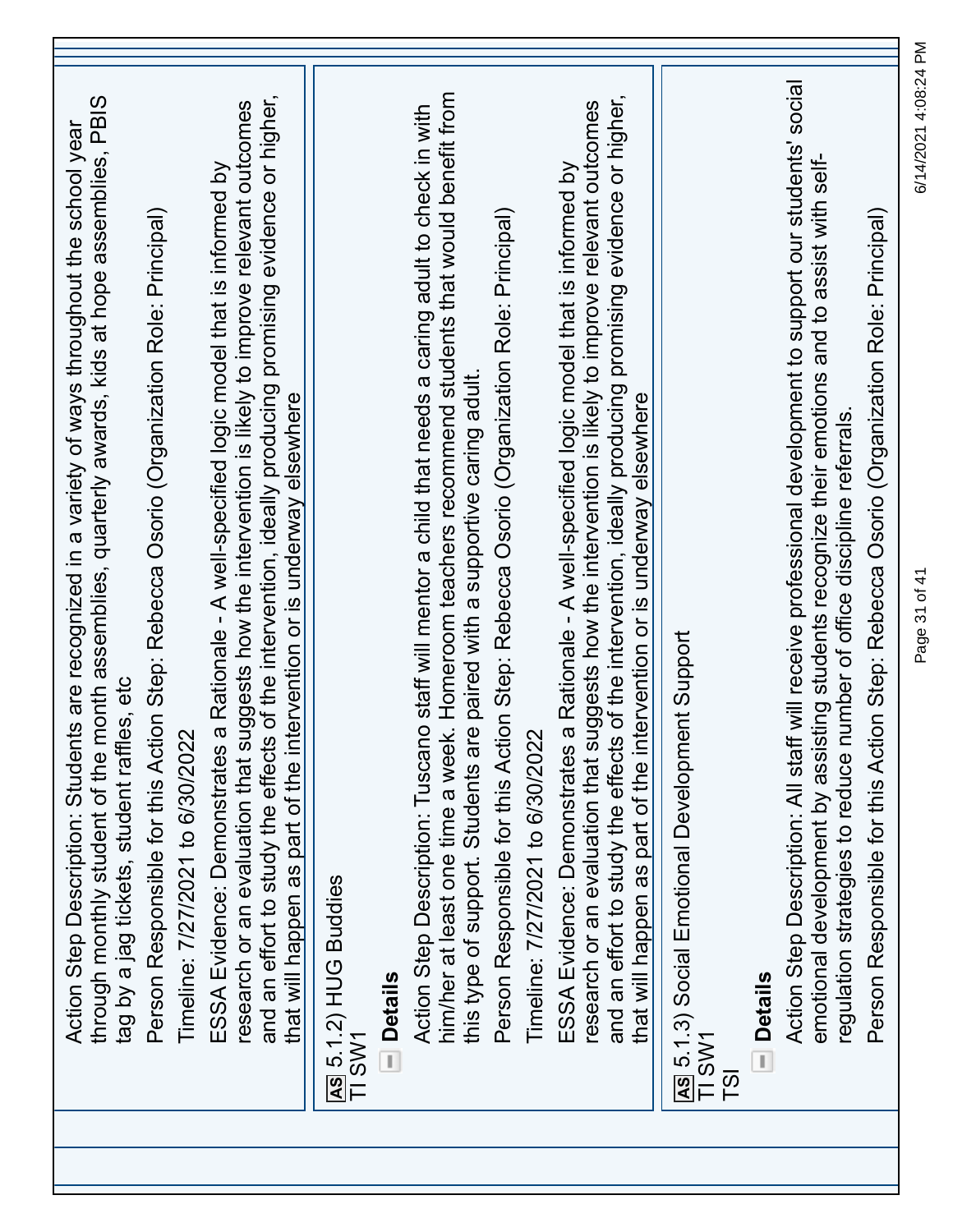| Timeline: 7/27/2021 to 6/30/2022                                                                                                                                                                                                                                                                                                                      |
|-------------------------------------------------------------------------------------------------------------------------------------------------------------------------------------------------------------------------------------------------------------------------------------------------------------------------------------------------------|
| and an effort to study the effects of the intervention, ideally producing promising evidence or higher,<br>research or an evaluation that suggests how the intervention is likely to improve relevant outcomes<br>ESSA Evidence: Demonstrates a Rationale - A well-specified logic model that is informed by                                          |
| that will happen as part of the intervention or is underway elsewhere                                                                                                                                                                                                                                                                                 |
| AS 5.1.4) Certified Counselor<br>TI SW1                                                                                                                                                                                                                                                                                                               |
| <b>Details</b><br>$\overline{5}$                                                                                                                                                                                                                                                                                                                      |
| a certified counselor to assist with a school wide implementation of<br>supports for supporting the students' social emotional needs (i.e. pre-/post SEL survey for staff,<br>Action Step Description: Utilize                                                                                                                                        |
| parents and students, provide small groups or individual support to students, providing teachers with<br>students for school-wide focus of skills, etc.).<br>specific strategies for assisting                                                                                                                                                        |
| Person Responsible for this Action Step: Rebecca Osorio (Organization Role: Principal)                                                                                                                                                                                                                                                                |
| Timeline: 7/27/2021 to 6/30/2022                                                                                                                                                                                                                                                                                                                      |
| and an effort to study the effects of the intervention, ideally producing promising evidence or higher,<br>research or an evaluation that suggests how the intervention is likely to improve relevant outcomes<br>a Rationale - A well-specified logic model that is informed by<br>ESSA Evidence: Demonstrates                                       |
| that will happen as part of the intervention or is underway elsewhere                                                                                                                                                                                                                                                                                 |
| 's & Strategies<br>AS 5.1.5) Review of Student Behavior<br>State Improvement                                                                                                                                                                                                                                                                          |
| <b>Details</b><br>$\overline{\mathbb{L}}$<br>$\overline{5}$                                                                                                                                                                                                                                                                                           |
| of behavior strategies and to determine effectiveness at reducing loss<br>Action Step Description: Teachers will meet with school counselor and Social Emotional Support<br>of students' instructional time. Teachers will monitor students' use of strategies and make<br>adjustments based on the students' needs<br>Leads to monitor students' use |
| Person Responsible for this Action Step: Rebecca Osorio (Organization Role: Principal)<br>Timeline: 6/1/2021 to 6/1/2021                                                                                                                                                                                                                              |
|                                                                                                                                                                                                                                                                                                                                                       |

Page 32 of 41 6/14/2021 4:08:24 PM

Page 32 of 41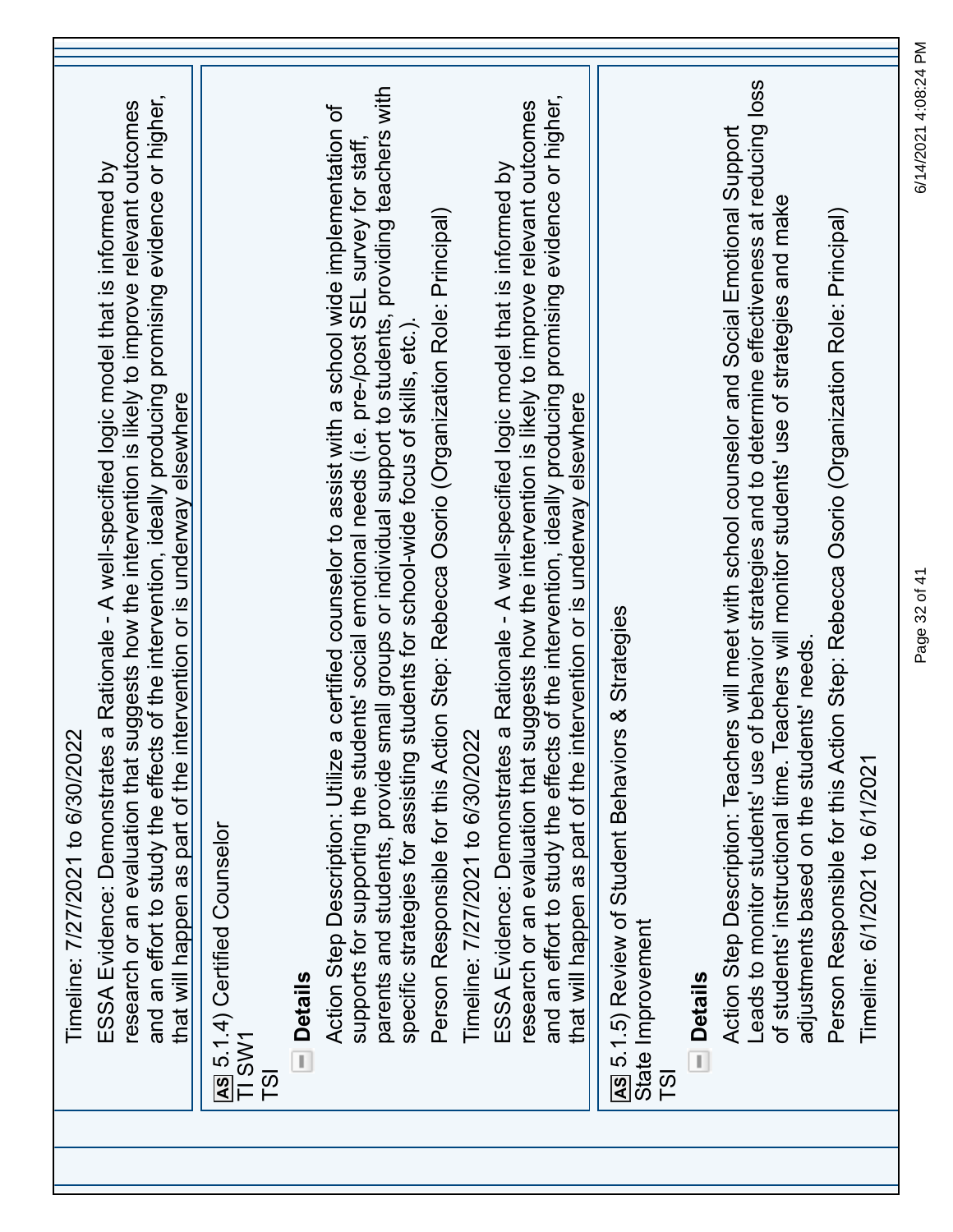|   | and an effort to study the effects of the intervention, ideally producing promising evidence or higher,<br>research or an evaluation that suggests how the intervention is likely to improve relevant outcomes<br>ESSA Evidence: Demonstrates a Rationale - A well-specified logic model that is informed by<br>ervention or is underway elsewhere<br>that will happen as part of the int |
|---|-------------------------------------------------------------------------------------------------------------------------------------------------------------------------------------------------------------------------------------------------------------------------------------------------------------------------------------------------------------------------------------------|
|   | AS 5.1.6) Monitor & Evaluate School Climate & Culture<br>TI SW1                                                                                                                                                                                                                                                                                                                           |
|   | <b>Details</b><br>Ţ                                                                                                                                                                                                                                                                                                                                                                       |
|   | post survey given to staff, students, and parents to determine areas<br>Action Step Description: Our site leadership team will monitor our school climate, conditions, and                                                                                                                                                                                                                |
|   | implementation of social emotional learning program and use of school counselor to support small<br>quarterly action plans. Action plans to include school-wide<br>culture by reviewing through pre/<br>of strength and growth to create                                                                                                                                                  |
|   | will be monitored quarterly. Evidence will be documented through<br>groups of students. Action plans                                                                                                                                                                                                                                                                                      |
|   | pre/post survey data trends, monthly site leadership agenda and meeting notes, and review of action<br>plans. Site leadership team will also monitor school safety concerns during the monthly leadership                                                                                                                                                                                 |
|   | meetings. Evidence will be documented by monthly site leadership agenda and meeting notes.                                                                                                                                                                                                                                                                                                |
|   | Person Responsible for this Action Step: Rebecca Osorio (Organization Role: Principal)                                                                                                                                                                                                                                                                                                    |
|   | Timeline: 7/27/2021 to 6/30/2022                                                                                                                                                                                                                                                                                                                                                          |
|   | ESSA Evidence: Demonstrates a Rationale - A well-specified logic model that is informed by                                                                                                                                                                                                                                                                                                |
|   | and an effort to study the effects of the intervention, ideally producing promising evidence or higher,<br>research or an evaluation that suggests how the intervention is likely to improve relevant outcomes                                                                                                                                                                            |
|   | that will happen as part of the intervention or is underway elsewhere                                                                                                                                                                                                                                                                                                                     |
|   |                                                                                                                                                                                                                                                                                                                                                                                           |
|   | gement<br><b>E</b> 6) Principle 6 - Family and Community Enga                                                                                                                                                                                                                                                                                                                             |
| ī | <b>Details</b>                                                                                                                                                                                                                                                                                                                                                                            |
|   | Primary Need: To increase out family and community participation. We also strive to provide community<br>resources for families.                                                                                                                                                                                                                                                          |
|   | Root Cause: *While we offer a variety of opportunities for families to engage in, we need to increase parent<br>participation. *Lack of community resources available to families to support the emotional, social and                                                                                                                                                                    |
|   | academic, needs of the families *Provide additional opportunities for share IAP                                                                                                                                                                                                                                                                                                           |
|   |                                                                                                                                                                                                                                                                                                                                                                                           |

Page 33 of 41 6/14/2021 4:08:24 PM

Page 33 of 41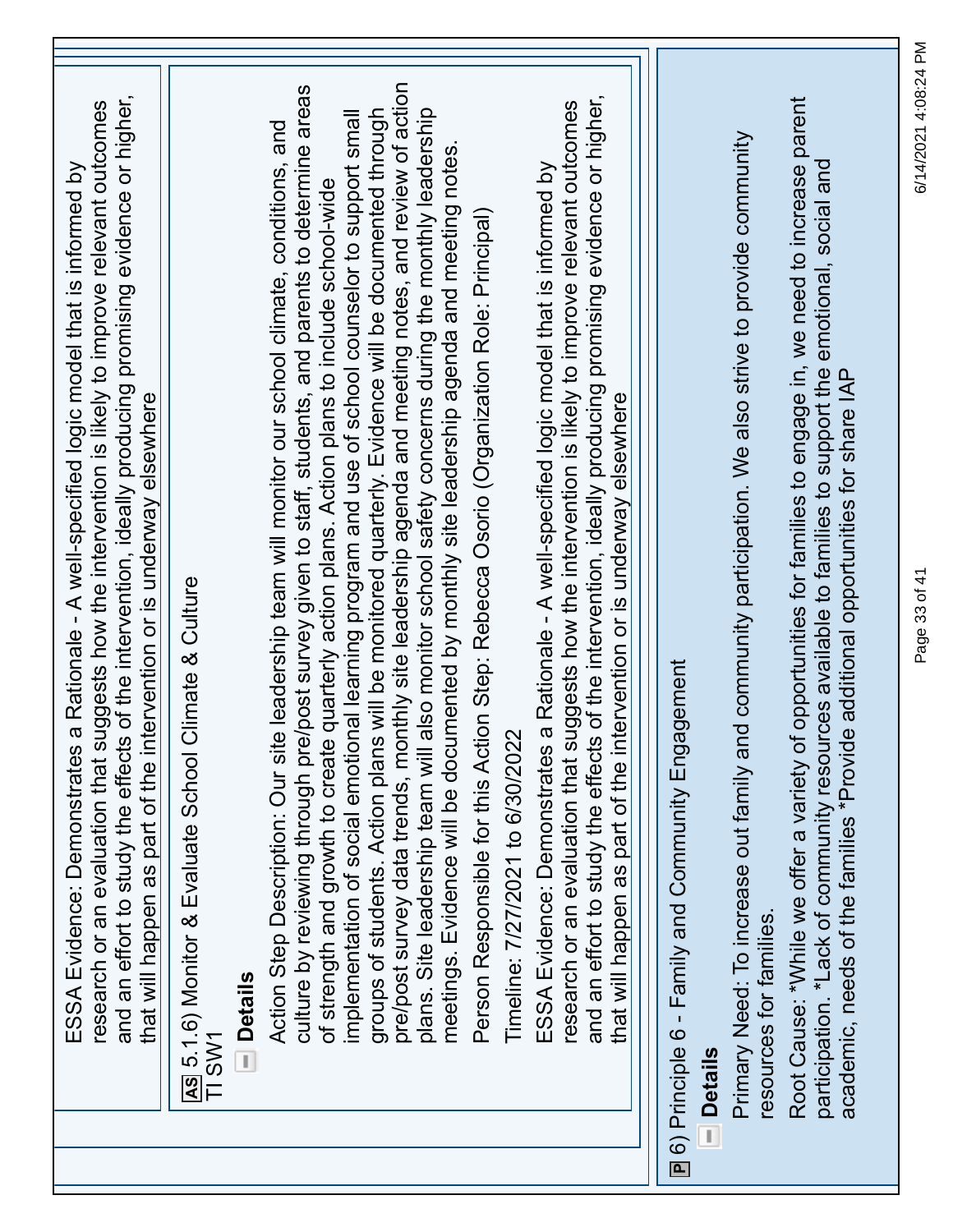| community participation. By December 18, 2021, Tuscano site leadership will develop a plan to expand our<br>Desired Outcomes: To increase our family and community participation in school events and to provide<br>SMART Goal: By October 31, 2021, Tuscano site leadership will develop a plan to increase family and<br>and community participation in school events and to provide<br>community partnerships to support families.<br>Needs Statement: To increase our family<br>community resources for families<br>community resources for families | Strategy Description: Our goal is to increase parental involvement with our families and school community<br>Teams), Science Fair, Math Family Night, adult ESL classes, and fun family events (Fall Carnival, movie<br>which has a positive correlation to academic achievement. We continually provide opportunities for our<br>families to actively engage in workshops, academic events such as APTT (Academic Parent Teacher<br><b>Section</b> Strategy 6.1<br>night, etc.).<br><b>Details</b> | Action Step Description: Tuscano PTO is a parent and teacher organization that provide opportunity<br>for parents to further engage in a variety of experiences. The PTO meets on a monthly basis or as<br>needed to discuss parent<br><b>AS 6.1.1) Tuscano PTO</b><br><b>Details</b><br>events<br>TI SW1<br>T) | of the intervention, ideally producing promising evidence or higher,<br>research or an evaluation that suggests how the intervention is likely to improve relevant outcomes<br>ESSA Evidence: Demonstrates a Rationale - A well-specified logic model that is informed by<br>Person Responsible for this Action Step: Rebecca Osorio (Organization Role: Principal)<br>that will happen as part of the intervention or is underway elsewhere<br>Timeline: 7/27/2021 to 6/30/2022<br>and an effort to study the effects | 6/14/2021 4:08:24 PM<br>Page 34 of 41<br>AS 6.1.2) ELL Parent Engagement Meetings |
|----------------------------------------------------------------------------------------------------------------------------------------------------------------------------------------------------------------------------------------------------------------------------------------------------------------------------------------------------------------------------------------------------------------------------------------------------------------------------------------------------------------------------------------------------------|-----------------------------------------------------------------------------------------------------------------------------------------------------------------------------------------------------------------------------------------------------------------------------------------------------------------------------------------------------------------------------------------------------------------------------------------------------------------------------------------------------|-----------------------------------------------------------------------------------------------------------------------------------------------------------------------------------------------------------------------------------------------------------------------------------------------------------------|------------------------------------------------------------------------------------------------------------------------------------------------------------------------------------------------------------------------------------------------------------------------------------------------------------------------------------------------------------------------------------------------------------------------------------------------------------------------------------------------------------------------|-----------------------------------------------------------------------------------|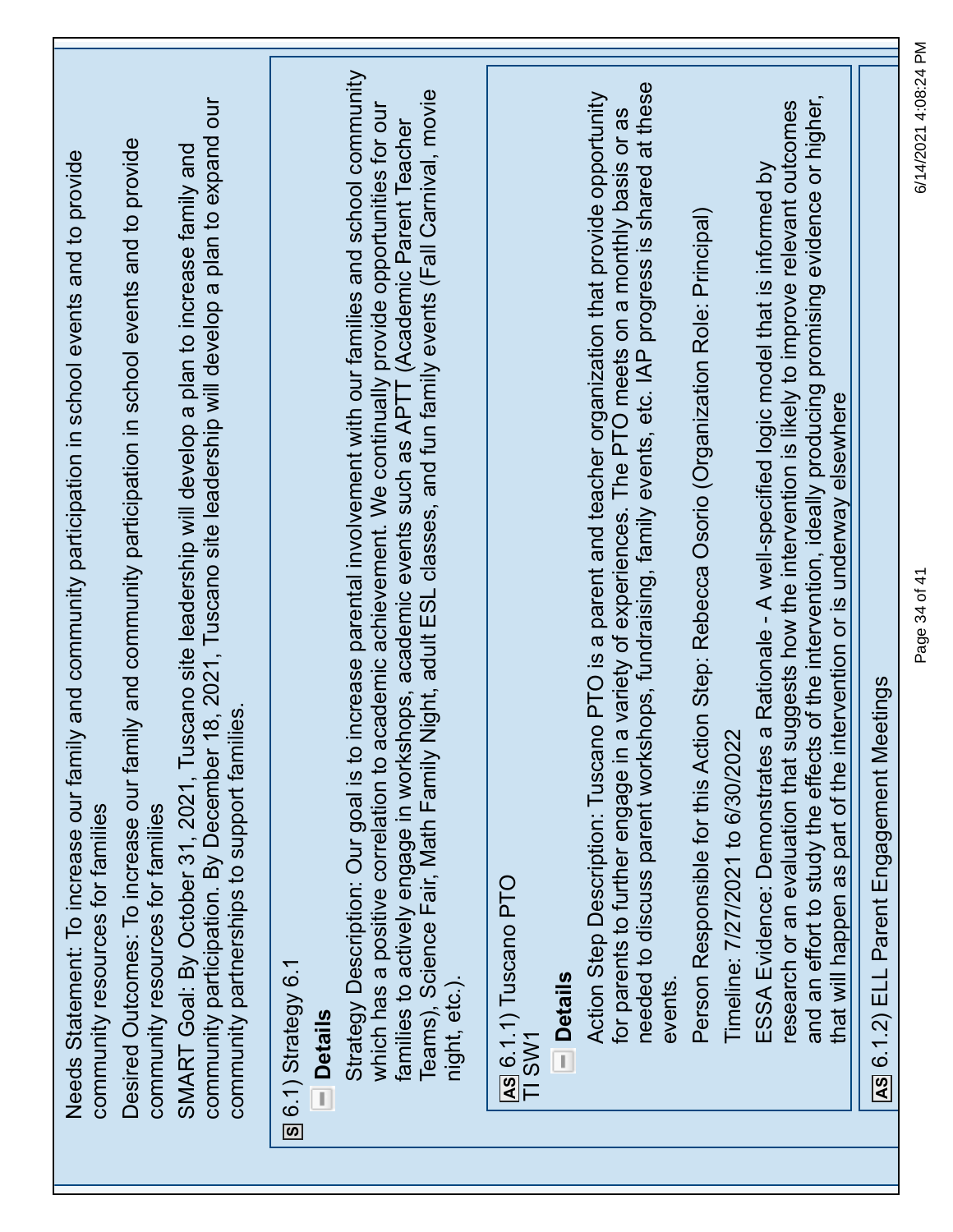| TI SW1                                                                                                                                                                                                                                                                                                                                                                                                                 |  |
|------------------------------------------------------------------------------------------------------------------------------------------------------------------------------------------------------------------------------------------------------------------------------------------------------------------------------------------------------------------------------------------------------------------------|--|
| <b>Details</b>                                                                                                                                                                                                                                                                                                                                                                                                         |  |
| children in mastering the English language in the areas of listening & speaking, grammar, vocabulary,<br>Action Step Description: Tuscano teachers will provide parents with activities to help support their<br>writing, and reading.                                                                                                                                                                                 |  |
| Person Responsible for this Action Step: Rebecca Osorio (Organization Role: Principal)                                                                                                                                                                                                                                                                                                                                 |  |
| Timeline: 7/27/2021 to 6/30/2022                                                                                                                                                                                                                                                                                                                                                                                       |  |
| ESSA Evidence:                                                                                                                                                                                                                                                                                                                                                                                                         |  |
| AS 6.1.3) Academic Parent Teacher Teams<br>State Improvement<br>TI SW1<br>T <sub>S</sub> I                                                                                                                                                                                                                                                                                                                             |  |
| <b>Details</b>                                                                                                                                                                                                                                                                                                                                                                                                         |  |
| academic progress at home. Through this collaborative effort, we can<br>Action Step Description: Tuscano will provide three APTT (Academic Parent Teacher Teams) parent<br>teachers share the students' present levels based and grade level<br>goals on academic data. With the teachers support, parents make goals and utilize instructional<br>activities to support their child's<br>events in which the homeroom |  |
| Person Responsible for this Action Step: Rebecca Osorio (Organization Role: Principal)<br>work together to improve the students' academic growth.                                                                                                                                                                                                                                                                      |  |
| Timeline: 7/27/2021 to 6/30/2022                                                                                                                                                                                                                                                                                                                                                                                       |  |
| research or an evaluation that suggests how the intervention is likely to improve relevant outcomes<br>a Rationale - A well-specified logic model that is informed by<br>ESSA Evidence: Demonstrates                                                                                                                                                                                                                   |  |
| and an effort to study the effects of the intervention, ideally producing promising evidence or higher,<br>that will happen as part of the intervention or is underway elsewhere                                                                                                                                                                                                                                       |  |
| AS 6.1.4) ESL Classes for Parents<br>21CCLCCONT2<br>TI SW1                                                                                                                                                                                                                                                                                                                                                             |  |
| <b>Details</b>                                                                                                                                                                                                                                                                                                                                                                                                         |  |
|                                                                                                                                                                                                                                                                                                                                                                                                                        |  |

6/14/2021 4:08:24 PM Page 35 of 41 6/14/2021 4:08:24 PM

Page 35 of 41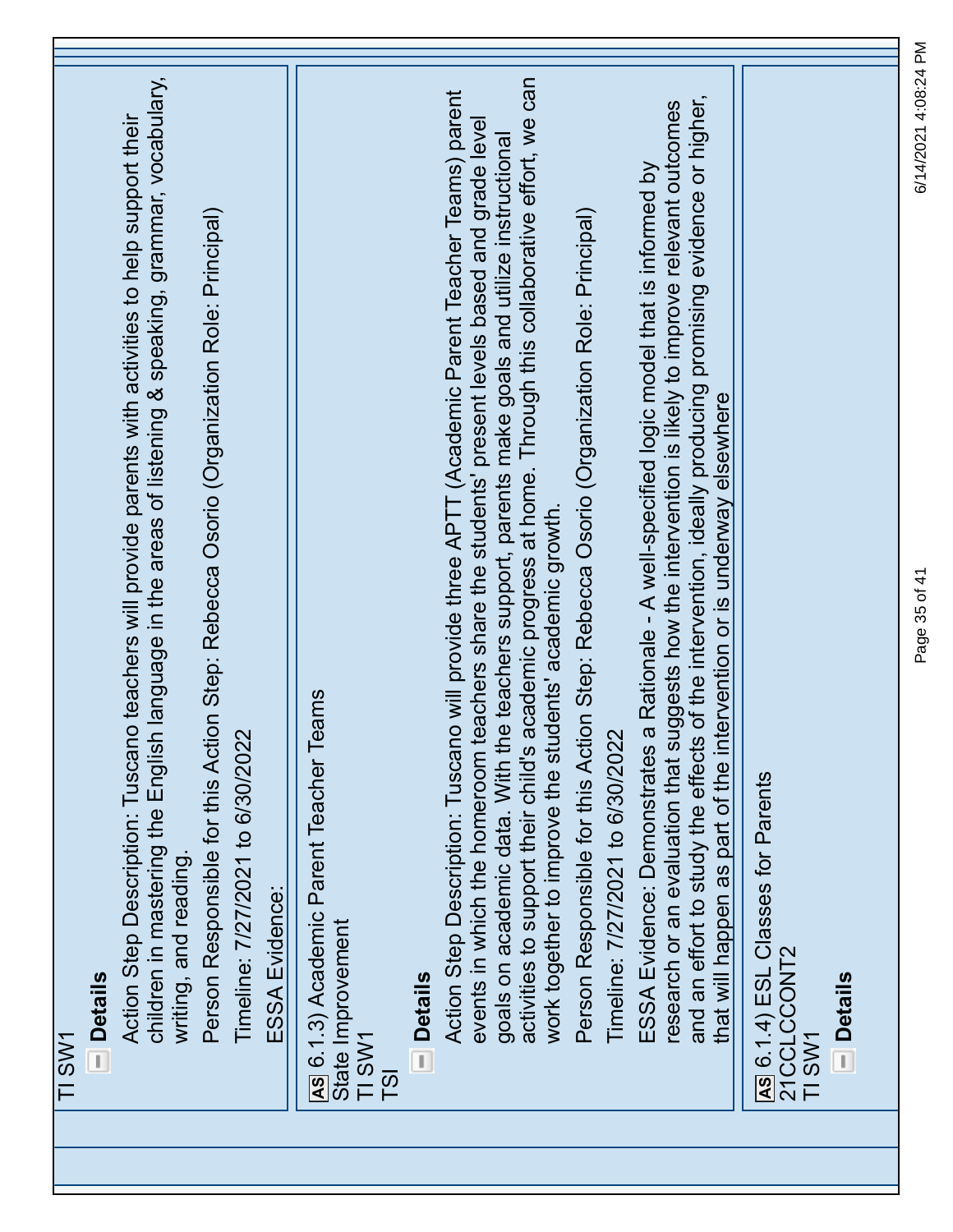| Action Step Description: Tuscano will provide classes for parents to improve their speaking, reading<br>and writing skills in English.                                                                                                                                                                                                                                                                                                                                                                 |
|--------------------------------------------------------------------------------------------------------------------------------------------------------------------------------------------------------------------------------------------------------------------------------------------------------------------------------------------------------------------------------------------------------------------------------------------------------------------------------------------------------|
| Person Responsible for this Action Step: Rebecca Osorio (Organization Role: Principal)<br>Timeline: 7/28/2021 to 6/30/2022                                                                                                                                                                                                                                                                                                                                                                             |
| and an effort to study the effects of the intervention, ideally producing promising evidence or higher,<br>research or an evaluation that suggests how the intervention is likely to improve relevant outcomes<br>ESSA Evidence: Demonstrates a Rationale - A well-specified logic model that is informed by<br>that will happen as part of the intervention or is underway elsewhere                                                                                                                  |
| AS 6.1.5) ELL Parent Engagement Meeting<br>Title III LEP<br>TI SW1                                                                                                                                                                                                                                                                                                                                                                                                                                     |
| <b>Details</b>                                                                                                                                                                                                                                                                                                                                                                                                                                                                                         |
| children in mastering the English language in the areas of listening & speaking, grammar, vocabulary,<br>Action Step Description: Tuscano teachers will provide parents with activities to help support their<br>writing, and reading.                                                                                                                                                                                                                                                                 |
| Person Responsible for this Action Step: Rebecca Osorio (Organization Role: Principal)<br>Timeline: 7/28/2021 to 6/30/2022                                                                                                                                                                                                                                                                                                                                                                             |
| and an effort to study the effects of the intervention, ideally producing promising evidence or higher,<br>research or an evaluation that suggests how the intervention is likely to improve relevant outcomes<br>ESSA Evidence: Demonstrates a Rationale - A well-specified logic model that is informed by<br>that will happen as part of the intervention or is underway elsewhere                                                                                                                  |
| AS 6.1.6) FESD Truancy Program<br>TI SW1                                                                                                                                                                                                                                                                                                                                                                                                                                                               |
| <b>Details</b>                                                                                                                                                                                                                                                                                                                                                                                                                                                                                         |
| attending school regularly. We will conduct informational meetings, providing attendance letters, hold<br>Action Step Description: FESD administrators will work alongside parents and students to minimize<br>truancy issues at our school. We will proactively meet with families to discuss the importance of<br>Person Responsible for this Action Step: Rebecca Osorio (Organization Role: Principal)<br>if necessary hold truancy hearings and issue citations<br>individual parent meetings and |

Page 36 of 41 6/14/2021 4:08:24 PM

Page 36 of 41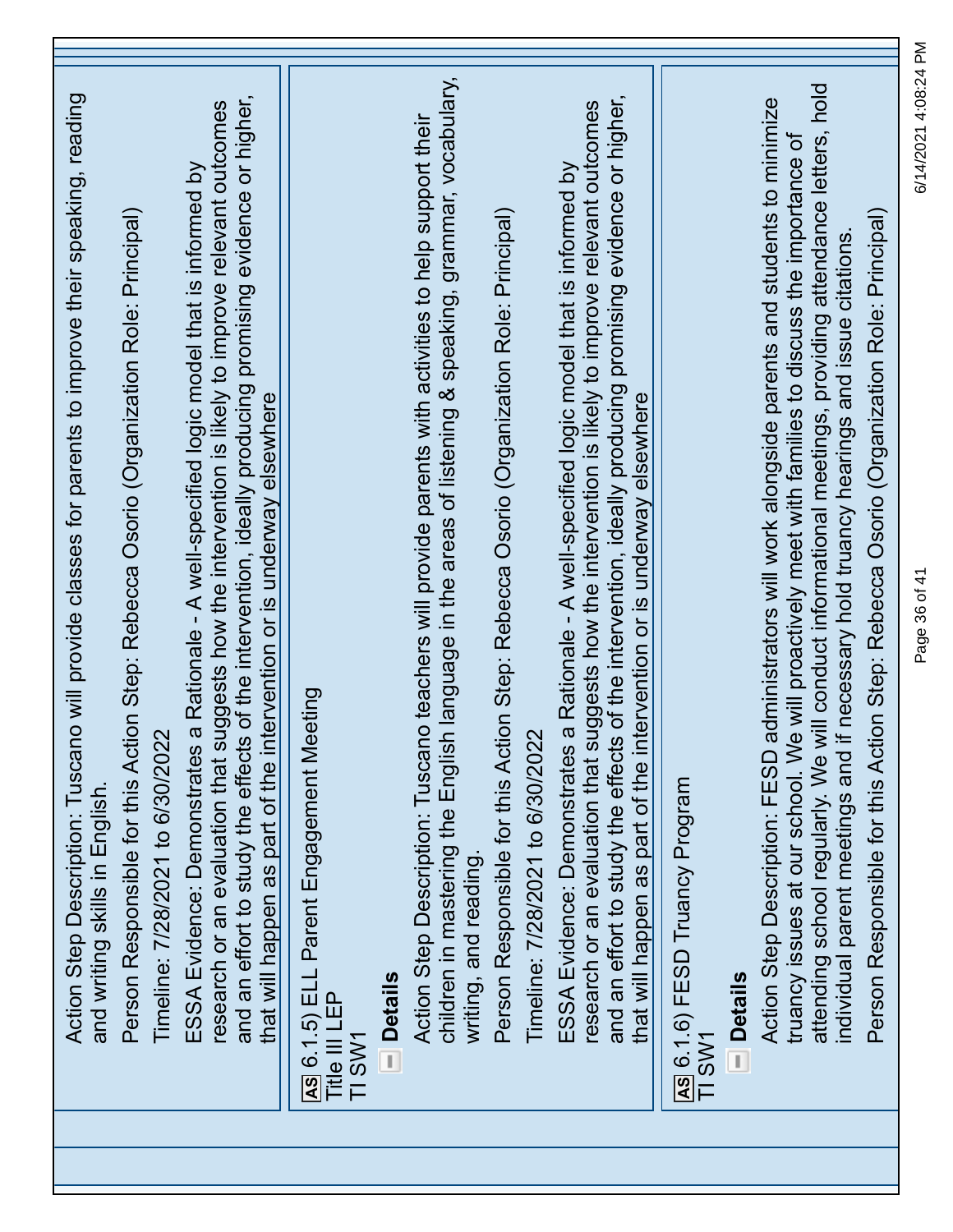| and an effort to study the effects of the intervention, ideally producing promising evidence or higher,<br>research or an evaluation that suggests how the intervention is likely to improve relevant outcomes<br>a Rationale - A well-specified logic model that is informed by |                                                                   | ion programs for preschoolers moving into kindergarten and students<br>moving from 5th grade to middle school will be provided to students and their families to allow for a | Person Responsible for this Action Step: Rebecca Osorio (Organization Role: Principal) | and an effort to study the effects of the intervention, ideally producing promising evidence or higher,<br>research or an evaluation that suggests how the intervention is likely to improve relevant outcomes<br>a Rationale - A well-specified logic model that is informed by |                                              |                | Action Step Description: To provide child care for our families to allow our parents to attend important | Person Responsible for this Action Step: Rebecca Osorio (Organization Role: Principal) | and an effort to study the effects of the intervention, ideally producing promising evidence or higher,<br>research or an evaluation that suggests how the intervention is likely to improve relevant outcomes<br>a Rationale - A well-specified logic model that is informed by |  |
|----------------------------------------------------------------------------------------------------------------------------------------------------------------------------------------------------------------------------------------------------------------------------------|-------------------------------------------------------------------|------------------------------------------------------------------------------------------------------------------------------------------------------------------------------|----------------------------------------------------------------------------------------|----------------------------------------------------------------------------------------------------------------------------------------------------------------------------------------------------------------------------------------------------------------------------------|----------------------------------------------|----------------|----------------------------------------------------------------------------------------------------------|----------------------------------------------------------------------------------------|----------------------------------------------------------------------------------------------------------------------------------------------------------------------------------------------------------------------------------------------------------------------------------|--|
| that will happen as part of the intervention or is underway elsewhere                                                                                                                                                                                                            |                                                                   |                                                                                                                                                                              |                                                                                        | that will happen as part of the intervention or is underway elsewhere                                                                                                                                                                                                            |                                              |                |                                                                                                          |                                                                                        | that will happen as part of the intervention or is underway elsewhere                                                                                                                                                                                                            |  |
|                                                                                                                                                                                                                                                                                  |                                                                   |                                                                                                                                                                              |                                                                                        |                                                                                                                                                                                                                                                                                  |                                              |                |                                                                                                          |                                                                                        |                                                                                                                                                                                                                                                                                  |  |
|                                                                                                                                                                                                                                                                                  |                                                                   |                                                                                                                                                                              |                                                                                        |                                                                                                                                                                                                                                                                                  |                                              |                |                                                                                                          |                                                                                        |                                                                                                                                                                                                                                                                                  |  |
| Timeline: 7/28/2021 to 6/30/2022<br>ESSA Evidence: Demonstrates                                                                                                                                                                                                                  | AS 6.1.7) Transition Support Programs<br>TI SW1<br><b>Details</b> | <b>Action Step Description: Transiti</b><br>smooth transition.                                                                                                               | Timeline: 7/28/2021 to 6/30/2022                                                       | ESSA Evidence: Demonstrates                                                                                                                                                                                                                                                      | AS 6.1.8) Child care opportunities<br>TI SW1 | <b>Details</b> | school events.                                                                                           | Timeline: 7/28/2021 to 6/30/2022                                                       | ESSA Evidence: Demonstrates                                                                                                                                                                                                                                                      |  |
|                                                                                                                                                                                                                                                                                  |                                                                   |                                                                                                                                                                              |                                                                                        |                                                                                                                                                                                                                                                                                  |                                              |                |                                                                                                          |                                                                                        |                                                                                                                                                                                                                                                                                  |  |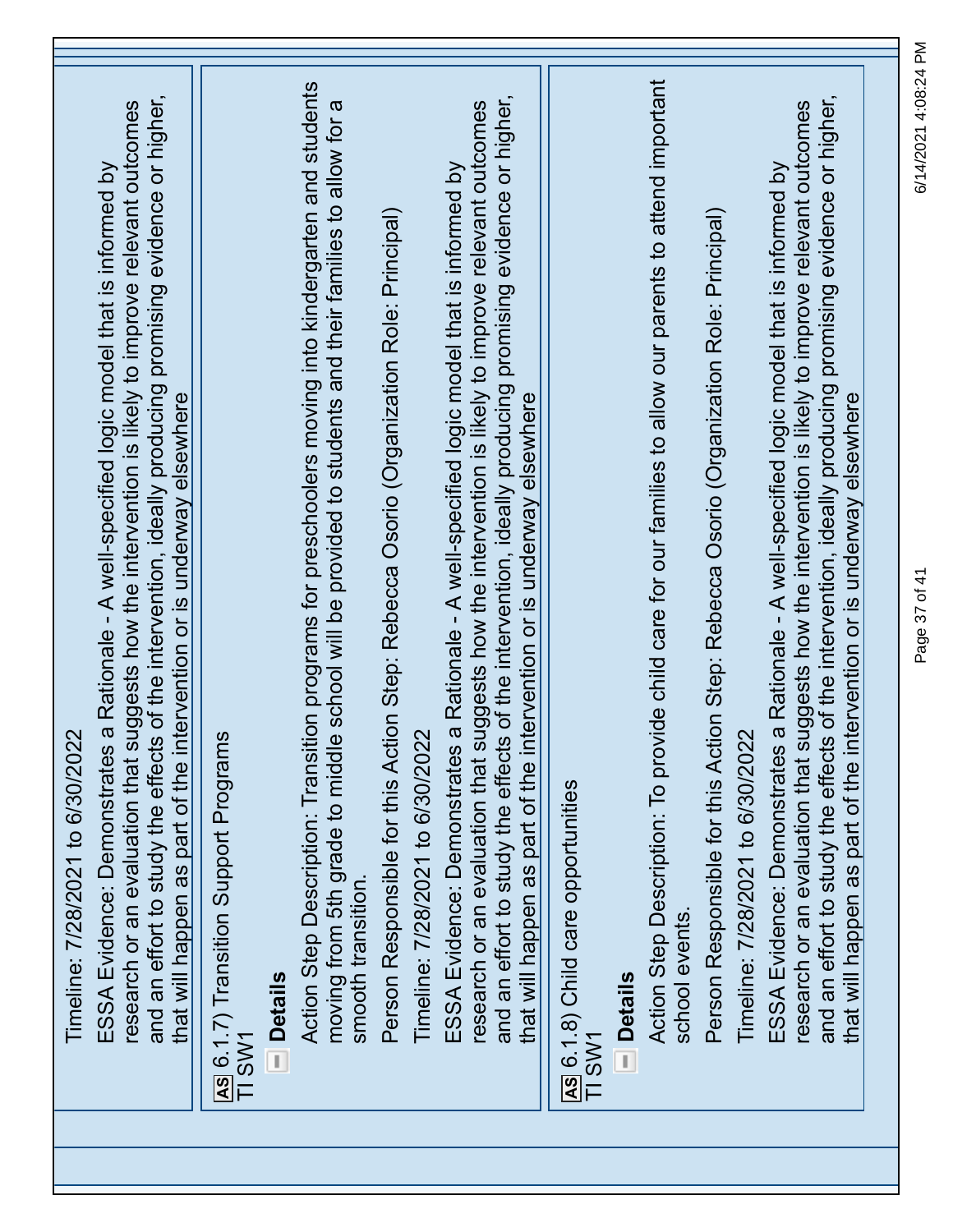| AS 6.1.9) Translation<br>TI SW1                                                                                                                                                                                                                                                                                                                                                       |  |
|---------------------------------------------------------------------------------------------------------------------------------------------------------------------------------------------------------------------------------------------------------------------------------------------------------------------------------------------------------------------------------------|--|
| <b>Details</b>                                                                                                                                                                                                                                                                                                                                                                        |  |
| provide translating services for parenting events (PTO meetings,<br>APTT meetings, etc.) so that these events are inclusive and encourage parent participation.<br>Action Step Description: We will                                                                                                                                                                                   |  |
| Person Responsible for this Action Step: Rebecca Osorio (Organization Role: Principal)                                                                                                                                                                                                                                                                                                |  |
| Timeline: 7/28/2021 to 6/30/2022                                                                                                                                                                                                                                                                                                                                                      |  |
| and an effort to study the effects of the intervention, ideally producing promising evidence or higher,<br>research or an evaluation that suggests how the intervention is likely to improve relevant outcomes<br>ESSA Evidence: Demonstrates a Rationale - A well-specified logic model that is informed by<br>that will happen as part of the intervention or is underway elsewhere |  |
| AS 6.1.10) Annual Title I Parent Meetings<br>TI SW1                                                                                                                                                                                                                                                                                                                                   |  |
| <b>Details</b>                                                                                                                                                                                                                                                                                                                                                                        |  |
| the goals and plans for both the school and district IAPs. During the meeting parents will be asked for<br>Action Step Description: The school will host an annual Title 1 meeting 1st and 4th quarter to discuss<br>policy, parent/school/teacher compact and parent activities.<br>their input on the parent/school                                                                 |  |
| Person Responsible for this Action Step: Rebecca Osorio (Organization Role: Principal)<br>Timeline: 7/28/2021 to 6/30/2022                                                                                                                                                                                                                                                            |  |
| and an effort to study the effects of the intervention, ideally producing promising evidence or higher,<br>research or an evaluation that suggests how the intervention is likely to improve relevant outcomes<br>ESSA Evidence: Demonstrates a Rationale - A well-specified logic model that is informed by                                                                          |  |
| that will happen as part of the intervention or is underway elsewhere                                                                                                                                                                                                                                                                                                                 |  |
| Communication<br>As 6.1.11) Student Agendas--Parent<br>TI SW1                                                                                                                                                                                                                                                                                                                         |  |
| <b>Details</b>                                                                                                                                                                                                                                                                                                                                                                        |  |
| communication between the school, teacher and home. In addition the school will provide updates via<br>Action Step Description: Student agenda books will be purchased to facilitate daily on-going<br>newsletters, school webpage, ClassDojo and notices.                                                                                                                            |  |

Page 38 of 41 6/14/2021 4:08:24 PM

Page 38 of 41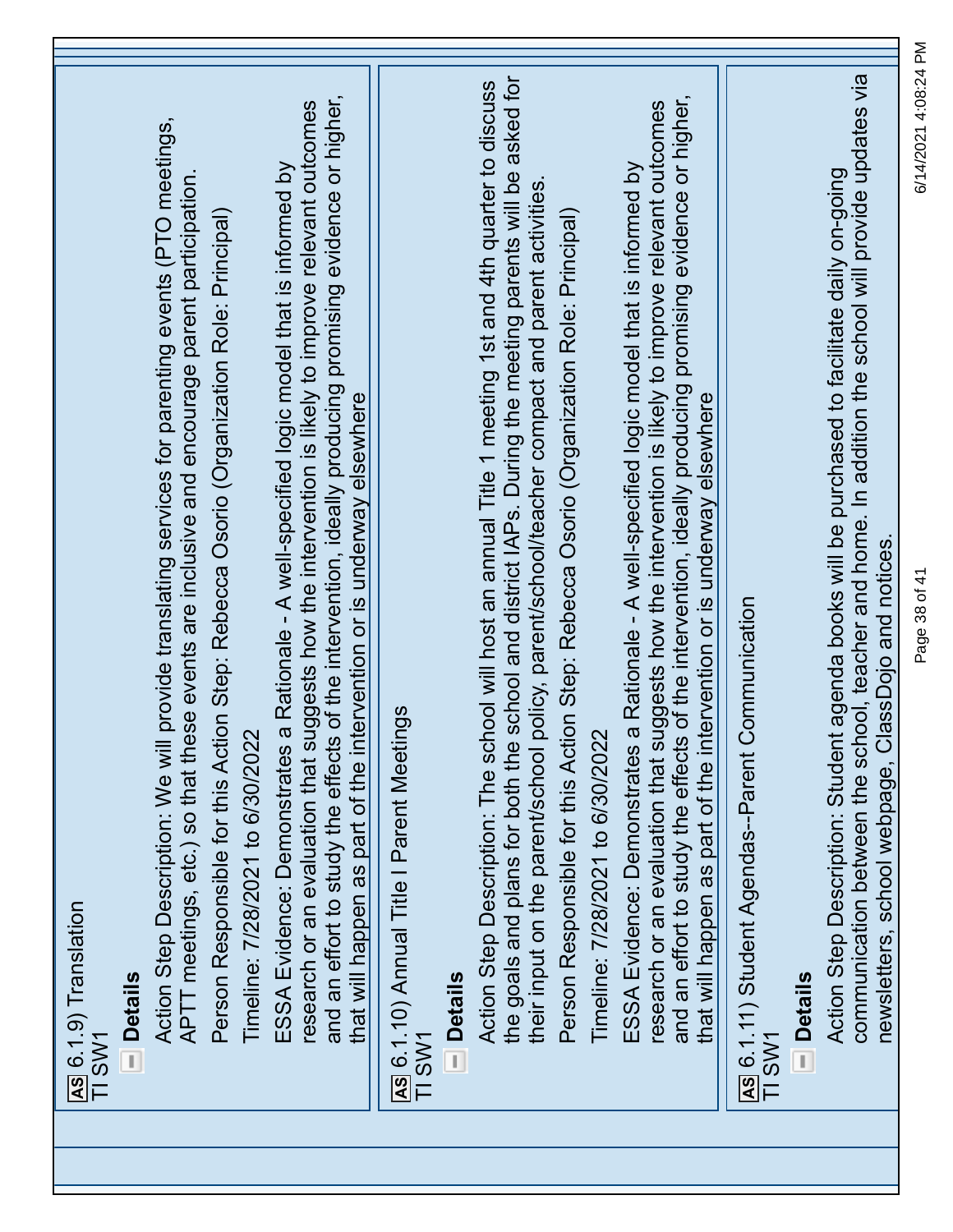| Person Responsible for this Action Step: Rebecca Osorio (Organization Role: Principal)<br>Timeline: 7/28/2021 to 6/30/2022                                                                                                                                                                                                                                                                                  |
|-------------------------------------------------------------------------------------------------------------------------------------------------------------------------------------------------------------------------------------------------------------------------------------------------------------------------------------------------------------------------------------------------------------|
| and an effort to study the effects of the intervention, ideally producing promising evidence or higher,<br>research or an evaluation that suggests how the intervention is likely to improve relevant outcomes<br>a Rationale - A well-specified logic model that is informed by<br>that will happen as part of the intervention or is underway elsewhere<br>ESSA Evidence: Demonstrates                    |
| & Community Engagement<br>AS 6.1.12) Monitor & Evaluate Family<br>TI SW1<br><b>Details</b>                                                                                                                                                                                                                                                                                                                  |
| Action Step Description: After providing a variety of family and community engagement opportunities<br>such as PTO meetings, APTT meetings and ESL adult classes, our site leadership team will monitor<br>& evaluate the parent engagement opportunities to ensure the needs of our community are being<br>met. This will be monitored by administering & reviewing pre-/post surveys, feedback surveys of |
| participation. Additional supports to increase families and community engagement is to provide<br>childcare for parent meetings and to translate meetings into Spanish. Student agenda are provided to<br>ided, and by comparing current year participation to previous year's<br>all 2nd-5th grade students to increase school to home and home to school communication.<br>engagement opportunities provi |
| of each quarter and the evidence of progress will be documented in site leadership meeting agendas<br>Monitoring and evaluating our family and community engagement opportunities will occur at the end<br>feedback from engagement opportunities (October 2021, December<br>and notes, parent surveys and<br>2021, March 2022, May 2022)                                                                   |
| Person Responsible for this Action Step: Rebecca Osorio (Organization Role: Principal)<br>Timeline: 7/28/2021 to 6/30/2022                                                                                                                                                                                                                                                                                  |
| and an effort to study the effects of the intervention, ideally producing promising evidence or higher,<br>research or an evaluation that suggests how the intervention is likely to improve relevant outcomes<br>ESSA Evidence: Demonstrates a Rationale - A well-specified logic model that is informed by<br>that will happen as part of the intervention or is underway elsewhere                       |
| S 6.2) Strategy 6.2<br><b>Details</b>                                                                                                                                                                                                                                                                                                                                                                       |

6/14/2021 4:08:24 PM Page 39 of 41 6/14/2021 4:08:24 PM

Page 39 of 41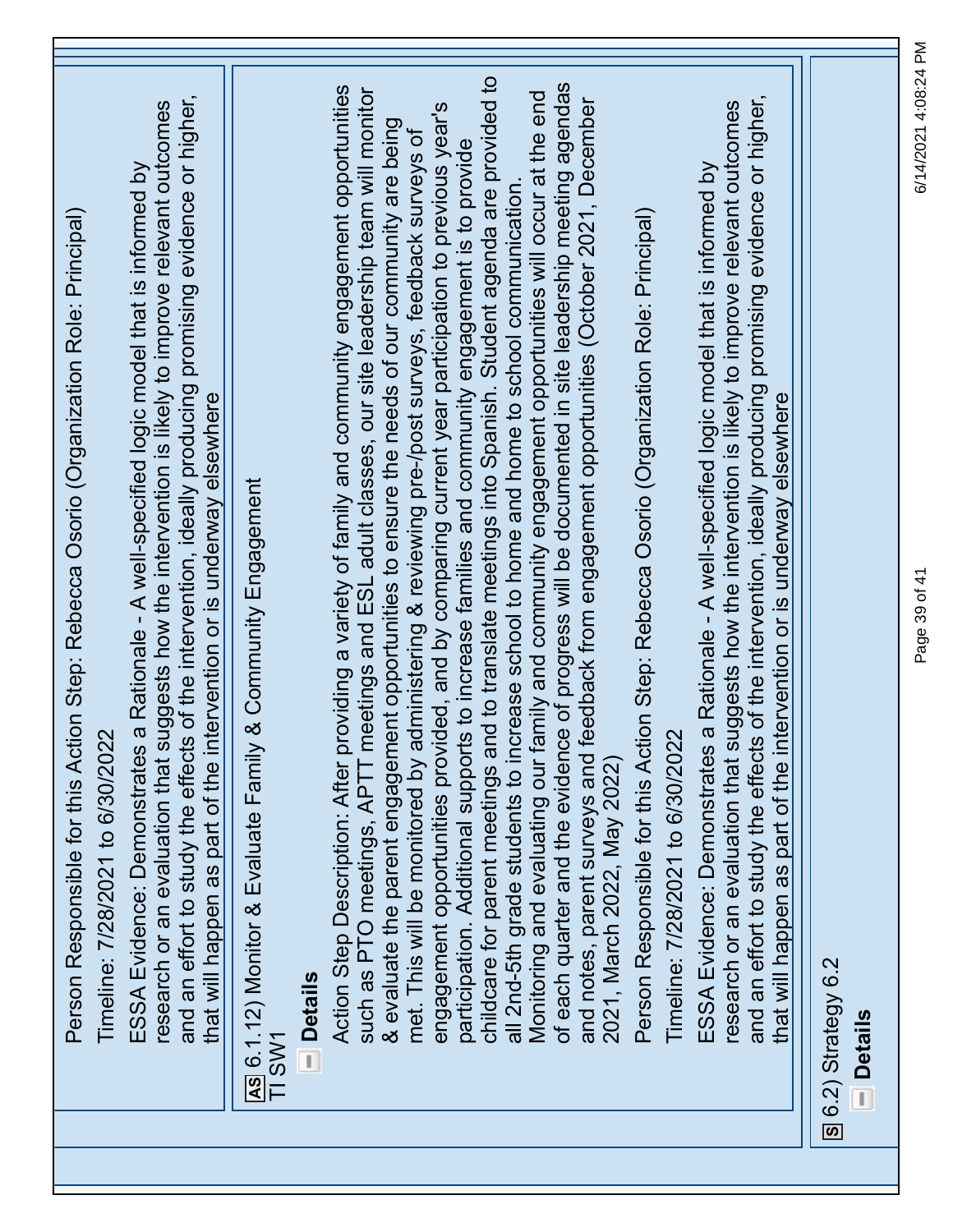| Strategy Description: Tuscano will continue to build upon our community and local business partnerships                                                                                                                                                                                                                                                                                                                            |  |
|------------------------------------------------------------------------------------------------------------------------------------------------------------------------------------------------------------------------------------------------------------------------------------------------------------------------------------------------------------------------------------------------------------------------------------|--|
| AS 6.2.1) Target<br>TI SW1                                                                                                                                                                                                                                                                                                                                                                                                         |  |
| <b>Details</b>                                                                                                                                                                                                                                                                                                                                                                                                                     |  |
| provide donations of water and granola bars to every student. They also send volunteers to assist<br>Read Across America, target employees volunteer to read to our<br>employees support our field day and Read Across America. They<br>iring field day. Target also donates backpacks filled with school<br>students at different rotations du<br>Action Step Description: Target<br>supplies to our students. During<br>students |  |
| Person Responsible for this Action Step: Rebecca Osorio (Organization Role: Principal)<br>Timeline: 7/28/2021 to 6/30/2022                                                                                                                                                                                                                                                                                                         |  |
| and an effort to study the effects of the intervention, ideally producing promising evidence or higher,<br>research or an evaluation that suggests how the intervention is likely to improve relevant outcomes<br>ESSA Evidence: Demonstrates a Rationale - A well-specified logic model that is informed by<br>tervention or is underway elsewhere<br>that will happen as part of the int                                         |  |
| AS 6.2.2) On Trac<br>TI SW1                                                                                                                                                                                                                                                                                                                                                                                                        |  |
| <b>Details</b>                                                                                                                                                                                                                                                                                                                                                                                                                     |  |
| employees to participate in school events (Bike rodeo, water day, read across america, etc.) and to<br>supplies. We were able to provide them to our students. Also to provide opportunities for the<br>Delivery collected and donated backpacks filled with school<br>promote positive interactions with the students<br>Action Step Description: OnTrac                                                                          |  |
| Person Responsible for this Action Step: Rebecca Osorio (Organization Role: Principal)<br>Timeline: 7/28/2021 to 6/30/2022                                                                                                                                                                                                                                                                                                         |  |
| and an effort to study the effects of the intervention, ideally producing promising evidence or higher,<br>research or an evaluation that suggests how the intervention is likely to improve relevant outcomes<br>ESSA Evidence: Demonstrates a Rationale - A well-specified logic model that is informed by<br>ervention or is underway elsewhere<br>that will happen as part of the int                                          |  |
|                                                                                                                                                                                                                                                                                                                                                                                                                                    |  |